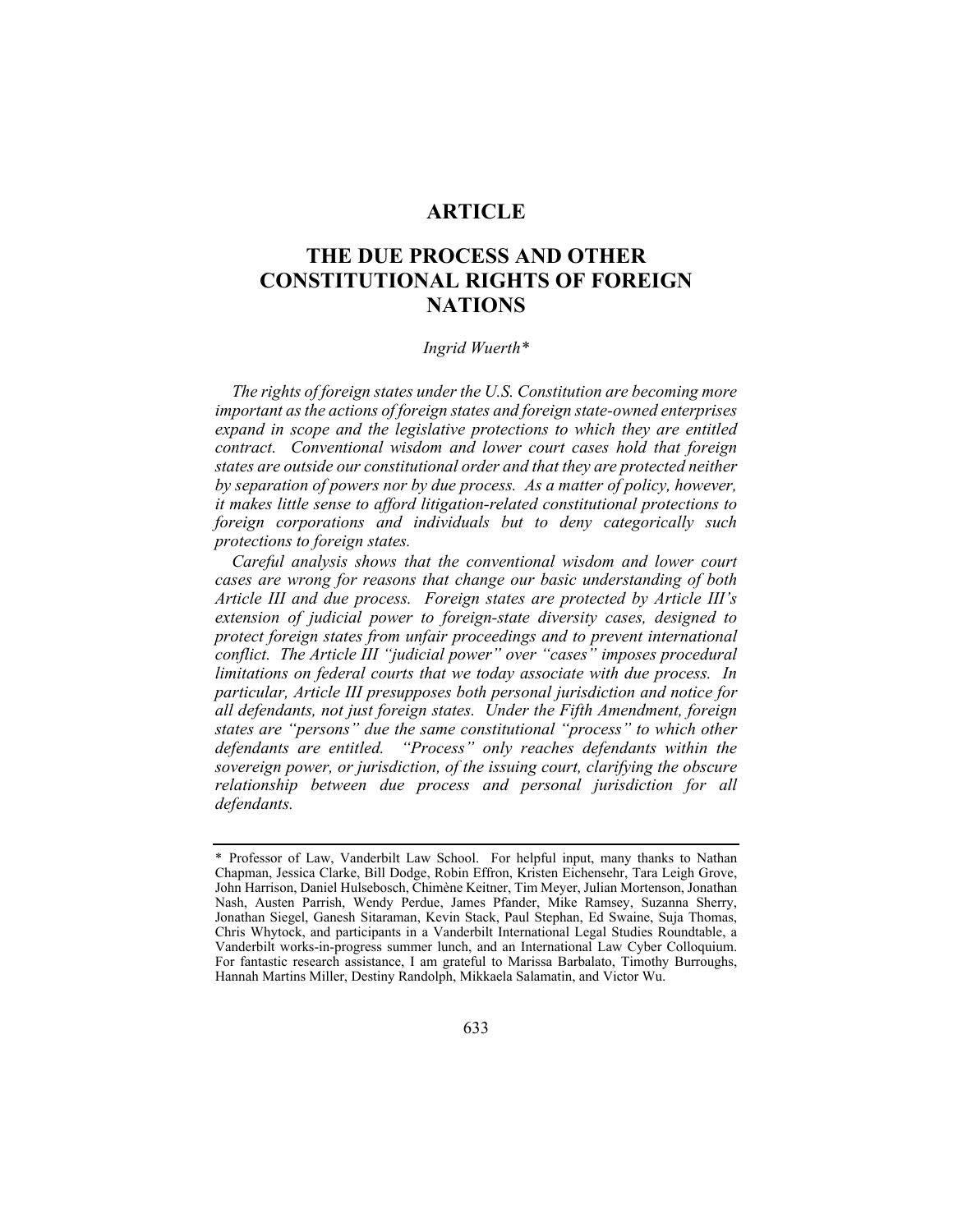*Examining the Constitution from the perspective of foreign states thus reveals the document in a new light, illuminating its core features in ways that advance our historical and theoretical understanding of Article III and due process. The analysis also lays the groundwork for determining whether foreign states have additional constitutional rights.* 

| I. CURRENT DOCTRINE AND CONVENTIONAL WISDOM 640          |  |
|----------------------------------------------------------|--|
|                                                          |  |
|                                                          |  |
| 2. Foreign State-Owned Enterprises  649                  |  |
|                                                          |  |
| II. THE CONSTITUTION FROM A DIFFERENT VANTAGE POINT  653 |  |
|                                                          |  |
|                                                          |  |
| 2. The Supreme Court's Appellate and Original            |  |
|                                                          |  |
|                                                          |  |
| 4. Litigation Against Sovereigns—Domestic and            |  |
|                                                          |  |
| B. Foreign States and the Fifth Amendment Due Process    |  |
|                                                          |  |
|                                                          |  |
|                                                          |  |
| 3. Due Process and Separation of Powers 679              |  |
|                                                          |  |
| A. Personal Jurisdiction and Other Due Process           |  |
|                                                          |  |
|                                                          |  |
|                                                          |  |

## **INTRODUCTION**

What is the status of foreign nations under the U.S. Constitution? The question is strangely unresolved. Foreign nations were, to be sure, an important audience for the Constitution.1 The framers endeavored to convince foreign states that the United States would make good on its treaty obligations and would otherwise comply with international law, would have

 <sup>1.</sup> Daniel J. Hulsebosch, *Being Seen Like a State: How Americans (and Britons) Built the Constitutional Infrastructure of a Developing Nation*, 59 WM.& MARY L.REV. 1239, 1242 (2018) ("Many Founders conceived of the Federal Constitution in particular as a promise to foreign nations . . . .").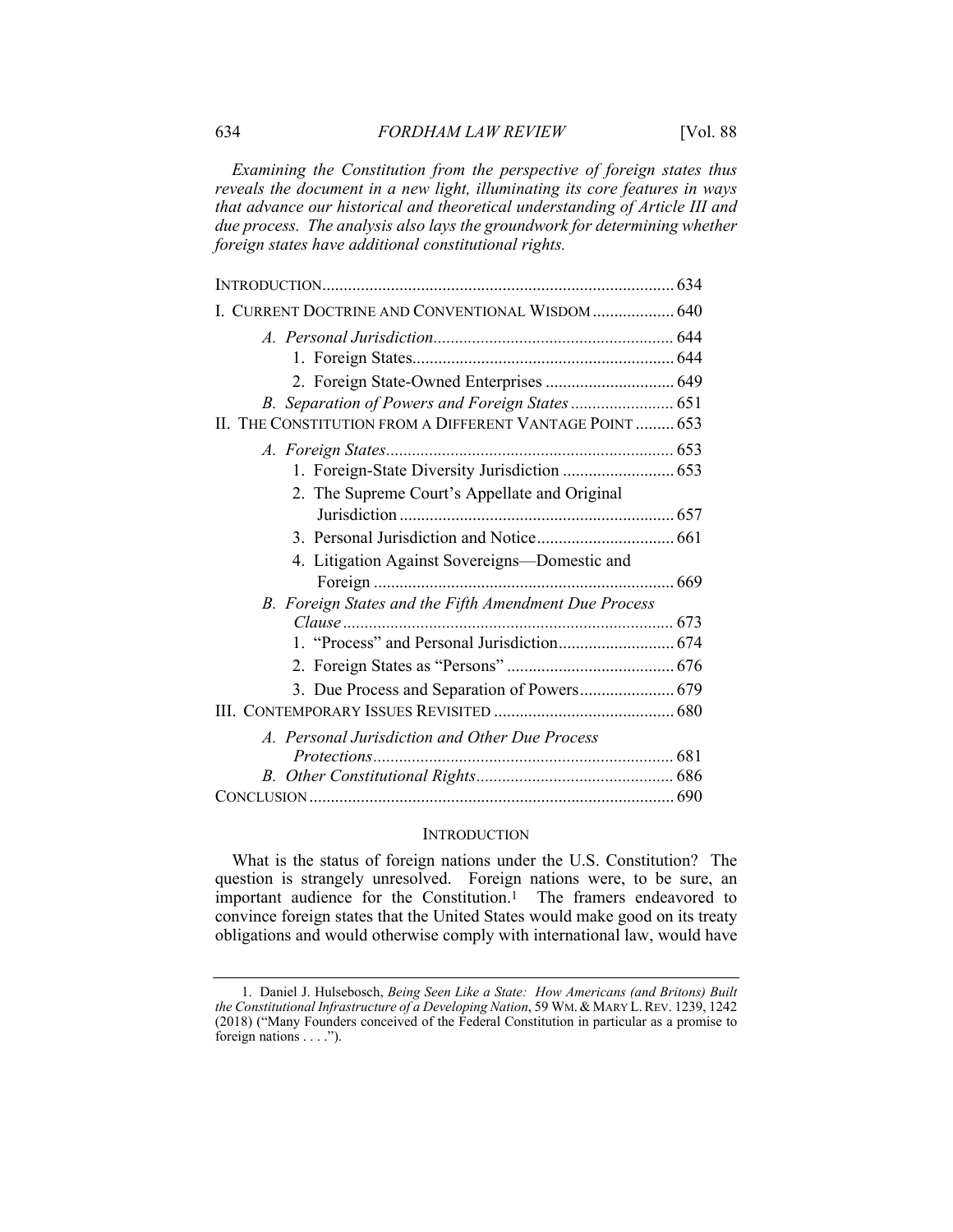the power to control foreign commerce, and would be strong enough to ward off potential foreign invasion and other depredations.2 Enhanced credibility with foreign governments would create the commercial and political conditions necessary for the United States to grow and prosper.3 The opinions, interests, and rights of foreign nations were thus an omnipresent and even menacing backdrop to the drafting and ratification of the Constitution. Yet concerns about foreign nations were, in the main, satisfied by centralizing power in the federal government, not by conferring any constitutional rights or benefits on foreign nations themselves. Indeed, Britain was the foreign nation whose presence loomed largest, but the Revolutionary War was fought for the very purpose of political and constitutional independence from British rule. It might seem unlikely that the Constitution would protect Britain, or any other foreign nation.

The "foreign State," the U.S. Supreme Court observed in the early twentieth century, "lies outside the structure of the Union."4 Consistent with that view, modern case law from the lower courts generally excludes foreign states and some foreign state-owned corporations from constitutional protections. But current doctrine is haphazard and unclear. The Supreme Court has suggested,<sup>5</sup> and lower courts have held, for example, that foreign states are not "persons" within the meaning of the Due Process Clause of the Fifth Amendment.<sup>6</sup> The Daimler corporation and the Palestine Liberation Organization are thus protected by due process, but Germany and Israel are not.7 All other aliens, after all, have constitutional rights—just not foreign states.8 The Supreme Court has emphasized in various contexts the need to avoid judicial decisions that threaten to generate conflict with other

<sup>2</sup>*. See, e.g.*, JAMES MADISON, *Vices of the Political System of the United States*, *in* 2 THE WRITINGS OF JAMES MADISON 361–69 (Gaillard Hunt ed., 1901); *see also* THE FEDERALIST NOS. 15, 22 (Alexander Hamilton), NO. 3 (John Jay), NO. 63 (James Madison).

 <sup>3.</sup> JOHN E. CROWLEY, THE PRIVILEGES OF INDEPENDENCE: NEOMERCANTILISM AND THE AMERICAN REVOLUTION 117, 128 (1993).

 <sup>4.</sup> Principality of Monaco v. Mississippi, 292 U.S. 313, 330 (1934); *see also* Frontera Res. Azer. Corp. v. State Oil Co. of the Azer. Republic, 582 F.3d 393, 399 (2d Cir. 2009) (stating that the "foreign State lies outside the structure of the Union") (quoting *Principality of Monaco*, 292 U.S. at 330); Price v. Socialist People's Libyan Arab Jamahiriya, 294 F.3d 82, 96 (D.C. Cir. 2002) ("[F]oreign nations . . . are entirely alien to our constitutional system . . . ."); Lori Fisler Damrosch, *Foreign States and the Constitution*, 73 VA. L. REV. 483, 522 (1987) (similar).

<sup>5</sup>*. See* Republic of Argentina v. Weltover, Inc., 504 U.S. 607, 619 (1992).

<sup>6</sup>*. See, e.g.*, *Frontera*, 582 F.3d at 399; *see also infra* Part I.A.1.

<sup>7</sup>*. See, e.g.*, Daimler AG v. Bauman, 134 S. Ct. 746, 763 (2014) (holding without analysis that Daimler AG, a German corporation, has Fourteenth Amendment due process rights); Livnat v. Palestinian Auth., 851 F.3d 45, 52 (D.C. Cir. 2017) (holding that the Palestinian Authority has Fifth Amendment due process rights); Waldman v. Palestine Liberation Org., 835 F.3d 317, 344 (2d Cir. 2016) (overturning a \$655.5 million judgment because the district court lacked personal jurisdiction over the defendants); Corporacíon Mexicana de Mantenimiento Integral, S. de R.L. de C.V. v. Pemex-Exploración y Producción, 832 F.3d 92, 102 (2d Cir. 2016) (noting that foreign nations have no Fifth Amendment due process rights).

<sup>8</sup>*. See generally* Gerald Neuman, *Whose Constitution?*, 100 YALE L.J. 909 (1991).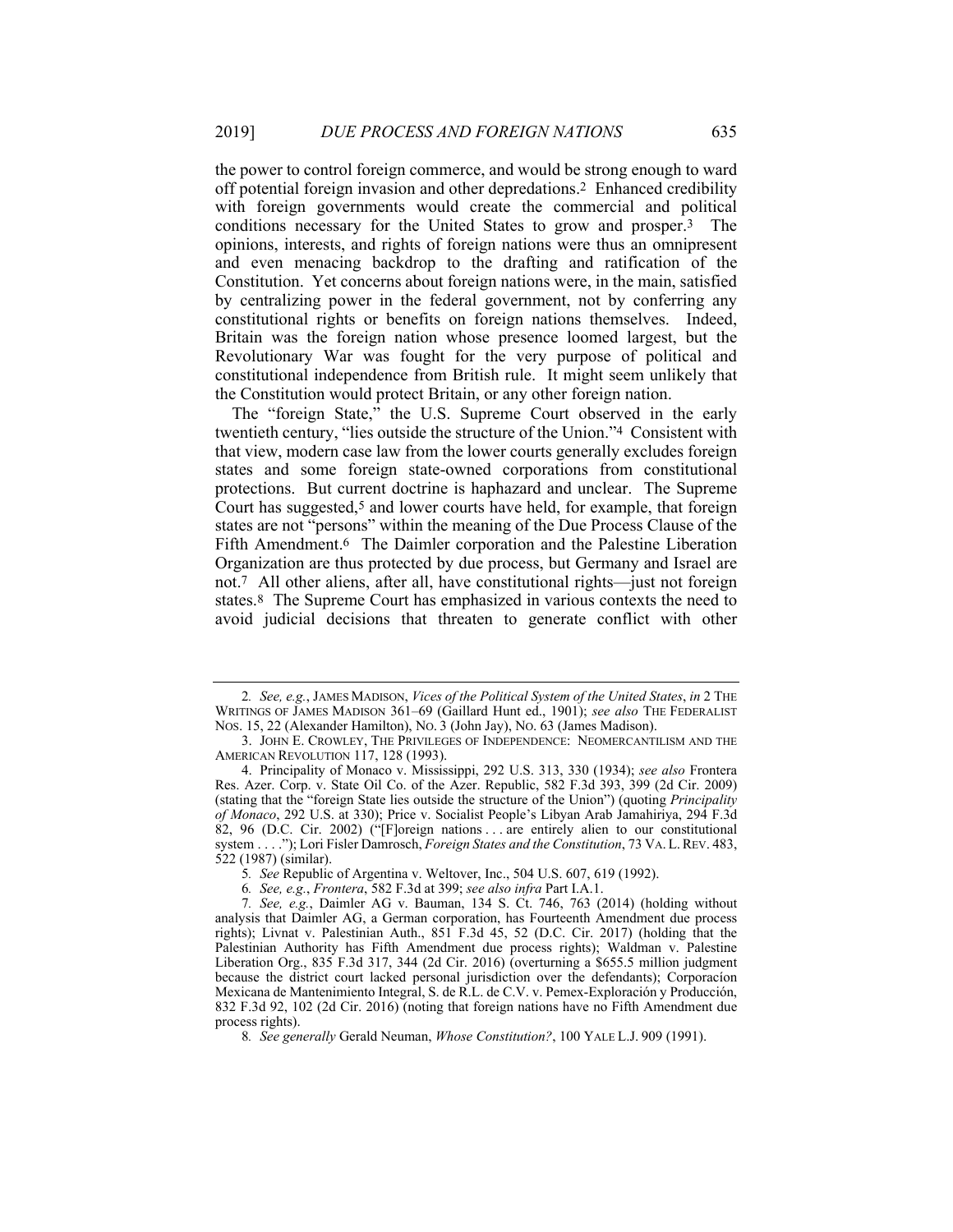countries,9 but modern doctrine involving the constitutional rights of foreign states has developed in the opposite direction. Affording constitutional protections to foreign corporations but not to foreign states also requires courts to distinguish between the two kinds of entities for constitutional purposes. Courts have struggled with this task in personal jurisdiction cases, which is unsurprising because the constitutional rationale for the distinction is unclear.10 Also unresolved is the extent to which foreign states and foreign state-owned enterprises are protected by the "principle of separation of powers,"11 which limits the conduct of each branch of government.

As foreign states and foreign state-owned enterprises expand their commercial activities and engage with the United States in new ways, especially in the cyber, terrorism, and economic-espionage contexts, litigation against them is increasing in scope and importance.12 Questions about their constitutional status, which to date have been litigated mostly in the context of personal jurisdiction, are likely to assume greater significance in many additional contexts, including in criminal prosecutions of corporations owned by foreign states.

Missing is a historical and textual analysis of what the Constitution says about foreign states and of the goals that animated their inclusion in, or exclusion from, our constitutional system. In terms of current doctrine, the constitutional status of foreign states is of most importance for personal jurisdiction, an area in which originalist sources have often had little significance. Yet when it comes to the personal jurisdiction protections due to foreign states, the Supreme Court's influential dicta is based on constitutional text: the word "person" in the Fifth Amendment.13 As it turns out, a textual and historical analysis of the constitutional rights of foreign states ultimately gives us an important originalist lens for understanding the Article III and due process–based personal jurisdiction rights of all defendants. Text and history are also fruitful avenues of inquiry because they

<sup>9</sup>*. See, e.g.*, RJR Nabisco, Inc. v. European Cmty., 136 S. Ct. 2090, 2106 (2016); *Daimler*, 134 S. Ct. at 762–63; Kiobel v. Royal Dutch Petroleum Co., 569 U.S. 108, 115 (2013); Pasquantino v. United States, 544 U.S. 349, 369 (2005).

<sup>10</sup>*. See, e.g.*, GSS Grp. Ltd. v. Nat'l Port Auth., 680 F.3d 805, 819 (D.C. Cir. 2012) (Williams, J., concurring); *see also infra* Part I.A.2.

 <sup>11.</sup> South Carolina v. Katzenbach, 383 U.S. 301, 324 (1966) (noting that "courts have consistently regarded . . . the principle of the separation of powers only as protections for individual persons and private groups"). *But cf.* Bank Markazi v. Peterson, 136 S. Ct. 1310, 1329 (2016) (assuming without discussion that an Iranian state-owned enterprise was protected by separation of powers). This Article occasionally (including in the title) uses the term "rights" to refer both to the separation of powers limitations on governmental power and to the direct protections afforded by the Constitution to individuals and other entities. That usage is consistent with this Article's claim that there was substantial overlap in the protections afforded by Article III and those afforded by the Fifth Amendment.

<sup>12</sup>*. See infra* notes 29–44 and accompanying text.

<sup>13</sup>*. See* Republic of Argentina v. Weltover, Inc., 504 U.S. 607, 619 (1992). The leading scholarly treatment of foreign states and the Constitution concludes that text and history have little to offer and that foreign states lack constitutional rights as against the federal government. *See* Damrosch, *supra* note 4, at 488. This Article disagrees.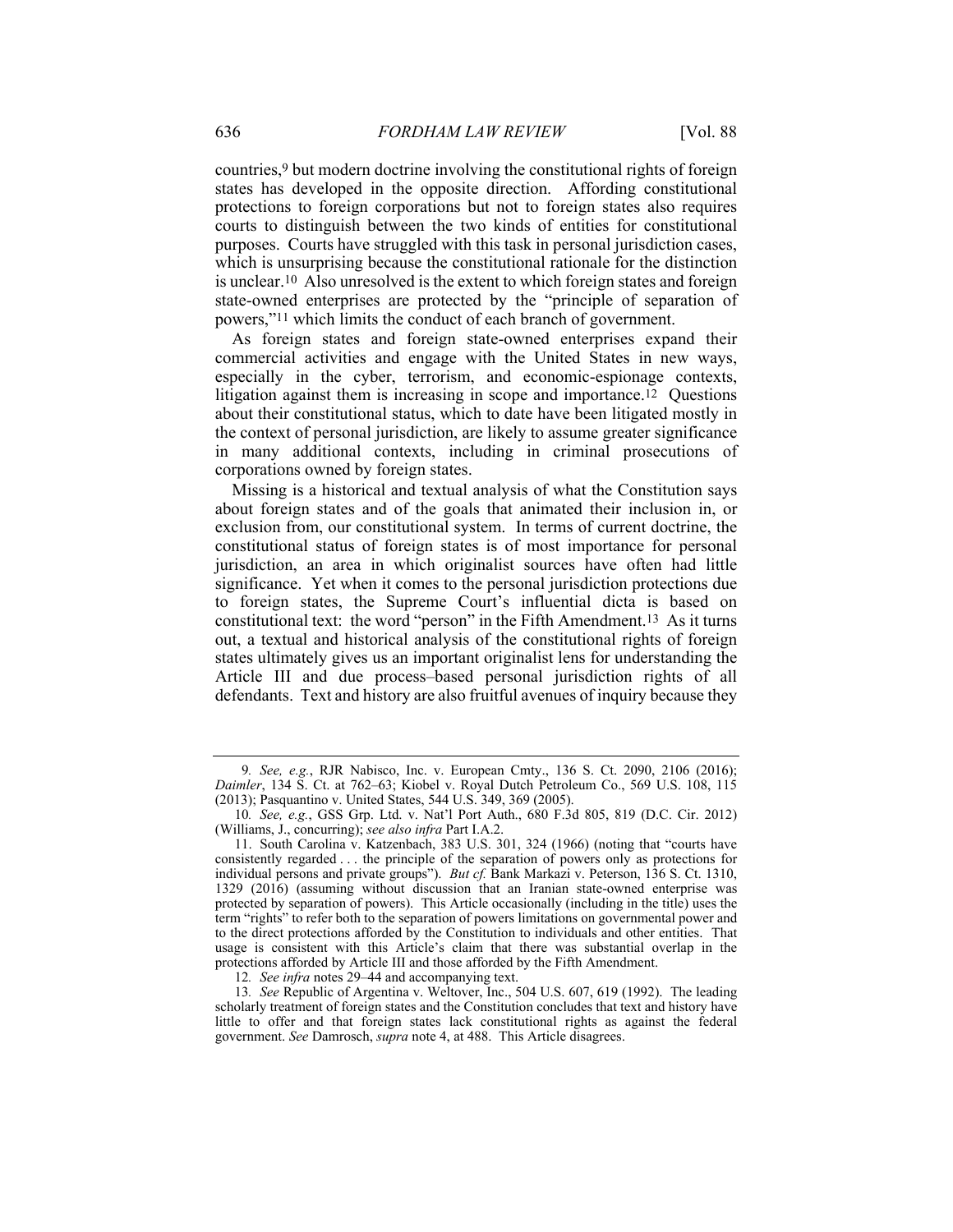yield straightforward and sensible answers to modern questions about the constitutional status of foreign states.

The Constitution mentions foreign states in several places: in negative terms through the prohibition on emoluments and other relationships14 and also in the positive grants of authority in Articles I and III.15 Of particular importance to the litigation-related rights of foreign states, Article III extends federal judicial power to cases involving foreign states, termed here "foreignstate diversity jurisdiction." Largely uncontroversial, this form of diversity jurisdiction was intended to provide a fair forum to resolve disputes involving foreign nations and to avoid conflict between the United States and foreign powers.16 Article III also assigns cases between foreign states and U.S. states to the Supreme Court's original jurisdiction,<sup>17</sup> giving foreign states a right of access to the Supreme Court that does not depend upon Congress for its execution. That Article III protects foreign states in this way might not seem so important. But it means that foreign states are not categorically excluded from separation-of-powers protections, that the Constitution was intended to benefit foreign states as a way of ensuring peace and prosperity for the United States, and that foreign states are not entirely outside the structure of the federal government.

Turning to the Fifth Amendment,18 historical sources show that foreign states were viewed as "persons" entitled to "process." Both "process" and "persons" were terms with straightforward application to states, foreign states, and the property of both during the country's founding era.19 Foreign states, like other litigants, are thus protected by due process. Note, however, that the *content* of those due process protections is a distinct issue. With respect to personal jurisdiction, the best reading may be that Congress controls the content of personal jurisdiction protections due to all defendants under the Fifth Amendment.20 That argument is contrary to many lower court cases holding that the Fifth Amendment (like the Fourteenth Amendment) requires minimum contacts, but the Supreme Court has not

 <sup>14.</sup> U.S. CONST. art. I, § 9, cl. 8 ("And no Person holding any Office of Profit or Trust under them, shall . . . accept of any present, Emolument, Office, or Title . . . from any King, Prince, or foreign State."); *id.* § 10, cl. 3 ("No State shall, without the Consent of Congress, . . . enter into any Agreement or Compact . . . with a foreign Power . . . .").

 <sup>15.</sup> *Id.* § 8 ("The Congress shall have Power . . . To regulate Commerce with foreign Nations . . . ."); *id.* art. III, § 2, cl. 1 (extending the judicial power of the United States to cases "between a State, or the Citizens thereof, and foreign States, Citizens or Subjects").

<sup>16</sup>*. See infra* Part II.A.1.

 <sup>17.</sup> U.S. CONST. art. III, § 2, cl. 2.

 <sup>18.</sup> This Article analyzes due process under the Fifth but not the Fourteenth Amendment. Foreign states are almost always sued in federal court under the Foreign Sovereign Immunities Act of 1976 (FSIA), Pub. L. No. 94-583, 90 Stat. 2891 (codified as amended in scattered sections of 28 U.S.C.).

<sup>19</sup>*. See infra* Part II.B.

<sup>20</sup>*. See infra* Part III.A; *see also* Ryan C. Williams, *The One and Only Substantive Due Process Clause*, 120 YALE L.J. 408, 420 (2010) ("This positivist interpretation of the Due Process Clauses reads the due process requirement to mean only whatever 'process' is 'owed according to positive law.'").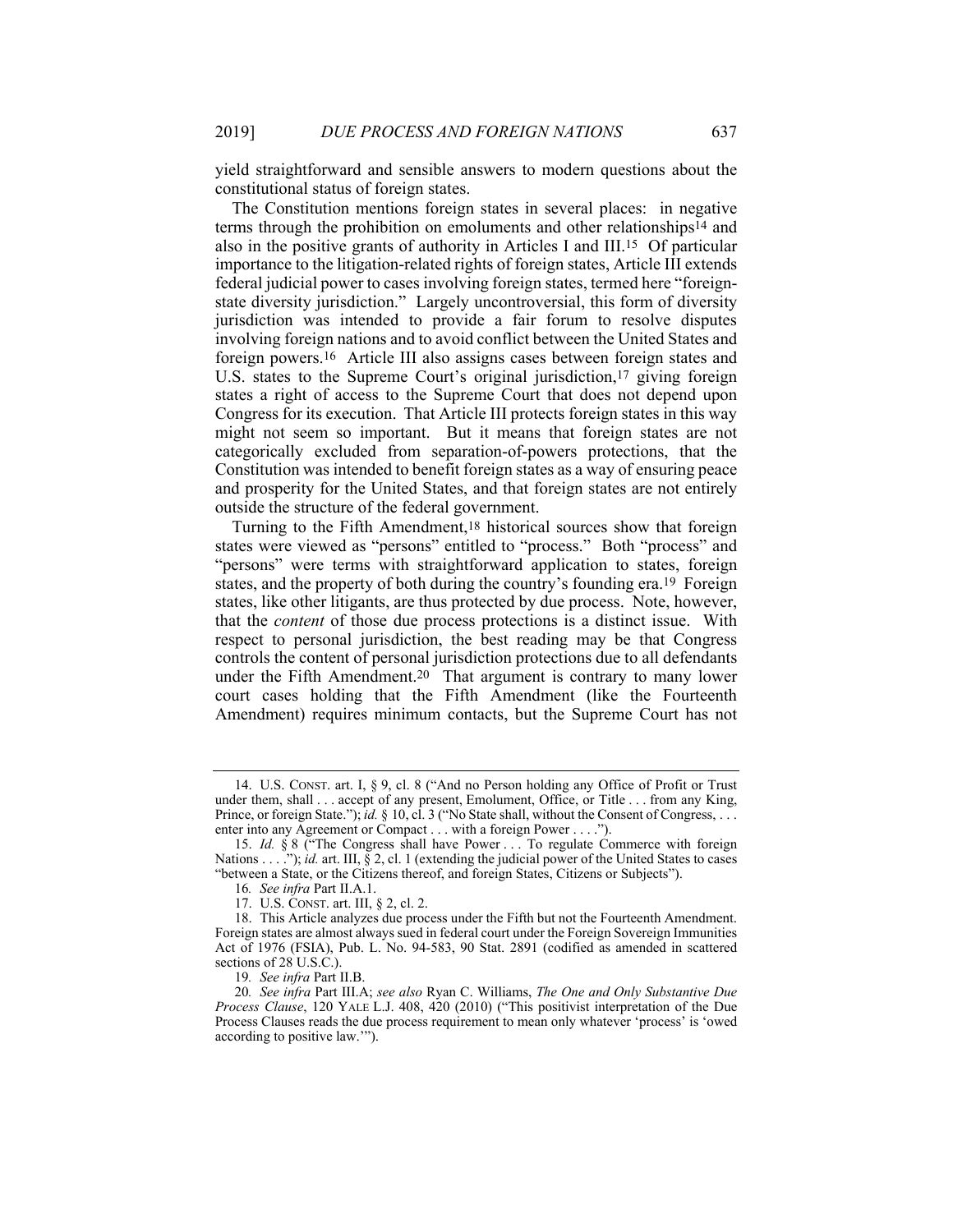resolved the issue.21 In any case, however, foreign states and private foreign corporations are on equal due process footing, contrary to a long line of lower court cases drawing a constitutional distinction between them.22

The procedural protections to which foreign states are entitled, including the requirements of personal jurisdiction, flow not just from the Fifth Amendment, however. Perhaps not surprisingly, although almost entirely overlooked,23 Article III also imposes procedural limitations on the federal courts beyond those that we normally characterize as limitations on subject matter jurisdiction. Approaching the Constitution from the perspective of the protections due to foreign states brings the argument into focus. Even if foreign states are not "persons" entitled to due process—contrary to the argument advanced in Part II.B of this Article—they are nevertheless protected by any limitations on judicial power that are baked into Article III. And limitations there are, including those that arise from Article III's language vesting the federal courts with "judicial power" over "cases." These terms confer subject matter jurisdiction only if there are "parties to come into court, who can be reached by its process, and bound by its power."24 To have "judicial power" over a "case" requires both personal jurisdiction and notice, as a matter of separation of powers, not due process.

Analyzing due process and Article III in terms of their significance for foreign states does not track modern doctrinal categories, and it has a variety of implications beyond the rights of foreign states themselves. It reveals the Constitution as pragmatic, outward-facing, and innovative.25 Doctrinally, the analysis suggests that, contrary to the modern consensus, U.S. states are "persons" protected by due process. The procedural content of Article III, and its overlap with Fifth Amendment protections, opens up a new area of inquiry and also supports the claim that due process limitations on legislative and executive power are instantiations of separation of powers.26 Due process as separation of powers, indeed.

The analysis of foreign states also illuminates our understanding of personal jurisdiction. Modern scholars have generally focused on the Fourteenth Amendment Due Process Clause and struggled to understand the relationship between personal jurisdiction and "due process" as famously

25*. See* David M. Golove & Daniel J. Hulsebosch, *A Civilized Nation: The Early American Constitution, the Law of Nations, and the Pursuit of International Recognition*, 85 N.Y.U. L. REV. 932, 935–36, 980–1015 (2010) (describing the founders' objectives, including their desire to integrate the United States into the community of "civilized" nations).

<sup>21</sup>*. See infra* notes 45–47 and accompanying text.

<sup>22</sup>*. See infra* Part I.A.2, III.A.

<sup>23</sup>*. But cf*. Caleb Nelson, *Sovereign Immunity as a Doctrine of Personal Jurisdiction*, 115 HARV. L. REV. 1559, 1654 (2002) (arguing that without personal jurisdiction there is no "case" under Article III but focusing only on the implications of this argument for litigation involving U.S. states).

 <sup>24.</sup> John Marshall, Speech of the Hon. John Marshall Delivered in the House of Representatives of the United States on the Resolutions of the Hon. Edward Livingston, *in* 4 THE PAPERS OF JOHN MARSHALL 82, 96 (Charles T. Cullen ed., 1984).

<sup>26</sup>*. See generally* Nathan S. Chapman & Michael W. McConnell, *Due Process as Separation of Powers*, 121 YALE L.J. 1672 (2012).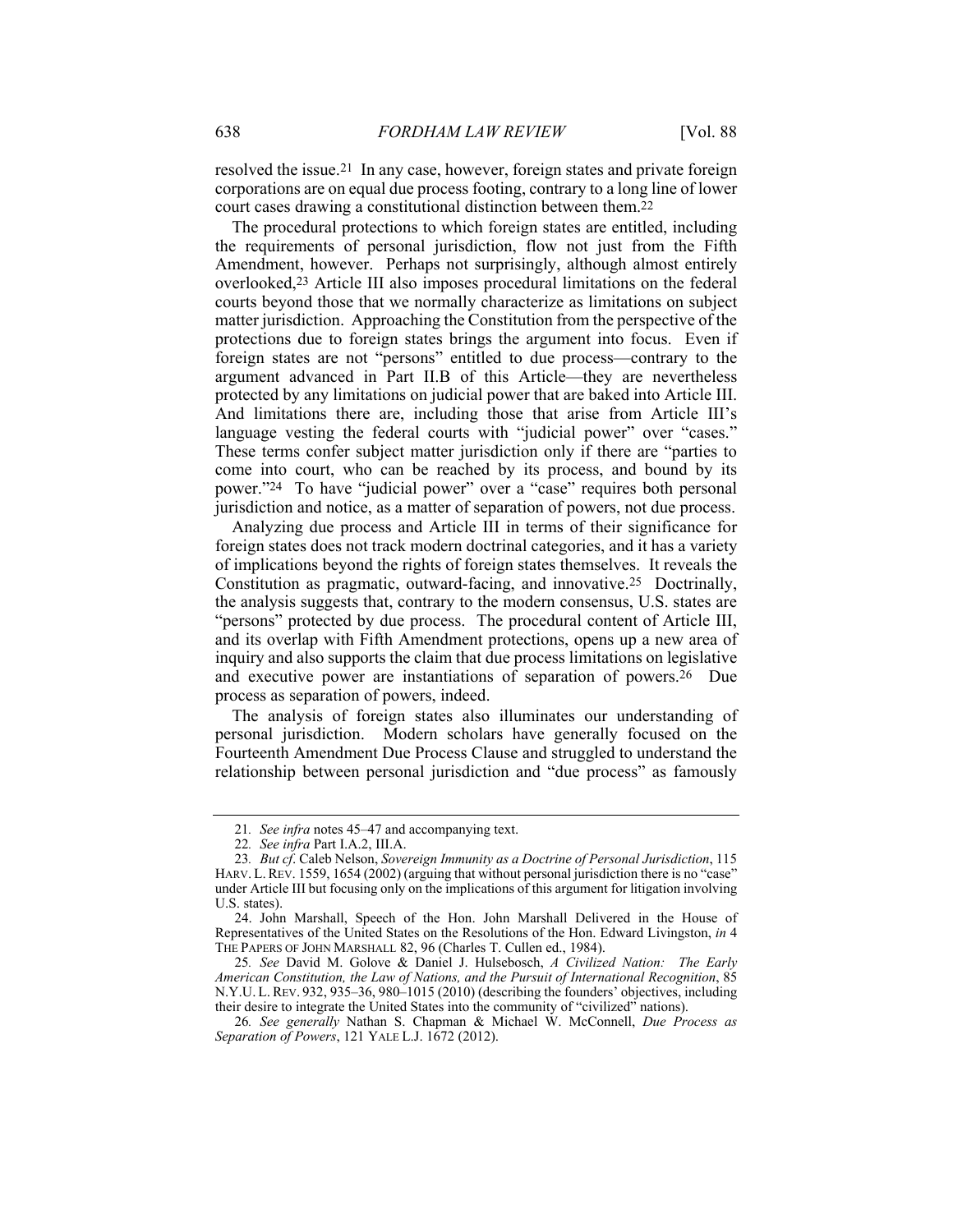articulated in *Pennoyer v. Neff*.27 The foreign-state perspective shifts focus to the Fifth Amendment and establishes a robust relationship between its requirement of due process and personal jurisdiction for all defendants in federal courts. Process was limited not just by territory but also by the power or jurisdiction of the sovereign. The latter limitation on process often arose when sovereigns were sued because they (and their property) could be within the territory of another state, yet "process" could not reach them because the court lacked power or jurisdiction over them.28 The language used to describe whether foreign states and U.S. states could be sued in particular courts shows that "process" was understood in jurisdictional terms: *process* reached only those within the court's jurisdiction. By requiring *due process*, the Fifth Amendment required not just the act of service or notice but also personal jurisdiction.

An overarching purpose of Article III was to create a forum that brings the "foreign" into the domestic. Diversity jurisdiction and alienage jurisdiction perform this function for out-of-state parties and for noncitizens. Article III's inclusion of foreign states in this system was no aberration and was not left to chance. Foreign states are unequivocally drawn into the fabric of the Union for the very purpose of protecting them and limiting international conflict. Litigation-related rights, both civil and criminal, should thus generally apply to foreign states and state-owned enterprises. In terms of additional constitutional rights, many have limited applicability because foreign states are not natural persons and because much of their conduct takes place abroad. But the analysis should be right-by-right, not one that trades on false conceptions of general constitutional inclusion and exclusion.

This Article unfolds in three parts. Part I analyzes recent cases on the due process and separation of powers rights of foreign states and their stateowned enterprises. Part II argues that Article III extends federal judicial power to foreign-state diversity cases in order to protect foreign states and to avoid foreign conflict. Article III itself includes personal jurisdiction and notice limitations on federal judicial power, and those limitations apply to all defendants. This Part also explains that Fifth Amendment due process protects foreign states, which are "persons." Part III explores the content of personal jurisdiction protections due to all defendants today, considers other due process rights to which foreign states are entitled, and lays the groundwork for analyzing additional constitutional rights to which foreign states may be entitled.

 <sup>27. 95</sup> U.S. 714 (1878); *see* Jay Conison, *What Does Due Process Have to Do with Jurisdiction?*, 46 RUTGERS L. REV. 1071, 1111 (1994) (questioning the relationship between due process and personal jurisdiction); Robin Effron, *The Lost Story of Notice and Personal Jurisdiction*, 74 N.Y.U. ANN. SURV. AM. L. 23, 26 (2019) (noting that personal jurisdiction "encompasses doctrines and concepts that are not . . . obvious fits with due process"); Stephen E. Sachs, Pennoyer *Was Right*, 95 TEX. L.REV. 1249, 1251 (2017) (describing the relationship between due process and jurisdiction as a "mystery").

<sup>28</sup>*. See infra* Parts II.B.1, III.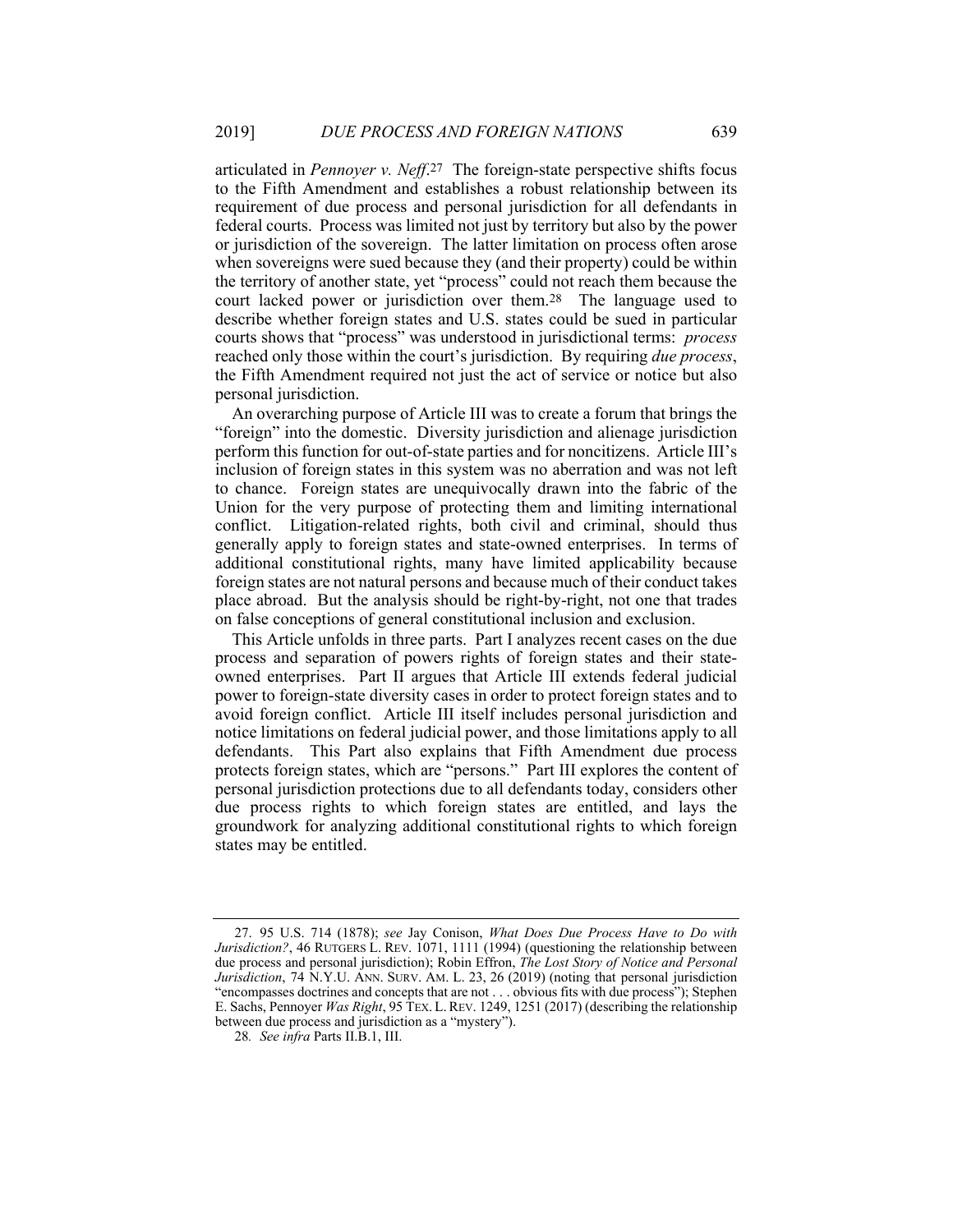#### I. CURRENT DOCTRINE AND CONVENTIONAL WISDOM

Consider the following scenarios. A foreign state is designated as a sponsor of terrorism and is sued by American citizens who claim they were tortured in the foreign state. The foreign state moves to dismiss for lack of personal jurisdiction under the Fifth Amendment Due Process Clause. The plaintiffs argue that foreign states are not "persons" protected by due process.29 Or, a foreign corporation related to a foreign state is sued in federal court. The corporation moves to dismiss for lack of personal jurisdiction. The plaintiff argues that the foreign corporation has no due process rights because the foreign corporation should be treated as the foreign state itself and foreign states are not entitled to due process protections.30 Or, a foreign state argues that a statute is unconstitutional because it creates liability for actions that took place in the past, because it directs the court to hold for a particular party during ongoing litigation, or because it violates the nondelegation doctrine.31

Situations like the foregoing are increasingly common, in part because the Foreign Sovereign Immunities Act of 197632 (FSIA) has been repeatedly amended to reduce the immunity to which foreign states are entitled. Those amendments also reduce the immunity to which certain state-related entities, such as some state agencies and state-owned enterprises (SOEs), are entitled.33 To the extent that such entities cannot be sued under the FSIA, personal jurisdiction and other due process issues will not arise. As the statute is amended to limit immunity, however, these defenses are litigated

<sup>29</sup>*. See, e.g.*, Price v. Socialist People's Libyan Arab Jamahiriya, 294 F.3d 82, 96 (D.C. Cir. 2002); *see also* Abelesz v. Magyar Nemzeti Bank, 692 F.3d 661, 694 (7th Cir. 2012) (asking whether due process limits the exercise of personal jurisdiction over a foreign state); Frontera Res. Azer. Corp. v. State Oil Co. of the Azer. Republic, 582 F.3d 393, 398–400 (2d Cir. 2009) (same); Estate of Hirshfeld v. Islamic Republic of Iran, 330 F. Supp. 3d 107, 137 (D.D.C. 2018) (same); Cont'l Transfert Technique Ltd. v. Fed. Gov't of Nigeria, 697 F. Supp. 2d 46, 56–57 (D.D.C. 2010) (same).

<sup>30</sup>*. See, e.g.*, Corporacíon Mexicana de Mantenimiento Integral, S. de R.L. de C.V. v. Pemex-Exploración y Producción, 832 F.3d 92, 103 (2d Cir. 2016); GSS Grp. Ltd. v. Nat'l Port Auth., 680 F.3d 805, 819 (D.C. Cir. 2012) (Williams, J., concurring); *Frontera*, 582 F.3d at 400; TMR Energy Ltd. v. State Prop. Fund of Ukr., 411 F.3d 296, 301 (D.C. Cir. 2005).

<sup>31</sup>*. See, e.g.*, Bank Markazi v. Peterson, 136 S. Ct. 1310, 1329 (2016) (rejecting the Central Bank of Iran's argument that the Iran Threat Reduction and Syria Human Rights Act violated separation of powers); Owens v. Republic of Sudan, 531 F.3d 884, 888–93 (D.C. Cir. 2008) (rejecting Sudan's contention that terrorism-related provisions of the FSIA violate the nondelegation doctrine); *In re* Terrorist Attacks on Sept. 11, 2001, 298 F. Supp. 3d 631, 659 n.19 (S.D.N.Y. 2018) (rejecting Saudi Arabia's argument that the Justice Against Sponsors of Terrorism Act violated due process).

<sup>32</sup>*.* Pub. L. No. 94-583, 90 Stat. 2891 (codified as amended in scattered sections of 28 U.S.C.).

<sup>33</sup>*. See, e.g.*, Justice Against Sponsors of Terrorism Act, Pub. L. No. 114-222, 130 Stat. 852 (2016) (codified as amended in scattered sections of 18 and 28 U.S.C.); Iran Threat Reduction and Syria Human Rights Act of 2012, Pub. L. No. 112-158, 126 Stat. 1214 (codified as amended in scattered sections of the U.S.C.); *see also Bank Markazi*, 136 S. Ct. at 1317– 19 (describing congressional limitations on the immunity of foreign states and related entities for conduct related to terrorism); Comment, *Immunity of Foreign Governmental Instrumentalities*, 25 U. CHI. L. REV. 176, 178–80 (1957) (distinguishing between agencies, instrumentalities, and SOEs).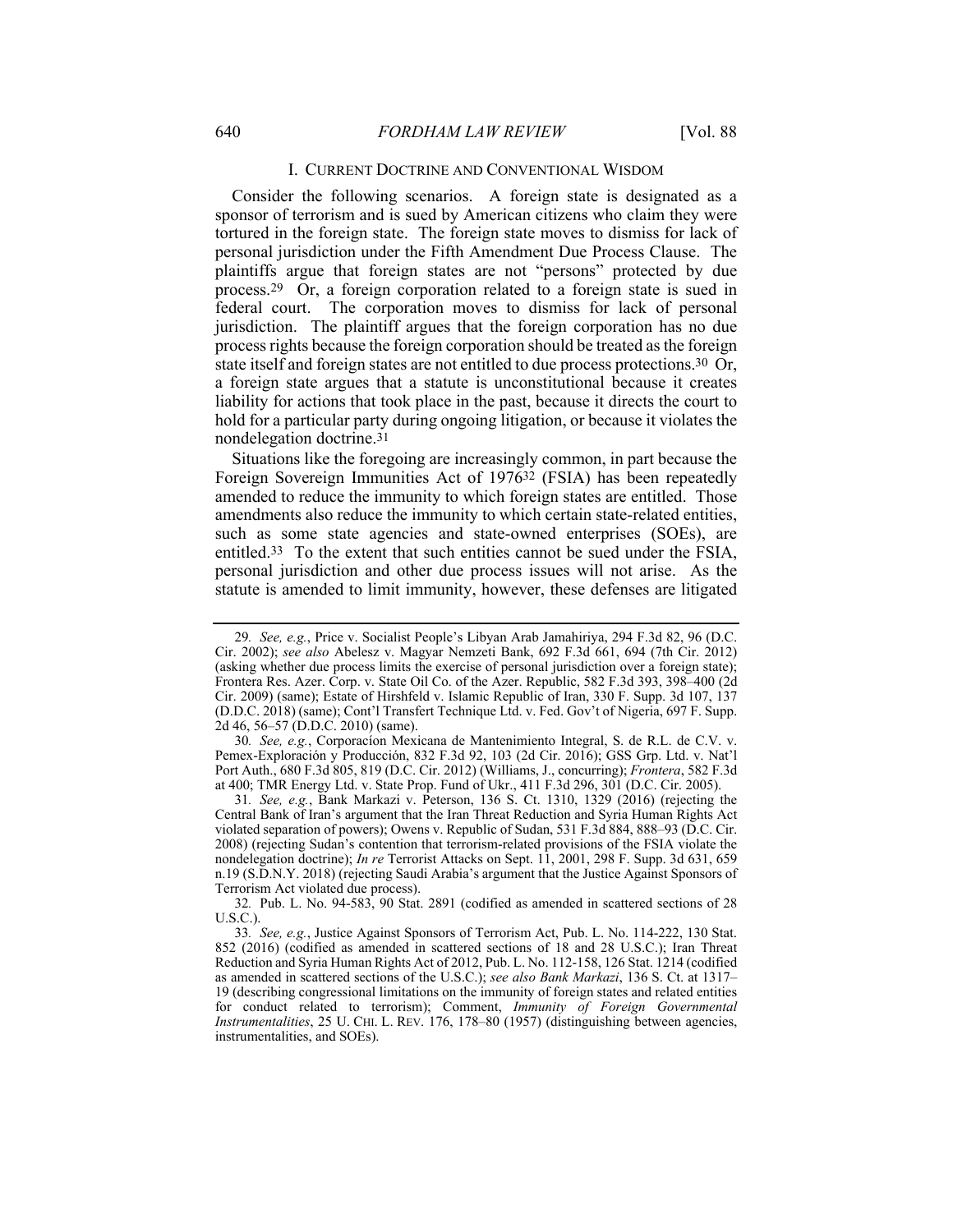with greater frequency. The scope of activity by foreign states and stateowned enterprises is also expanding: terrorism, election-meddling, cybertorts, investments by sovereign wealth funds, and economic espionage serve as examples.34 State-owned enterprises are big business and so are judgments and arbitral awards against them.35

Litigation involving foreign states and SOEs appears to be increasing in part due to growing scrutiny of their conduct by the U.S. government. For example, the Department of Justice has indicted several SOEs for economic espionage.36 Individual actors with varying ties to the governments of China, Iran, North Korea, and Russia have also been indicted over the past few years;37 some of those individuals work for private entities with unclear relationships to the government in question.38 Changes to the Committee on Foreign Investment in the United States, an interagency committee that reviews foreign direct investment in the United States, now require greater scrutiny of transactions involving foreign states, setting the stage for constitutional and other challenges to its procedures.39 Two private companies with apparently significant ties to their governments have recently challenged various restrictions on their business activities as unconstitutional. Kaspersky Lab, a Russian company, unsuccessfully argued that a law prohibiting the federal government from using its products or

36*. See* Press Release, U.S. Dep't of Justice, PRC State-Owned Company, Taiwan Company, and Three Individuals Charged with Economic Espionage (Nov. 1, 2018), https://www.justice.gov/opa/pr/prc-state-owned-company-taiwan-company-and-threeindividuals-charged-economic-espionage [https://perma.cc/28LZ-ZMMF]. Both the U.S. government and U.S. companies have linked many other cyberattacks to foreign governments. *See generally* Kristen E. Eichensehr, *Public-Private Cybersecurity*, 95 TEX. L. REV. 467, 489

<sup>34</sup>*. See, e.g.*, Shoham v. Islamic Republic of Iran, No. 12-CV-508 (RCL), 2017 WL 2399454, at \*15 (D.D.C. June 1, 2017); Ingrid Wuerth, *The DNC v. Russia: The Question of Foreign Sovereign Immunity*, LAWFARE (Apr. 22, 2018), https://www.lawfareblog.com/dncv-russia-question-foreign-sovereign-immunity [https://perma.cc/Z2VF-YKNH] (describing a case brought against Russia for election-related hacking).

<sup>35</sup>*. See, e.g.*, *Pemex-Exploración*, 832 F.3d at 99 (analyzing a \$300 million arbitral award against a Mexican state-owned enterprise); Sarah Kramer, *Public v. Private: State-Owned Enterprises as Claimants in ICSID Arbitration*, U. PA. J. INT'L L., http://pennjil.com/aboutthe-journal-of-international-law-jil [https://perma.cc/3ZPN-7A9Q] (last visited Oct. 6, 2019) ("SOEs are increasingly becoming leaders in international investment . . . .").

<sup>(2017).</sup>  37*. See, e.g.*, Press Release, U.S. Dep't of Justice, Nine Iranians Charged with Conducting Massive Cyber Theft Campaign on Behalf of the Islamic Revolutionary Guard Corps (Mar. 23, 2018), https://www.justice.gov/opa/pr/nine-iranians-charged-conducting-massive-cybertheft-campaign-behalf-islamic-revolutionary [https://perma.cc/Z5S6-QB44]. *See generally* Chimène Keitner, *Attribution by Indictment*, 113 AJIL UNBOUND 207 (2019).

<sup>38</sup>*. See* Jack Goldsmith & Robert D. Williams, *The Chinese Hacking Indictments and the Frail "Norm" Against Commercial Espionage*, LAWFARE (Nov. 30, 2017), https:// www.lawfareblog.com/chinese-hacking-indictments-and-frail-norm-against-commercialespionage [https://perma.cc/P98L-RW68].

 <sup>39.</sup> The Foreign Investment Risk Review Modernization Act of 2018 reformed the procedures used by the Committee on Foreign Investment in the United States to increase scrutiny of foreign states. *See* Robert D. Williams, *CFIUS Reform and U.S. Government Concerns over Chinese Investment: A Primer*, LAWFARE (Nov. 13, 2017), https:// www.lawfareblog.com/cfius-reform-and-us-government-concerns-over-chinese-investmentprimer [https://perma.cc/T534-5MH6].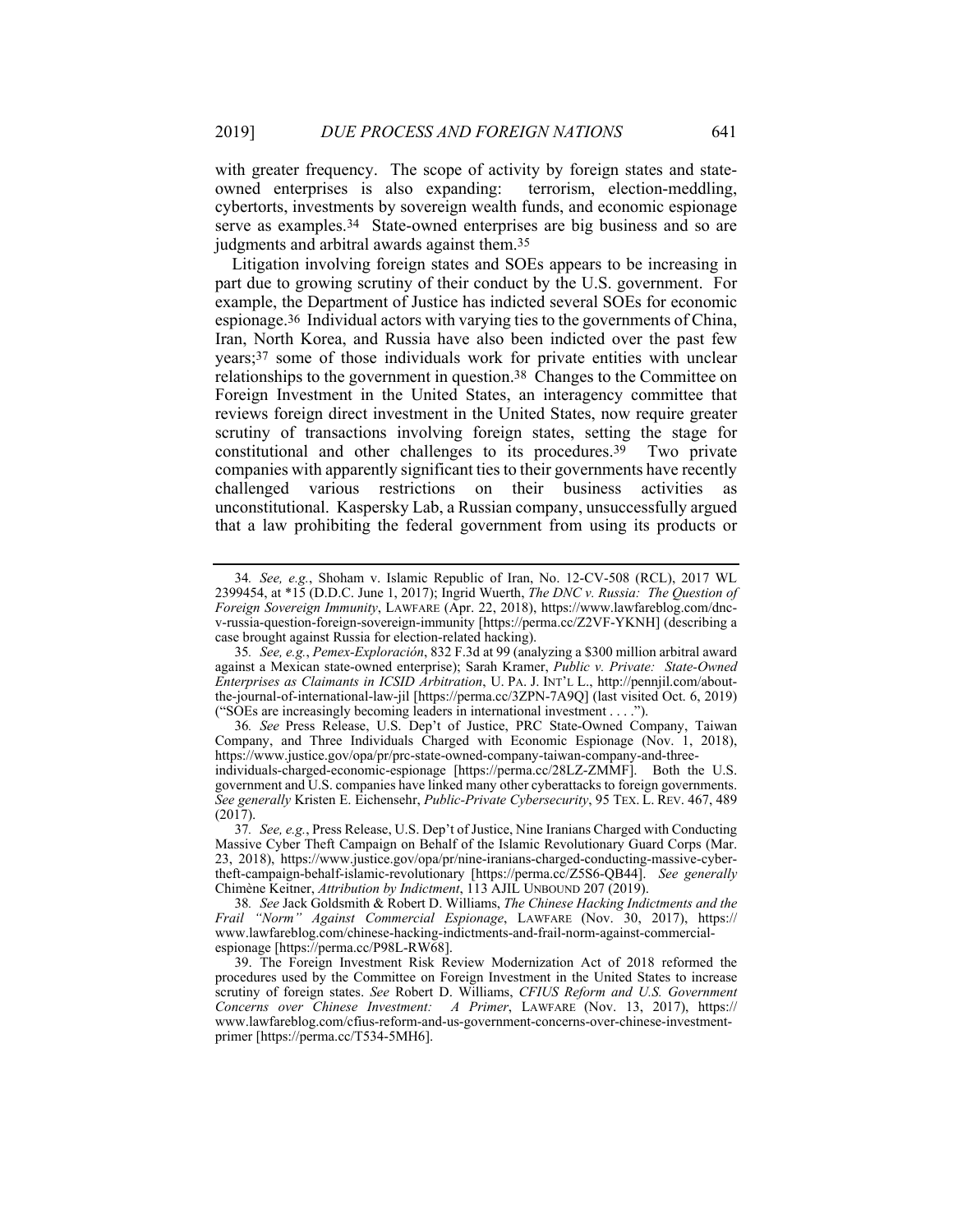services was an unconstitutional bill of attainder,<sup>40</sup> and Huawei has alleged that a similar ban on its products violates its due process and other constitutional rights.41

A basic issue lies at the heart of cases brought by and against foreign states and SOEs: the constitutional rights to which such parties are entitled. Congress has opened the door to more litigation against foreign sovereigns and SOEs, including some that arguably lack "minimum contacts" with the United States, and has increased the scrutiny of property interests acquired by foreign states and SOEs, raising other potential due process issues.42 Furthermore, Congress has designated the property of foreign SOEs for execution in pending litigation, has delegated broad authority to the President to designate entities as state sponsors of terrorism, and has limited the ability of certain foreign corporations to do business in the United States, all of which arguably violate separation of powers or other constitutional limitations. The constitutional rights of SOEs may also limit the work of federal prosecutors in criminal cases alleging economic espionage and theft. The significance of SOEs to federal law enforcement is highlighted by the grand jury subpoena directed at an unidentified SOE from an unnamed country as part of the Mueller investigation.43 Yet it remains unclear whether foreign states are entitled to any constitutional protections at all. If they are, the actions of Congress may be constitutionally limited by due process, separation of powers, the Takings Clauses, and so on. Federal prosecutors might be limited by various constitutional protections generally available to corporate defendants in criminal cases, including protections against excessive fines, double jeopardy, and the constitutional rights to a jury trial and to the assistance of counsel. If foreign states lie outside the protections of the Constitution then the constitutional rights of SOEs need clarification: under what circumstances are they treated as foreign states (without constitutional rights) as opposed to private corporations (with some constitutional rights)?44

These questions have, to date, been litigated mostly in terms of personal jurisdiction. That litigation brings together three distinct and questionable lines of cases. First, the Supreme Court has held that foreign private

 44. In other words, difficult technical and factual questions about attributing the conduct of nominally private companies to foreign governments and about the ownership and control of such corporations take on constitutional significance. *See generally* Christopher Balding & Donald Clarke, Who Owns Huawei? (Apr. 17, 2019) (unpublished manuscript), https:// papers.ssrn.com/sol3/papers.cfm?abstract\_id=3372669 [https://perma.cc/Q3LX-8KJS] (discussing whether the Chinese government owns or controls Huawei).

<sup>40</sup>*.* Kaspersky Lab, Inc. v. U.S. Dep't of Homeland Sec., 909 F.3d 446 (D.C. Cir. 2018).

<sup>41</sup>*. See* Stephanie Zable, Huawei Technologies v. U.S.*: Summary and Context*, LAWFARE (Apr. 9, 2019), https://www.lawfareblog.com/huawei-technologies-v-us-summary-andcontext [https://perma.cc/Z7BR-ARBU].

 <sup>42.</sup> For a due process challenge to the work of the Committee on Foreign Investment in the United States, see Ralls Corp. v. Committee on Foreign Investment in the Unites States, 758 F.3d 296, 302 (D.C. Cir. 2014).

<sup>43</sup>*. See* Amy Howe, *Redacted Petition Made Public in Grand Jury Dispute*, SCOTUSBLOG (Jan. 22, 2019, 3:41 PM), https://www.scotusblog.com/2019/01/redactedpetition-made-public-in-grand-jury-dispute [https://perma.cc/YGG3-YQM3].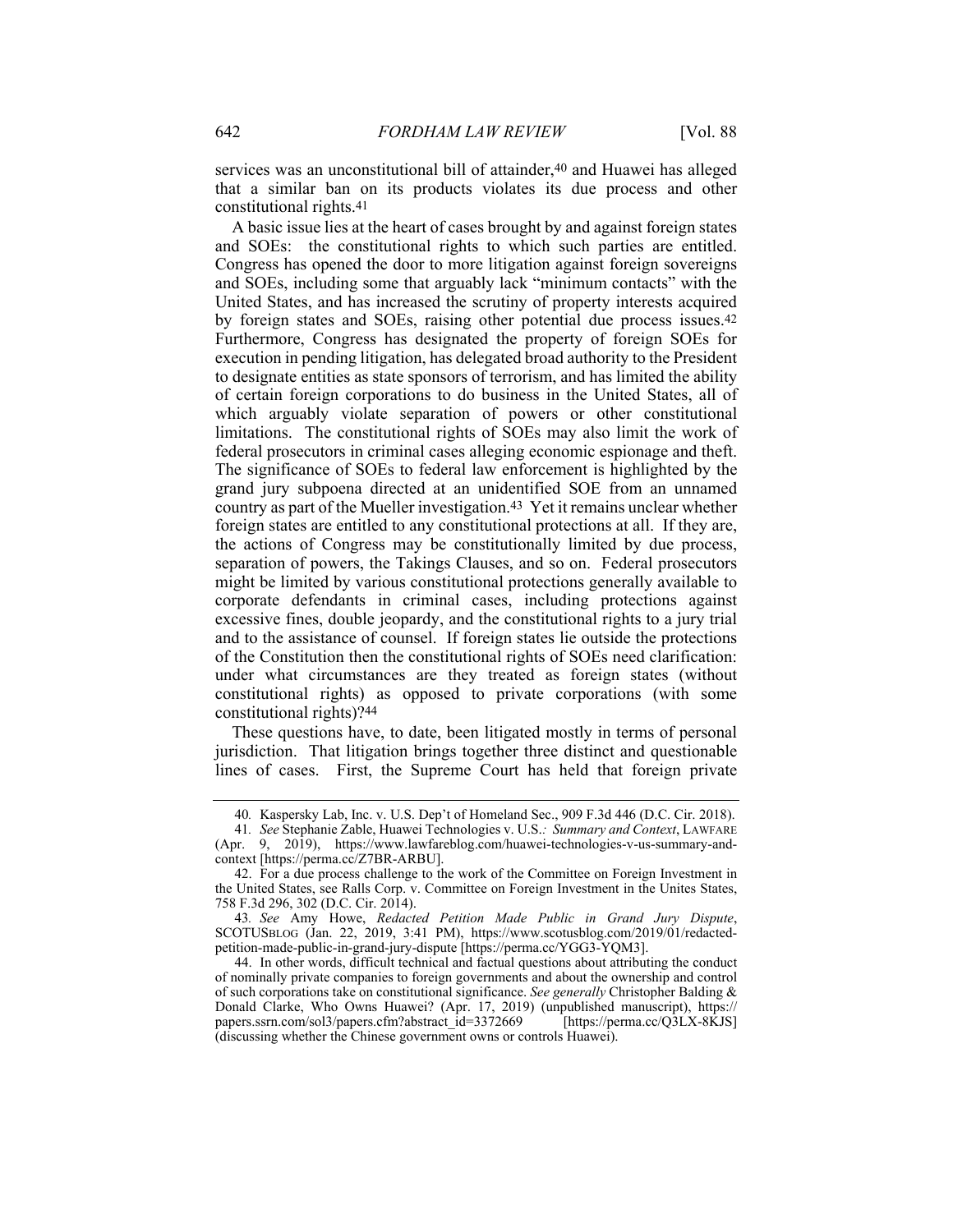corporations have Fourteenth Amendment due process rights that entitle them to personal jurisdiction defenses based on minimum contacts and reasonableness.45 The Court's analysis in those cases is problematic,46 but this Article does not address it. Important here is, instead, whether the Fifth Amendment affords comparable rights to private litigants in federal court, an issue the Court has not resolved but which lower courts have answered in the affirmative.47 Second, the Supreme Court has suggested in dicta48 and lower courts have held49 that foreign states are not "persons" within the meaning of the Fifth Amendment Due Process Clause. These first two lines of cases draw a constitutional distinction between foreign states and private foreign corporations. Foreign private corporations get minimum contacts protections but foreign states do not.

Third, lower courts have to decide whether SOEs should be treated like foreign states or like private corporations for constitutional purposes. To do so, lower courts have applied a federal common law rule (called the *Bancec* test), originally developed to determine when foreign states and state-owned corporations can be held substantively liable for the actions of the other.50 Lower courts have applied the *Bancec* test to resolve questions about the constitutional status of SOEs,51 but the fit is not obvious as a doctrinal matter. As discussed above, the distinction between foreign states without due process rights and state-related corporate entities with due process rights hinges—at least following the Court's reasoning—upon the meaning of the word "person" in the Constitution. The *Bancec* test, by contrast, is drawn

48. Republic of Argentina v. Weltover, Inc., 504 U.S. 607, 619 (1992).

<sup>45</sup>*. See, e.g.*, Daimler AG v. Bauman, 134 S. Ct. 746 (2014); J. McIntyre Mach., Ltd. v. Nicastro, 564 U.S. 873 (2011); *see also* Linda J. Silberman & Aaron D. Simowitz, *Recognition and Enforcement of Foreign Judgments and Awards: What Hath* Daimler *Wrought?*, 91 N.Y.U. L. REV. 344, 395 (2016) (describing the importance of personal jurisdiction in litigation to enforce judgments, including those obtained against foreign sovereigns).

<sup>46</sup>*. See* Austen L. Parrish, *Sovereignty, Not Due Process: Personal Jurisdiction over Nonresident Alien Defendants*, 41 WAKE FOREST L. REV. 1, 9 (2006).

 <sup>47.</sup> The Fifth Amendment limitations on personal jurisdiction are infrequently litigated because Federal Rule of Civil Procedure  $4(k)(1)$  authorizes personal jurisdiction in federal courts to the extent that a state court in the forum would have personal jurisdiction. *See generally* A. Benjamin Spencer, *The Territorial Reach of Federal Courts*, 71 FLA. L. REV. (forthcoming 2019), https://ssrn.com/abstract=3312766 [https://perma.cc/AW7A-CT7X]. Rule (4)(k)(2) does authorize personal jurisdiction in federal question cases based upon contacts with the United States as a whole but only when there is no state with jurisdiction over the defendant. When they have reached the issue, lower courts have often assumed or held that the Fifth and Fourteenth Amendments impose comparable limitations, except for the relevant territory. *See* Wendy Perdue, *Aliens, the Internet, and "Purposeful Availment": A Reassessment of Fifth Amendment Limits on Personal Jurisdiction*, 98 NW. U. L. REV. 455, 456 (2004); *see also infra* note 312.

<sup>49</sup>*. See, e.g.*, Price v. Socialist People's Libyan Arab Jamahiriya, 294 F.3d 82, 96 (D.C. Cir. 2002); *see also* Abelesz v. Magyar Nemzeti Bank, 692 F.3d 661, 694 (7th Cir. 2012); Frontera Res. Azer. Corp. v. State Oil Co. of the Azer. Republic, 582 F.3d 393, 395 (2d Cir. 2009); Estate of Hirshfeld v. Islamic Republic of Iran, 330 F. Supp. 3d 107, 137 (D.D.C. 2018); Cont'l Transfert Technique Ltd. v. Fed. Gov't of Nigeria, 697 F. Supp. 2d 46, 56–57 (D.D.C. 2010).

 <sup>50.</sup> *See infra* text accompanying notes 101–09.

<sup>51</sup>*. See, e.g.*, cases cited *supra* note 30.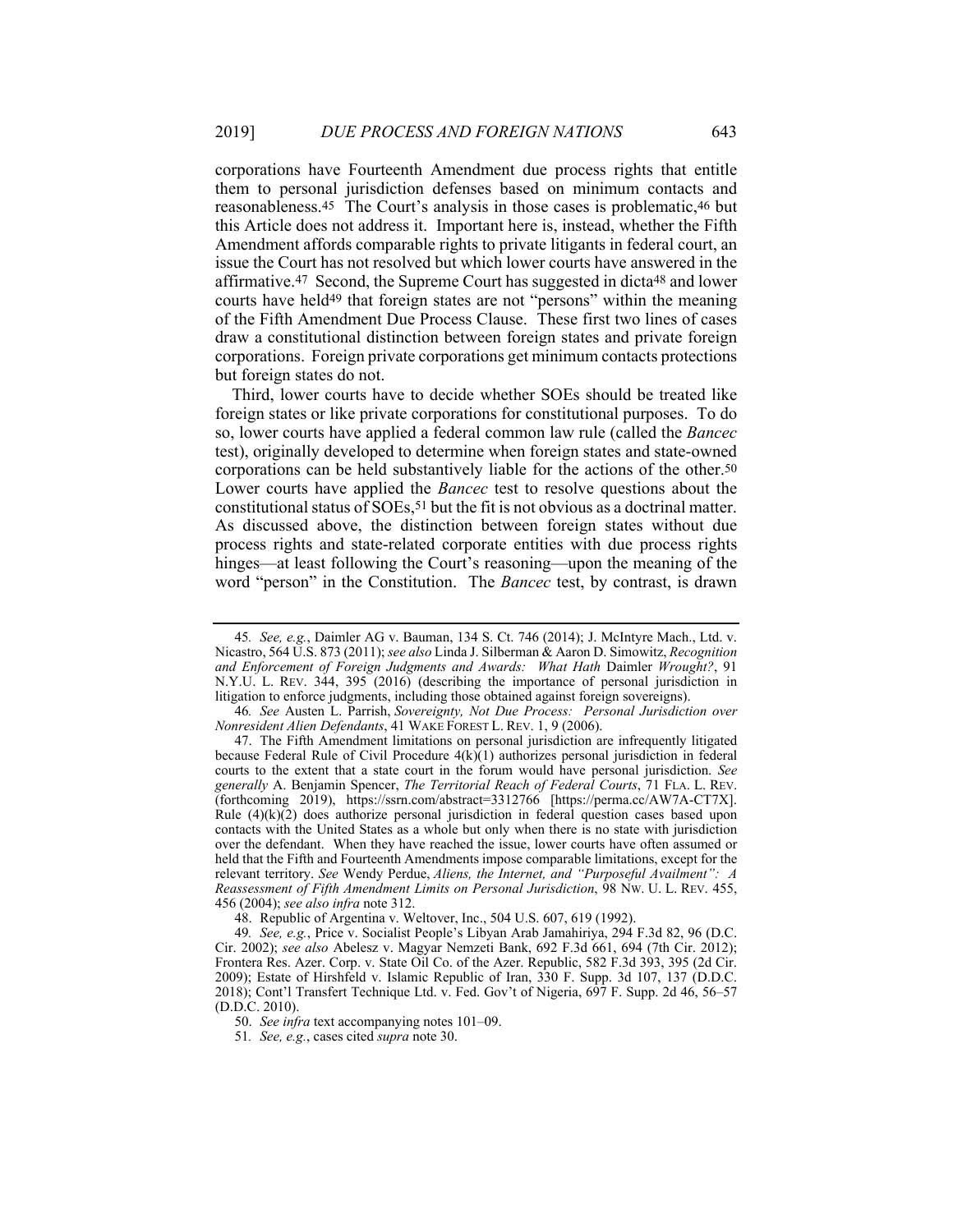from public international law, corporate law, and the FSIA—not the text, nor history, nor values, nor purposes of the Constitution.<sup>52</sup> As a policy matter, the *Bancec* test means that SOEs are not treated as the equivalent of foreign states unless a high "alter ego" standard is met.53 Courts have given no rationale for this constitutional distinction.

This section explains the haphazard way in which the second and third lines of cases—those involving personal jurisdiction over foreign states and SOEs—developed. It also describes the current doctrinal uncertainty around a closely related issue: whether foreign states are protected by separation of powers.

#### *A. Personal Jurisdiction*

The claim that foreign sovereigns and some foreign-state owned enterprises are not entitled to due process rights is of recent vintage. Before the Supreme Court's dicta in *Republic of Argentina v. Weltover, Inc*.,54 courts, litigants, Congress, scholars, and the U.S. government all reasoned or assumed that the Due Process Clauses (and thus the minimum contacts analysis) applied to foreign states.55

## 1. Foreign States

Early cases against foreign states were sometimes brought against the person of the sovereign, with jurisdiction based on the presence of the sovereign him- or herself. For example, a mid-nineteenth-century case on foreign sovereign immunity was brought in British courts against the King of Hanover, who was temporarily visiting Britain.56 The court had in personam jurisdiction.57 The king was accorded immunity for sovereign acts but not for acts he committed as a British subject in Britain.<sup>58</sup> The primary justification for this distinction was that an action based on sovereign acts

<sup>52</sup>*. See* GSS Grp. Ltd. v. Nat'l Port Auth*.*, 680 F.3d 805, 818 (D.C. Cir. 2012) (Williams, J., concurring); *see also infra* notes 105–10 and accompanying text.

<sup>53</sup>*. See, e.g.*, Arch Trading Corp. v. Republic of Ecuador, 839 F.3d 193, 201 (2d Cir. 2016); DRC, Inc. v. Republic of Honduras, 71 F. Supp. 3d 201, 216 (D.D.C. 2014). *See generally* RESTATEMENT (FOURTH) OF THE FOREIGN RELATIONS LAW OF THE UNITED STATES: SELECTED TOPICS IN TREATIES, JURISDICTION, AND SOVEREIGN IMMUNITY § 454 reporters' note 10 (AM. LAW INST. 2018).

 <sup>54. 504</sup> U.S. 607 (1992).

<sup>55</sup>*. See, e.g.*, William Harvey Reeves, *The Foreign Sovereign Before United States Courts*, 38 FORDHAM L. REV. 455, 482, 486 (1970); Comment, *Sovereign Immunity—Waiver and Execution: Arguments from Continental Jurisprudence*, 74 YALE L.J. 887, 887–88 (1965); *see also* Damrosch, *supra* note 4, at 493.

<sup>56</sup>*. See* Duke of Brunswick v. King of Hanover (1844) 40 Eng. Rep. 724, 724–25; 6 Beav. 1, 1–4, *aff'd*, (1848) 9 Eng. Rep. 993.

<sup>57</sup>*. See id.* at 731; 6 Beav. at 17.

 <sup>58.</sup> *See id.* at 744; 6 Beav. at 52–54.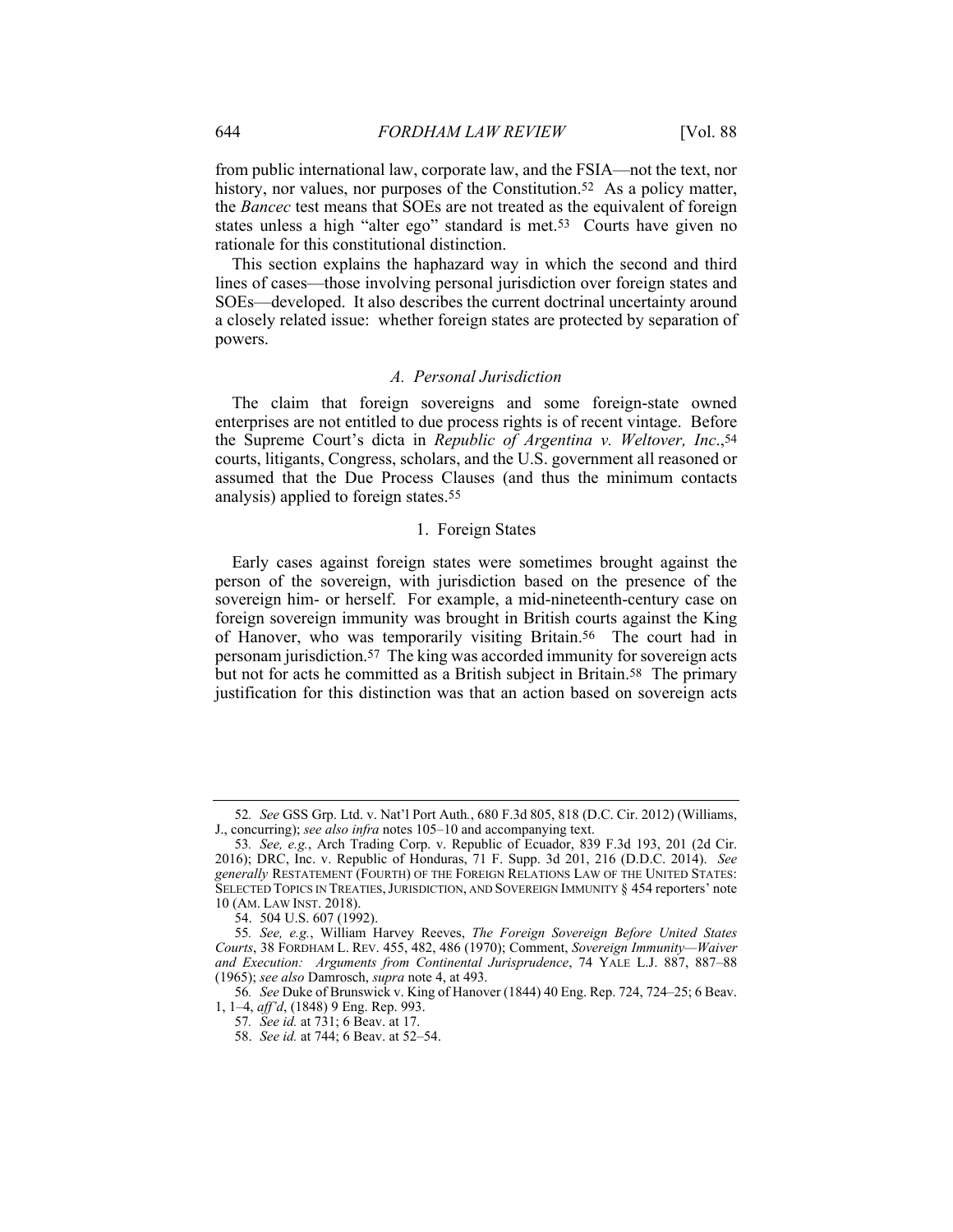abroad could not be enforced.59 Other cases against foreign sovereigns were based on consent to the jurisdiction of the forum state.60

Until well into the twentieth century however, most cases against foreign sovereigns were brought based upon property of the sovereign located in the United States—almost always a maritime vessel or its cargo.61 Jurisdiction was often considered in terms of "process," just as it had been during the founding era, as discussed below in Part II.B. In *Berizzi Bros. v. Steamship Pesaro*, $62$  for example, a libel in rem was brought against the steamship *Pesaro*: "The usual process issued, on which the vessel was arrested; and subsequently she was released" because the vessel was "owned and possessed by [the Italian] government" and was "therefore immune from process of the courts of the United States."63 The immunities of state governments were often interchangeable with the immunities given to foreign sovereigns.64

For several reasons, the mid-twentieth-century revolution in personal jurisdiction ushered in by *International Shoe Co. v. Washington*65 had little immediate effect on cases against foreign sovereigns. In personam cases against foreign sovereigns continued to be unusual, in part because there was no clear mechanism for serving foreign states until the FSIA was enacted in 1976.66 Before those amendments, commencing an action through service of process upon a foreign sovereign was described as a "'catch as catch can' proposition."67 Moreover, most in personam cases against foreign sovereigns were based on consent, typically as a result of arbitration agreements,68 which provided a basis for jurisdiction even absent minimum contacts. *International Shoe* also had limited impact on cases involving foreign sovereigns because those cases were usually brought in rem or quasi in rem and those bases for jurisdiction were not directly addressed by

 <sup>59.</sup> *Id.* at 742–43; 6 Beav. at 46–51; *see also* Laughlin v. La. & New Orleans Ice Co., 35 La. Ann. 1184, 1185 (1883) ("[I]f any judgement based on such substituted service would be an absolute nullity, incapable of any effect whatever against the person or property of defendant, it would be mere folly to permit the ear of the Court to be vexed with such useless and inconsequential proceedings.").

<sup>60</sup>*. See* Duff Dev. Co. v. Gov't of Kelantan [1924] AC 797 (HL) 801–02 (appeal taken from Eng.). *See generally* Sultan of Johore v. Tungku Abubakar [1952] 18 M.L.J. 115 (Sing.).

<sup>61</sup>*. See, e.g.*, Berizzi Bros. v. S.S. Pesaro, 271 U.S. 562 (1926); Chem. Nat. Res. v. Republic of Venezuela, 215 A.2d 864 (Pa. 1966).

<sup>62</sup>*.* 271 U.S. 562 (1926).

<sup>63</sup>*. Berizzi Bros.*, 271 U.S. at 570.

<sup>64</sup>*. See, e.g.*, Briggs v. Light Boat, 93 Mass. (11 Allen) 157, 162 (1865); *see also* THEODORE R. GIUTTARI, THE AMERICAN LAW OF SOVEREIGN IMMUNITY 38–43 (1970).

 <sup>65. 326</sup> U.S. 310 (1945).

<sup>66</sup>*. See* Kevin P. Simmons, *The Foreign Sovereign Immunities Act of 1976: Giving the Plaintiff His Day in Court,* 46 FORDHAM L. REV. 543, 559–64 (1977).

 <sup>67.</sup> Andreas F. Lowenfeld, *Claims Against Foreign States—A Proposal for Reform of United States Law*, 44 N.Y.U. L. REV. 901, 921 (1969).

<sup>68</sup>*. See, e.g.*, Transnational Mar., Inc. v. Republic of Bangladesh, 1975 A.M.C. 1411 (S.D.N.Y. 1975).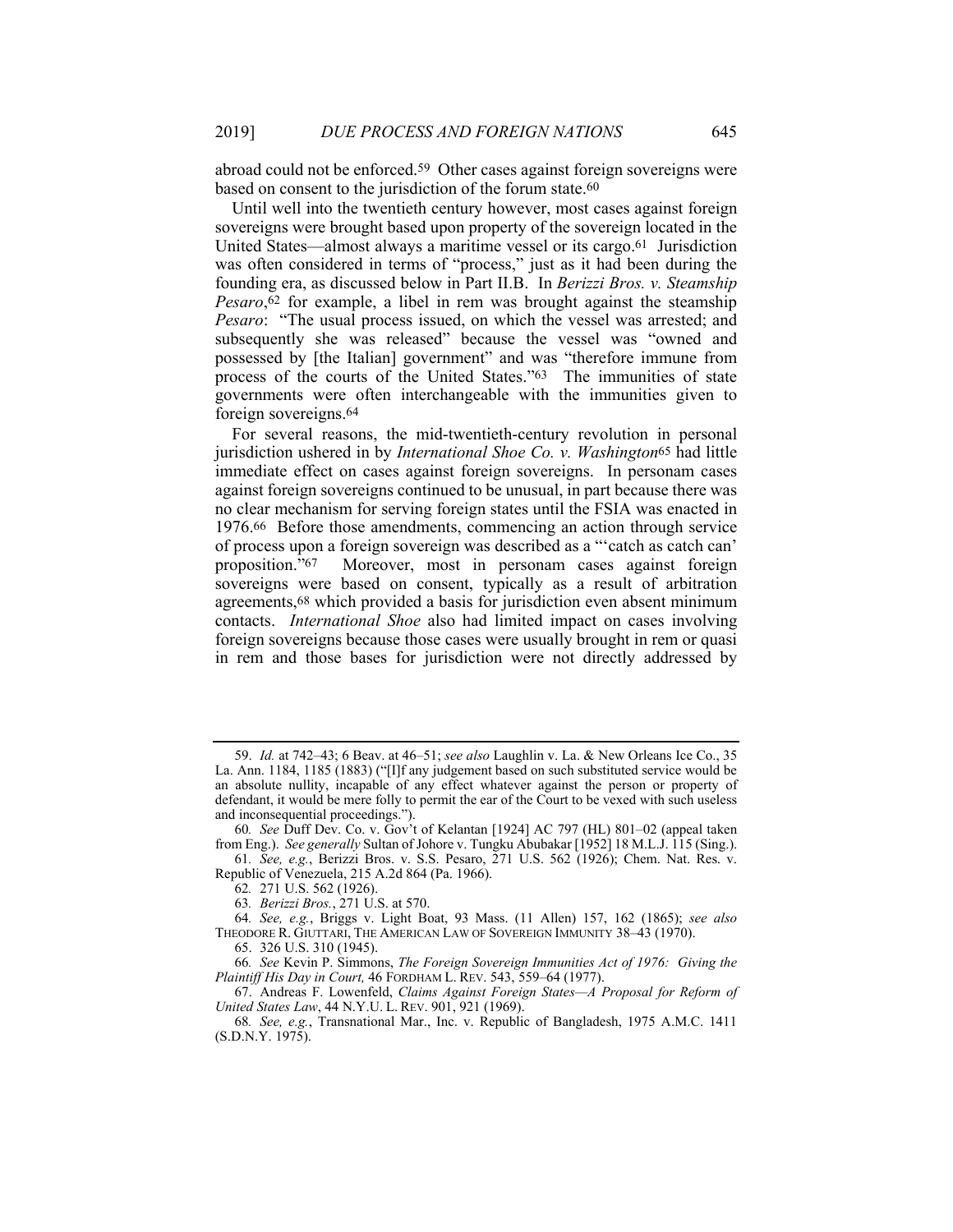*International Shoe* and changed only in 1977 when the Court decided *Shaffer v. Heitner*.69

When constitutional issues related to personal jurisdiction did arise in cases against foreign sovereigns, the general assumption was that foreign sovereigns enjoyed the same constitutional protections as other defendants. A federal court held in 1975, for example, that it lacked personal jurisdiction over a foreign sovereign that had "minimal contacts with the forum in which jurisdiction is asserted."70 Other courts considered whether the notice afforded to foreign sovereigns not immune from suit comported with due process.71 During congressional deliberation about the FSIA, executive branch officials referred to the due process rights of foreign sovereigns. For example, Attorney General Richard G. Kelindienst and Secretary of State William P. Rogers wrote that under the FSIA, "a district court can authorize a special method of service, as long as the method chosen is consonant with due process."72 The State Department expressed particular concern with the attachment of property to obtain jurisdiction over foreign states, a practice that dates back to the days of the Articles of Confederation.73 The relationship between attachment of property before the suit and the power to execute against the property after the suit was also up for debate, linking jurisdiction and the execution of judgment, just as Sir Edward Coke had centuries earlier.74

After the enactment of the FSIA, courts continued to reason that due process and the minimum contacts test protected foreign states and state agencies.75 The Second Circuit held in 1981, for example, that the Central Bank of Nigeria was entitled to due process protections because foreign states are persons under the Fifth Amendment Due Process Clause, citing multiple earlier cases so holding.76 All of this changed after the Supreme Court wrote

 72. 119 CONG.REC. 3437 (1973); *see also Immunities of Foreign States: Hearing on H.R. 3493 Before the Subcomm. on Claims and Governmental Relations of the H. Comm. on the Judiciary*, 93d Cong. 41 (1973) [hereinafter *Hearings*] ("[T]he jurisdictional standard is the same for the activities of a foreign state as for the activities of a foreign private enterprise.").

73*. See infra* Part II.A.4.

74*. Hearings*, *supra* note 72, at 22–24 (statement of Charles N. Brower, Legal Adviser, Department of State); *see infra* note 203 and accompanying text.

75*. See, e.g.*, Harris Corp. v. Nat'l Iranian Radio & Television, 691 F.2d 1344 (11th Cir. 1982). *See generally* Melanie Howell, Recent Development, *Foreign Sovereign Immunities Act—Immunity Exception Provisions of § 1330(a)—*Harris Corp. v. National Iranian Radio & Television, 14 GA. J. INT'L & COMP. L. 397 (1984).

 76. Tex. Trading & Milling Corp. v. Federal Republic of Nigeria, 647 F.2d 300, 313 (2d Cir. 1981), *overruled by* Frontera Res. Azer. Corp. v. State Oil Co. of the Azer. Republic, 582 F.3d 393 (2d Cir. 2009).

 <sup>69.</sup> Shaffer v. Heitner, 433 U.S. 186 (1977); Karen Nelson Moore, *Procedural Due Process in Quasi In Rem Actions After* Shaffer v. Heitner, 20 WM. & MARY L. REV. 157, 173 (1978).

 <sup>70.</sup> Rovin Sales Co. v. Socialist Republic of Romania, 403 F. Supp. 1298, 1302 (N.D. Ill. 1975). *See generally* Petrol Shipping Corp. v. Kingdom of Greece, 360 F.2d 103 (2d Cir. 1966); Stephen v. Zivnostenska Banka, Nat'l Corp., 222 N.Y.S.2d 128 (App. Div. 1961).

<sup>71</sup>*. See, e.g.*, Premier S.S. Co. v. Embassy of Alg., 336 F. Supp. 507, 510 (S.D.N.Y. 1971) (holding that registered mail service upon the agency of a foreign sovereign which had signed an arbitration agreement satisfied due process).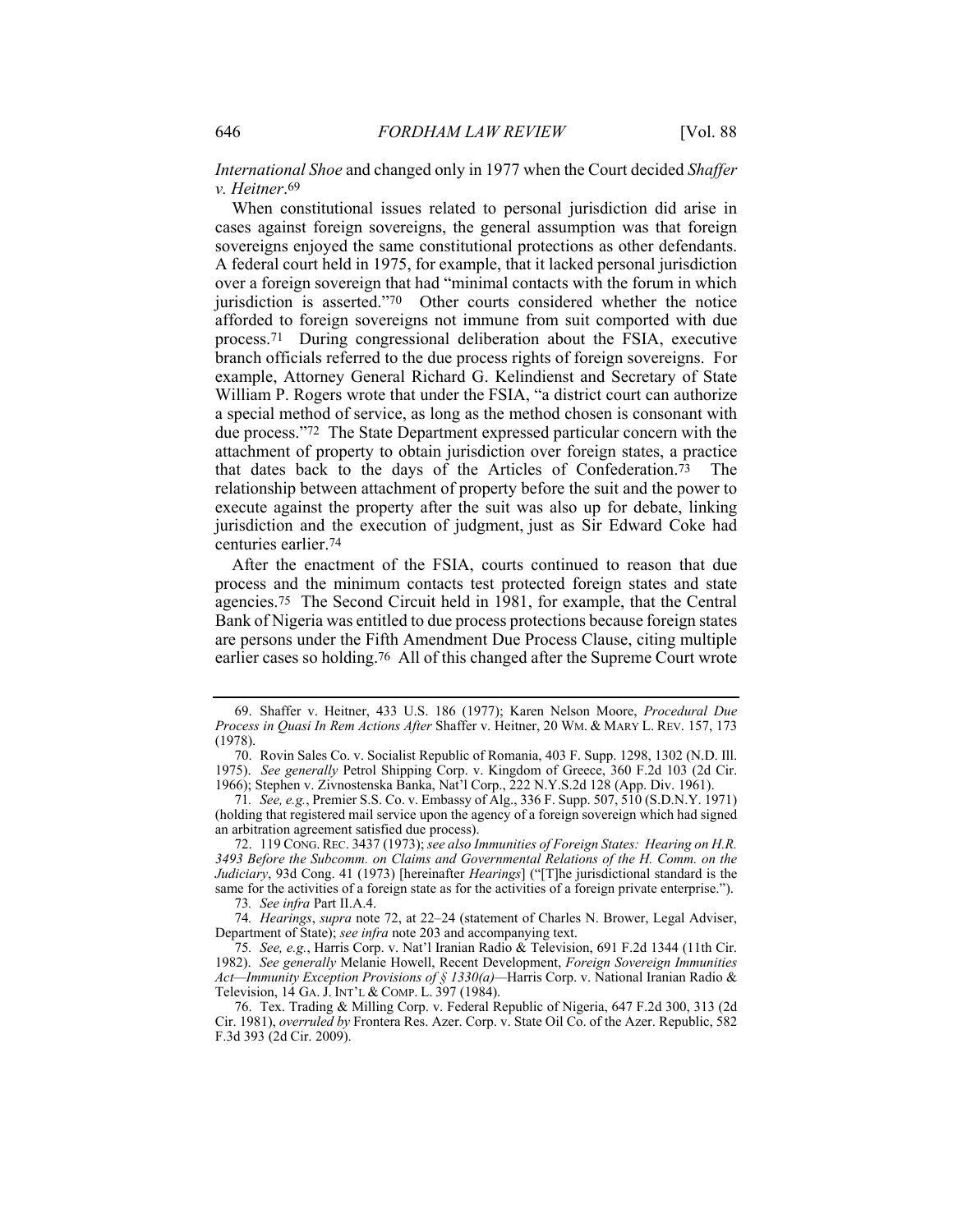in *Republic of Argentina v. Weltover, Inc*. that: "[a]ssuming, without deciding, that a foreign state is a 'person' for purposes of the Due Process Clause, we find that Argentina possessed 'minimum contacts' that would satisfy the constitutional test."77

Based on this dicta from *Weltover*, lower courts have since uniformly held that foreign states are not "persons" protected by the Fifth Amendment Due Process Clause.78 As a policy matter, these decisions run counter to the Court's efforts to avoid international discord and potential friction with foreign sovereigns in other personal jurisdiction cases and in other doctrinal areas including the presumption against extraterritoriality, forum non conveniens, and international comity.79 They also require courts to draw a constitutional distinction between foreign corporations and foreign states—a difficult task that adds complexity and uncertainty.

Lower courts have relied on three arguments to reject personal jurisdiction protections for foreign states: foreign states are foreign or alien;80 foreign states are governments, not people or persons;<sup>81</sup> and foreign states are sui generis entities whose relationships with the United States are governed by international, not constitutional, law.82 The first argument fails quickly. Aliens, after all, have many constitutional rights.83

The third argument, also advanced by some commentators,  $84$  fails to acknowledge that the relationship between foreign states and the U.S. government might be regulated by *both* the U.S. Constitution *and* by international law and that both can govern in the same case.85 The

83*. See generally* Neuman, *supra* note 8.

 <sup>77.</sup> *Id.* at 619 (citation omitted). The Court had previously held that foreign nations are persons entitled to sue for treble damages under section 4 of the Sherman Act. Pfizer Inc. v. Gov't of India, 434 U.S. 308, 311, 320 (1978).

<sup>78</sup>*. See, e.g.*, Corporacíon Mexicana de Mantenimiento Integral, S. de R.L. de C.V. v. Pemex-Exploración y Producción, 832 F.3d 92, 103 (2d Cir. 2016); GSS Grp. Ltd. v. Nat'l Port Auth., 680 F.3d 805, 819 (D.C. Cir. 2012) (Williams, J., concurring); *Frontera*, 582 F.3d at 400; TMR Energy Ltd. v. State Prop. Fund of Ukr., 411 F.3d 296, 301 (D.C. Cir. 2005).

<sup>79</sup>*. See* Pamela K. Bookman, *Litigation Isolationism*, 67 STAN. L. REV. 1081, 1103 (2015); Donald Earl Childress III, *Escaping Federal Law in Transnational Cases: The Brave New World of Transnational Litigation*, 93 N.C. L. REV. 995, 1042–43 (2015); *cf*. Austen L. Parrish, *Fading Extraterritoriality and Isolationism?: Developments in the United States*, 24 IND. J. GLOBAL LEGAL STUD. 207, 216–17 (2017) (describing U.S. cases that respect the "territorial integrity, sovereign equality, nonintervention, and self-determination" of other nations).

<sup>80</sup>*. See, e.g.*, Price v. Socialist People's Libyan Arab Jamahiriya, 294 F.3d 82, 96 (D.C. Cir. 2002).

<sup>81</sup>*. See, e.g.*, *Pemex-Exploración*, 832 F.3d at 103; *Price*, 294 F.3d at 96–97; *see also Weltover*, 504 U.S. at 619.

<sup>82</sup>*. Price*, 294 F.3d at 97; Nat'l Council of Resistance of Iran v. Dep't of State, 251 F.3d 192, 202 (D.C. Cir. 2001).

<sup>84</sup>*. See, e.g.*, Lee M. Caplan, *The Constitution and Jurisdiction over Foreign States: The 1996 Amendment to the Foreign Sovereign Immunities Act in Perspective*, 41 VA. J. INT'L L. 369, 373–74 (2001); Damrosch, *supra* note 4, at 519–26, 557–58.

 <sup>85.</sup> International law governs the relationship between the United States and foreign states. It has also governed some aspects of the relationship among U.S. states and between the U.S. government and foreign individuals. *See, e.g.*, Pennoyer v. Neff, 95 U.S. 714, 730– 31 (1878) (applying international law principles regarding personal jurisdiction to resolve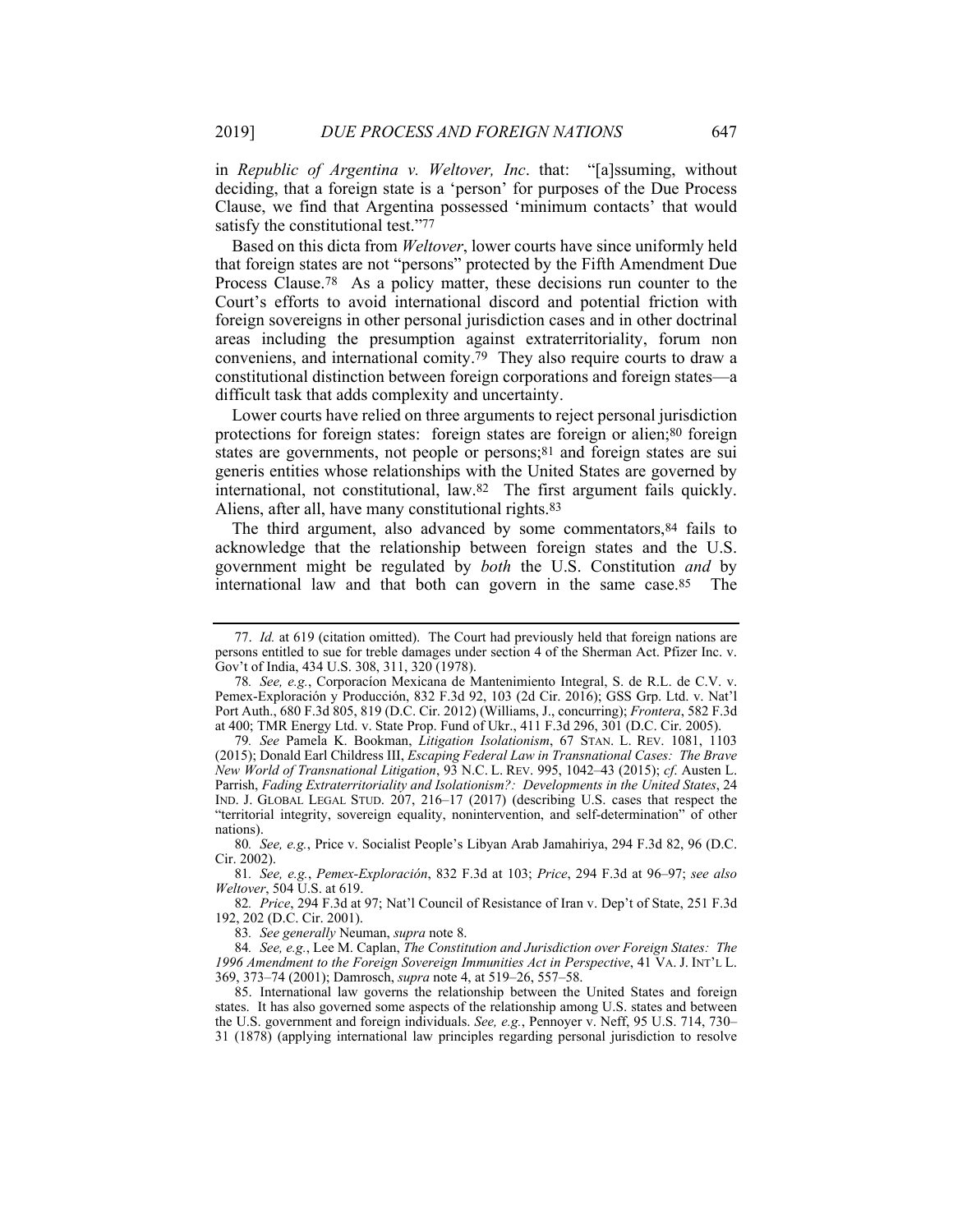Constitution might require personal jurisdiction, for example, but international or general law might set out the actual rules of personal jurisdiction.86 And, of course, prize courts in admiralty applied international law to determine the property interests of foreign sovereigns, although Article III conferred subject matter jurisdiction upon the federal courts. A relationship governed by both constitutional law and international law is analogous to cases in which procedure is governed by one source of law and substance by another.87 Note, too, that the relationship among states of the Union was governed by international law before the Constitution was enacted, and some of those international law protections were preserved and entrenched by the Constitution itself.88 Finally, affording constitutional protections to foreign states, including access to the federal courts and related procedural protections, may help prevent violations of international law, which were widely associated with the state courts under the Articles of Confederation and which were a key impetus for the drafting of the Constitution.89

The remaining argument, one that courts have adopted with almost no analysis of text or history, is that foreign states are not "persons" under the Due Process Clause of the Fifth Amendment. In part, the argument is based on the intuition that foreign states should not have constitutional rights that domestic states lack.90 As the Court noted in *Weltover*, U.S. states lack due process protections because the Supreme Court so held in *South Carolina v. Katzenbach*,91 a decision rejecting South Carolina's constitutional challenge to the Voting Rights Act of 1965.92 The Court reasoned that "[t]he word 'person' in the context of the Due Process Clause of the Fifth Amendment cannot, by any reasonable mode of interpretation, be expanded to encompass the States of the Union" and that "the principle of the separation of powers [served] only as protections for individual persons and private groups, those who are peculiarly vulnerable to nonjudicial determinations of guilt."93

jurisdictional issues amongst U.S. states); Treaty of Peace, Gr. Brit.-U.S., art. IV, Sept. 3, 1783, 8 Stat. 80 (Treaty of Paris) (setting forth the terms for British and American creditors following the Revolutionary War); Hulsebosch, *supra* note 1, at 1309–12 (describing the views of the British government as to how British creditors were protected by the U.S. Constitution).

<sup>86</sup>*. See, e.g.*, *Pennoyer*, 95 U.S. 714.

<sup>87</sup>*. See, e.g.*, Hanna v. Plumer, 380 U.S. 460, 465 (1965).

 <sup>88.</sup> Franchise Tax Bd. v. Hyatt, 139 S. Ct. 1485, 1496–97 (2019).

<sup>89</sup>*. See* Golove & Hulsebosch, *supra* note 25, at 948.

<sup>90</sup>*. See* Frontera Res. Azer. Corp. v. State Oil Co. of the Azer. Republic, 582 F.3d 393, 399 (2d Cir. 2009); Price v. Socialist People's Libyan Arab Jamahiriya, 294 F.3d 82, 98 (D.C. Cir. 2002).

 <sup>91. 383</sup> U.S. 301 (1966).

<sup>92</sup>*. Id.* at 308.

<sup>93</sup>*. Id.* at 323–24. The Court's statement may be incorrect with respect to states, and it has led courts to the erroneous conclusion that foreign states lack Fifth Amendment rights. It is also in tension with the more recent trend of allowing government institutions to assert structural constitutional claims. Tara Leigh Grove, *Government Standing and the Fallacy of Institutional Injury*, 167 U. PA. L. REV. 611, 616–22, 634–39, 665–67 (2019).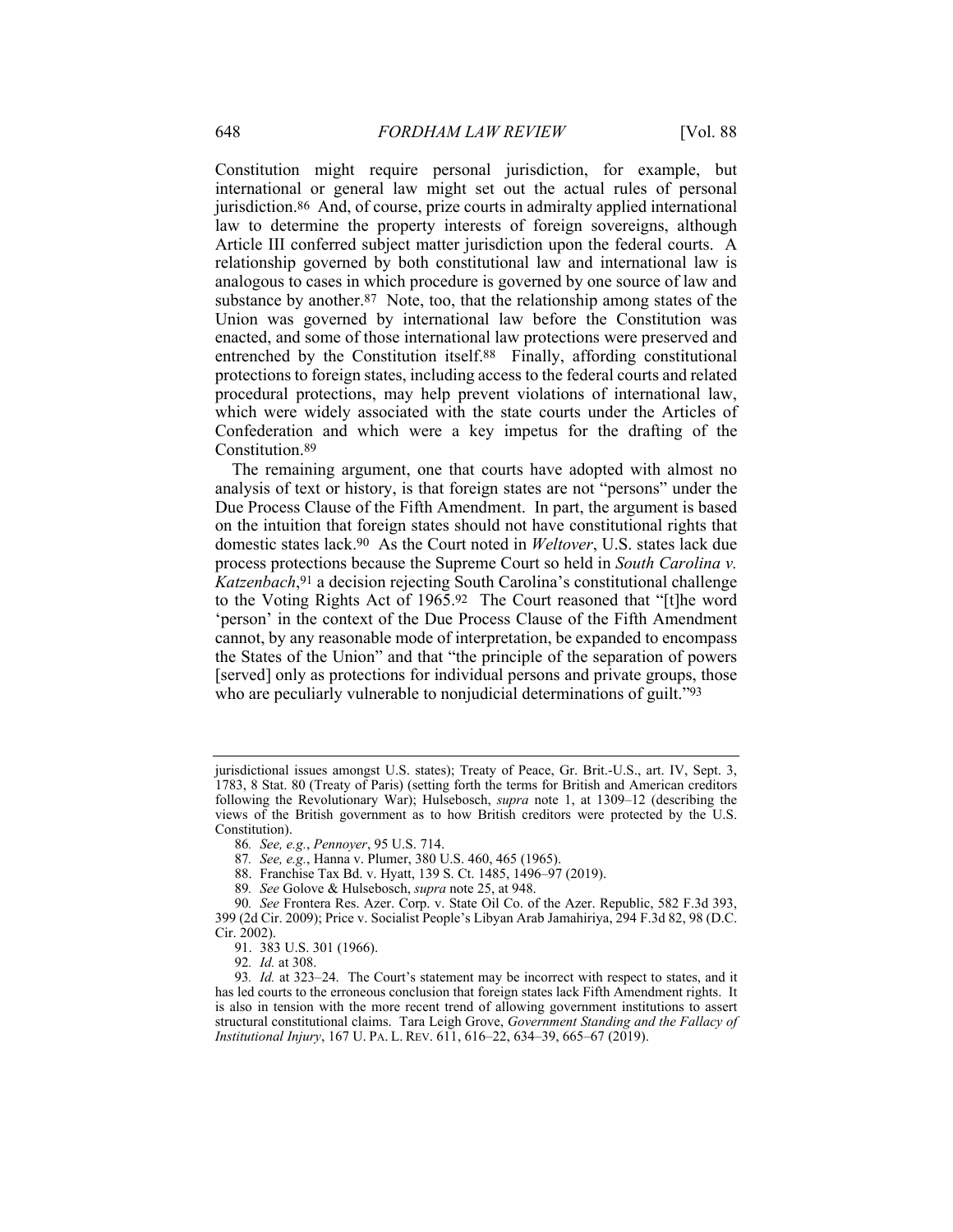Even assuming that *Katzenbach* is correct or at least well settled under stare decisis, the decision was not about personal jurisdiction. It also does not mandate the equal treatment of states and foreign states. *Katzenbach* rests on the specific relationship between domestic states and the United States and is explicitly limited to "States of the Union." The Court's reasoning that Article I's separation of powers should protect those persons and groups "who are peculiarly vulnerable to nonjudicial determinations of guilt" also puts U.S. states and foreign states on different footing.94 Foreign states do not enjoy many of the institutional protections that U.S. states are entitled to—foreign states are, in this sense, vulnerable to political action by the majority in ways that domestic states are not.

In any event, Part II.B shows that the term "person" is best understood to apply to foreign states. That analysis suggests that the Court's reasoning in *Katzenbach* about domestic states was incorrect—at least to the extent that it relies upon the meaning of the word "person."95

## 2. Foreign State-Owned Enterprises

Cases against agencies and instrumentalities initially followed much the same pattern as cases against states themselves. Most involved foreign ships owned by "state trading agencies" and a few were quasi in rem personal injury cases.96 Instrumentalities raised some distinctive immunity issues, however. Beginning in 1952, the U.S. government took the position that immunity for government instrumentalities should depend upon whether the instrumentality was "governmental" or "proprietary."97 A propriety instrumentality was not entitled to immunity and neither were separately incorporated entities.98 Courts and commentators both in the United States and abroad struggled to draw the distinction between "governmental" and "proprietary" based on the purposes of immunity, on the economic system of the government in question, or on the needs of the instrumentality in terms of administering government policy.99 Eventually, the FSIA provided immunity for separately incorporated agencies and instrumentalities of foreign states if a majority of their shares are owned by a foreign sovereign or if they are an "organ" of a foreign state.100

99*. See* Comment, *supra* note 33, at 178–80.

 <sup>94.</sup> *Katzenbach*, 383 U.S. at 324.

 <sup>95.</sup> Note that the Continental Congress criticized British acts of Parliament in terms that could suggest that Massachusetts and Boston should themselves have legal protections against judicial acts of the legislature. *See* Chapman & McConnell, *supra* note 26, at 1700, 1702–03 (quoting from sources that refer to efforts to "punish Boston" and to actions that "condemn a whole province without a hearing" and that take away rights "from a great body corporate").

<sup>96</sup>*. See* Comment, *supra* note 33, at 178 n.6 (collecting cases).

<sup>97</sup>*. Id.* at 177 n.3 (citing Letter from Jack B. Tate, Acting Legal Adviser, Dep't of State to Philip B. Perlman, Acting Attorney Gen. (May 19, 1952), *in* 26 DEPT. ST. BULL. 984 (1952)).

<sup>98</sup>*. See, e.g.*, United States v. Deutsches Kalisyndikat Gesellschaft, 31 F.2d 199, 202 (S.D.N.Y. 1929) (citing many domestic cases).

 <sup>100. 28</sup> U.S.C. § 1603(b) (2012) (defining "agency or instrumentality" for the purposes of the FSIA). The term SOE is generally broader and may include corporate entities that do not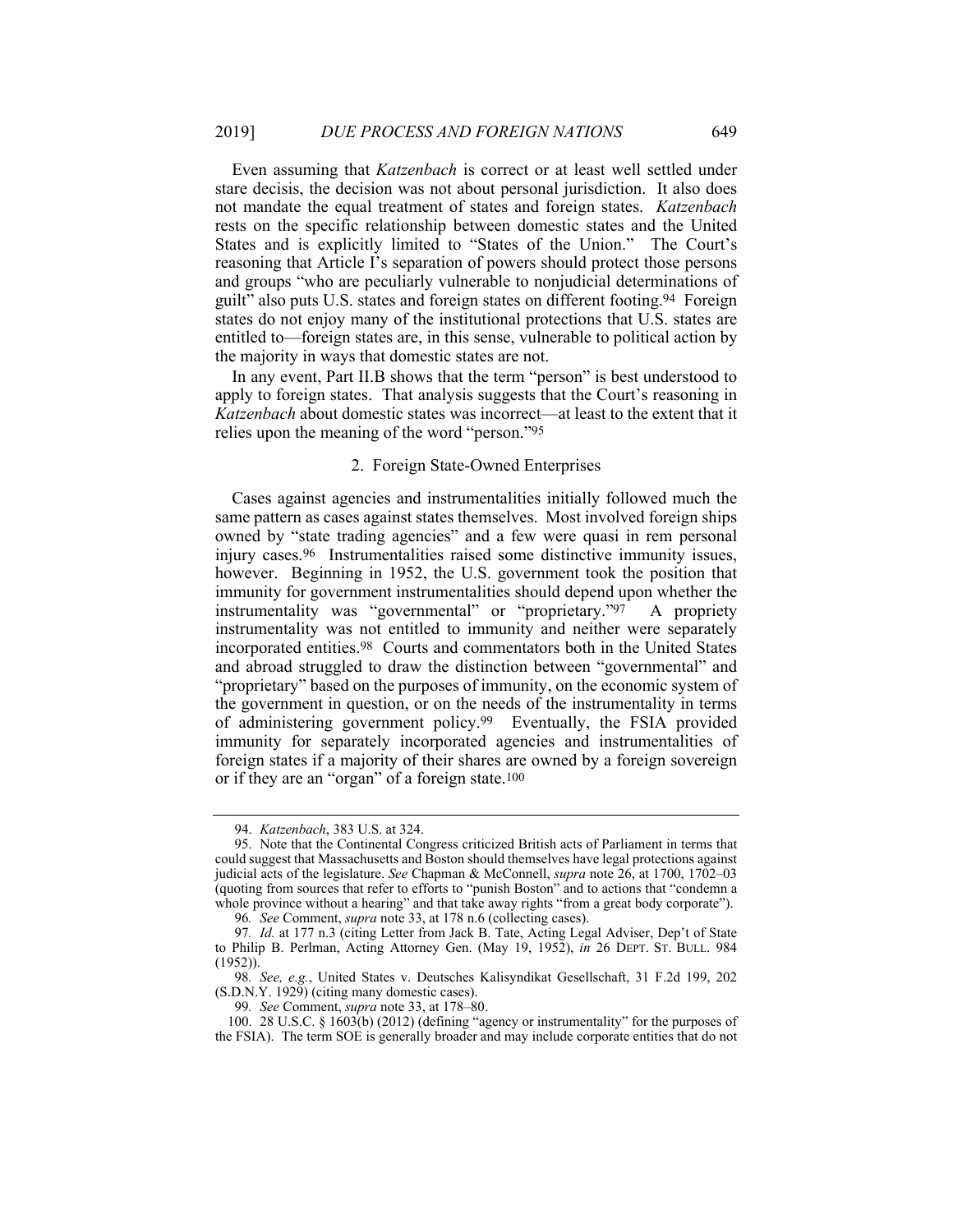The FSIA resolved the issue of immunity for SOEs. It did not address questions of substantive liability involving states and their instrumentalities, including the circumstances under which a state could be held liable for the actions of its instrumentalities or vice versa. Shortly after the FSIA was enacted, the Supreme Court held in *First National City Bank v. Banco Para el Comercio Exterior de Cuba*101 (*Bancec*) that "government instrumentalities established as juridical entities distinct and independent from their sovereign should normally be treated as such."102 Litigants may overcome the presumption of separateness for the purposes of substantive liability only by showing that a foreign "corporate entity is so extensively controlled by its owner that a relationship of principal and agent is created" or that separate treatment of the entities "would work fraud or injustice."103

Turning to the constitutional status of SOEs, questions about their due process rights arose infrequently. As long as foreign states presumptively enjoyed the same constitutionally based personal jurisdiction protections as foreign private corporations, there was no need to distinguish between foreign private corporations and foreign corporations controlled by foreign states. After *Weltover*, however, the distinction became very important. Lower courts held that foreign states lacked the due process protections to which foreign corporations are entitled. But how to distinguish the two for constitutional purposes? Although the rule announced in *Bancec* is a federal common law rule based upon public international law, comity, and domestic corporate law,104 courts of appeals have used the *Bancec* analysis to determine whether a state agency is a "person" within the meaning of the Fifth Amendment Due Process Clause.105

The *Bancec* test has been constitutionalized by the lower courts with no analysis of *why* common law regarding corporate and public international law principles should govern the due process issue. The Second Circuit has said that the constitutional distinction between foreign states and corporations "rests on the principle that due process rights can only be exercised by persons, including corporations, which are persons at law."106 Straightforward application of this reasoning would apply due process protections to *any* entity with corporate form. And if some corporations should be denied constitutional protections because they are too closely related to the foreign state itself, why not apply the factors used in other areas

qualify as agencies or instrumentalities under the FSIA. The FSIA does not use the term SOE. International law and practice generally confer immunity on SOEs to the extent that they are exercising sovereign authority. RESTATEMENT (FOURTH) OF THE FOREIGN RELATIONS LAW OF THE UNITED STATES: SELECTED TOPICS IN TREATIES,JURISDICTION, AND SOVEREIGN IMMUNITY § 454 reporters' note 12 (AM. LAW INST. 2018).

 <sup>101. 462</sup> U.S. 611 (1983).

 <sup>102.</sup> *Id.* at 626–27.

<sup>103</sup>*. Id.* at 629 (quoting Taylor v. Standard Gas & Elec. Co., 306 U.S. 307, 322 (1939)).

<sup>104</sup>*. See* Ingrid Wuerth, *The Future of the Federal Common Law of Foreign Relations*, 106 GEO. L.J. 1825, 1835 (2018).

<sup>105</sup>*. See, e.g.*, cases cited *supra* note 30.

<sup>106</sup>*.* Corporacíon Mexicana de Mantenimiento Integral, S. de R.L. de C.V. v. Pemex-Exploración y Producción, 832 F.3d 92, 103 (2d Cir. 2016) (citation omitted).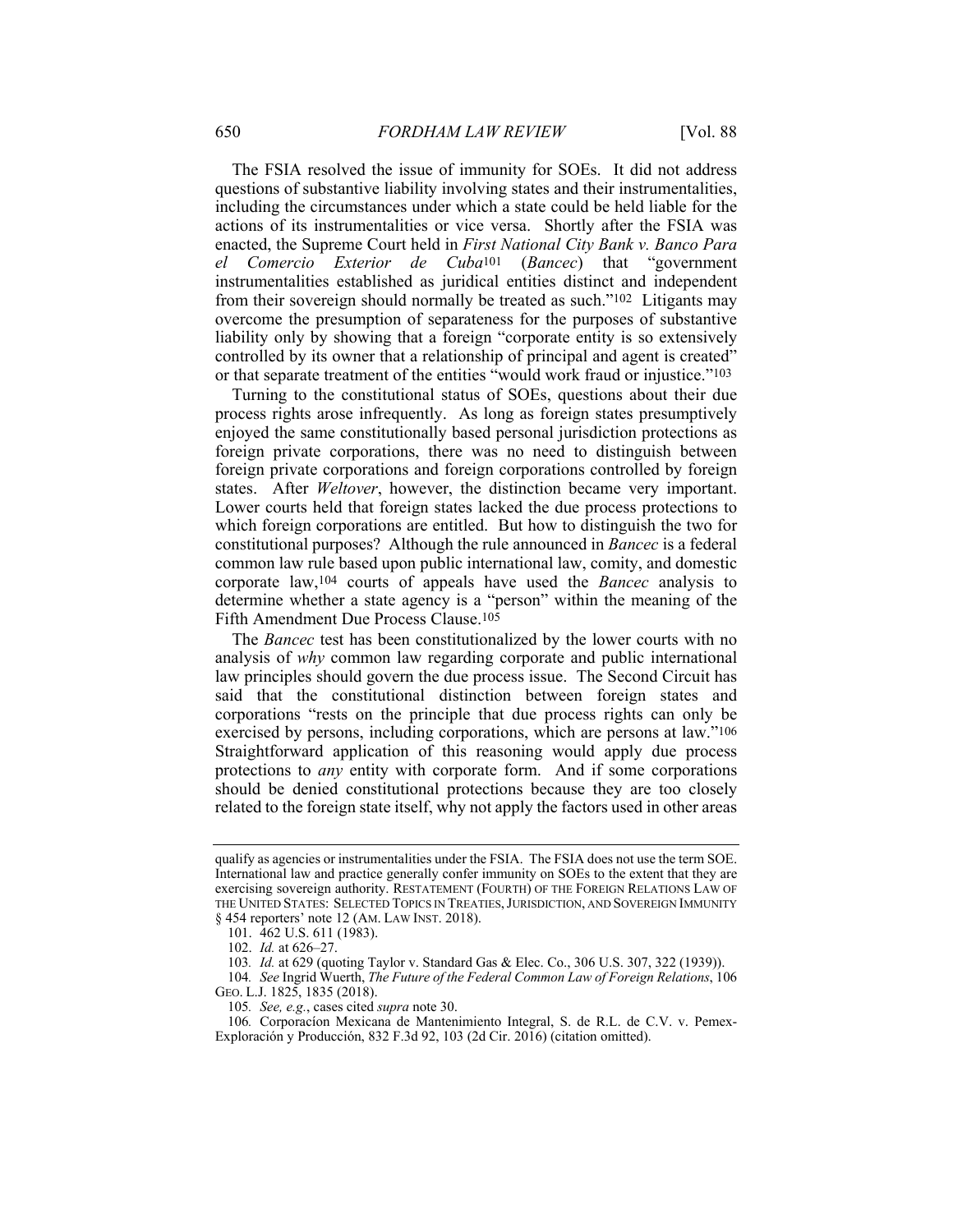of constitutional law that distinguish between governmental and private conduct, such as the state action doctrine? We might, for example, ask whether the corporation is performing a government function or whether the government jointly participated in the conduct.107 As well, a key reason for applying *Bancec* to substantive liability issues does not apply to the constitutional inquiry. The *Bancec* test was adopted in part based on the FSIA's legislative history.108 But using *Bancec*'s strong presumption of juridical separation to protect foreign state-owned corporations may thwart efforts by Congress to regulate their conduct by providing them with constitutional protections that are unavailable to states themselves.109

Part II of this Article argues that *Bancec* should not be applied to the issue of constitutional due process because foreign states and foreign corporations are both entitled to due process protections. Under current case law from the courts of appeals, that would mean that both types of entities are entitled to "minimum contacts" protections. Arguably, however, "minimum contacts" is the wrong test for both kinds of defendants; perhaps they are entitled only to what Congress or the "general law" provides, as discussed in Part III. In either case, applying *Bancec* to questions of constitutional law lacks any constitutional basis and is at odds with the purposes of the *Bancec* test itself.

#### *B. Separation of Powers and Foreign States*

Do separation of powers principles protect foreign states? The arguments canvassed above, that foreign states stand outside the constitutional order and that relationships with foreign states are regulated only by international law and comity, both suggest that separation of powers principles do not protect foreign states.110 Separation of powers principles include the nondelegation doctrine and other constitutional limitations on the powers of each branch of government.111 The Supreme Court has reasoned that "the principle of the separation of powers" only protects "individual persons and private groups, those who are peculiarly vulnerable to non-judicial determinations of guilt,"112 further suggesting that foreign states are excluded. Yet in *Bank* 

<sup>107</sup>*. See* Gillian E. Metzger, *Privatization as Delegation*, 103 COLUM. L. REV. 1367, 1412 (2003).

 <sup>108.</sup> *Bancec*, 462 U.S. at 630.

<sup>109</sup>*. See* GSS Grp. Ltd. v. Nat'l Port Auth., 680 F.3d 805, 819 (D.C. Cir. 2012) (Williams, J., concurring).

<sup>110</sup>*. See* Daliberti v. Republic of Iraq, 97 F. Supp. 2d 38, 49–50 (D.D.C. 2000); *see also* Owens v. Republic of Sudan, 174 F. Supp. 3d 242, 289–90 (D.D.C. 2016), *aff'd*, 864 F.3d 751 (D.C. Cir. 2017) ("On the one hand, the D.C. Circuit has held that a foreign sovereign is not a 'person' protected by the Fifth Amendment, observing along the way that 'legal disputes between the United States and foreign governments are not mediated through the Constitution. On the other hand, the D.C. Circuit has at least once—in this litigation, no less—addressed on the merits an Article I argument by a foreign sovereign, never suggesting the sovereign had no right to make it." (citations omitted)).

<sup>111</sup>*. See, e.g.*, Zivotofsky *ex rel.* Zivotofsky v. Kerry, 135 S. Ct. 2076, 2087–94 (2015); INS v. Chadha, 462 U.S. 919, 957–58 (1983); Youngstown Sheet & Tube Co. v. Sawyer, 343 U.S. 579, 584–89 (1952).

 <sup>112.</sup> South Carolina v. Katzenbach, 383 U.S. 301, 324 (1966).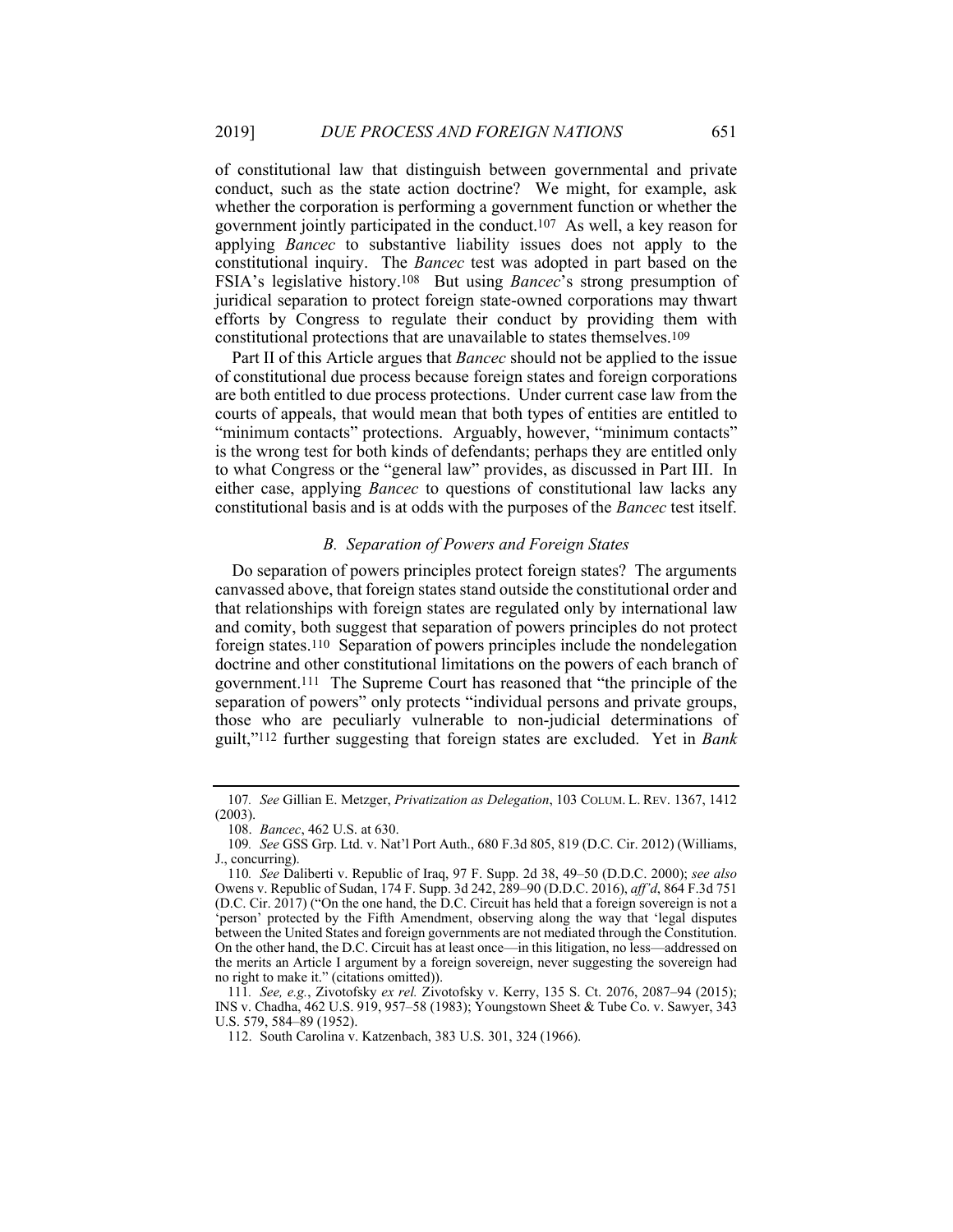*Markazi v. Peterson*,113 the entire Supreme Court assumed without discussion that the Central Bank of Iran was protected by separation of powers principles limiting congressional power, and Chief Justice Roberts and Justice Sotomayor would have held in favor of Bank Markazi.114 Perhaps the Court viewed Bank Markazi as a "private group" rather than a foreign state and therefore entitled to constitutional protections. However, the facts point the other way: the U.S. government concluded that the Bank Markazi is owned and controlled by Iran.<sup>115</sup>

The *Bank Markazi* case also illustrates the overlap between separation of powers and due process protections.116 Consider Bank Markazi's core argument: that Congress directed the outcome of litigation in a pending case.117 The parties, as well as the entire Court, agreed that a statute "directing that in 'Smith v. Jones,' 'Smith wins'" would be unconstitutional.118 Although Bank Markazi styled the argument in separation of powers terms, which is how the Court evaluated it, the argument could also have sounded in due process. As Nathan Chapman and Michael McConnell have shown, by the time the Fifth Amendment was adopted, legislative acts violated due process if they exercised "judicial power" by depriving "specific individuals of rights or property."119 In other words, a law directing that "Smith" wins would violate both due process and the vesting of the judicial power in the federal courts.

Current lower-court doctrine holds that if the target were Spain instead of "Smith," then due process protections would not apply because Spain is not a "person." Even a cursory glance at Article III suggests that the vesting of the judicial power in federal courts *does* protect foreign states, as the judicial power explicitly extends to cases involving foreign states. Styled as a due

 116. In other areas, too, the relationship between separation of powers and due process protections is not clear. *See, e.g.*, Sessions v. Dimaya, 138 S. Ct. 1204, 1248 (2018); Dep't of Transp. v. Ass'n of Am. R.Rs., 135 S. Ct. 1225, 1241 (2015) (Thomas, J., concurring).

 <sup>113. 136</sup> S. Ct. 1310 (2016).

<sup>114</sup>*. Id.* at 1329–38 (Roberts, C.J., dissenting).

<sup>115</sup>*. See* Central Bank of Iran, 31 C.F.R. § 535.433 (2019) ("The Central Bank of Iran (Bank Markazi Iran) is an agency, instrumentality and controlled entity of the Government of Iran for all purposes under this part."). *But cf.* Certain Iranian Assets (Iran v. U.S.), Application Instituting Proceedings, ¶ 6 (June 14, 2016), https://www.icj-cij.org/files/caserelated/164/164-20160614-APP-01-00-EN.pdf [https://perma.cc/6VN5-UWF6] (arguing that the United States violated the 1955 Treaty of Amity with Iran by disregarding the separate juridical status of Bank Markazi by attaching assets to satisfy a judgment against Iran).

<sup>117</sup>*. Bank Markazi*, 136 S. Ct. at 1330 ("The question we confront today is whether § 8772 violates Article III by invading the judicial power.").

<sup>118</sup>*. Id.* at 1323 n.17.

 <sup>119.</sup> Chapman & McConnell, *supra* note 26, at 1677, 1679, 1694. Ryan Williams argues that during the nineteenth century, due process was understood to prohibit the legislature from "transferring person A's property to person B" and thus acting "as if it were a court adjudicating a dispute between private parties." Williams, *supra* note 20, at 423–24. As he notes, this understanding of due process "is closely related to structural principles regarding the separation of legislative and judicial powers." *Id.* at 424; *see also* JOHN V. ORTH, DUE PROCESS OF LAW: A BRIEF HISTORY 48–49 (2003) (noting that an exercise of judicial power "by another branch of government could be described as a procedural violation" and that "one who was not a judge could not make judicial rulings").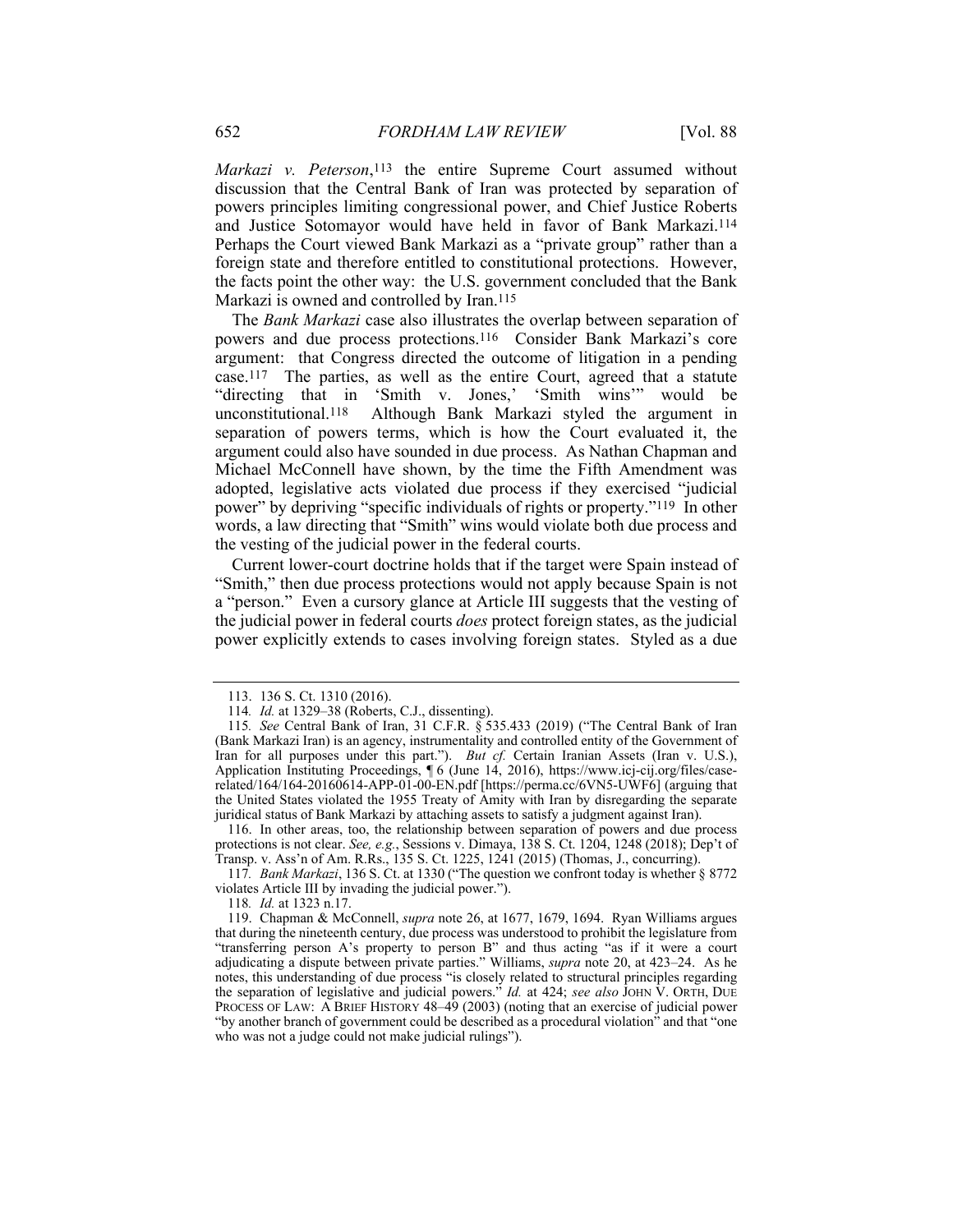process violation, therefore, foreign states are not protected under current doctrine. Styled as a separation of powers violation, however, foreign states may be protected—or at least the Court assumed as much in *Bank Markazi* and the text of Article III suggests as much.Yet it is not clear that the constitutionality of government actions should hinge on whether the challenge is framed in separation of powers rather than due process terms. As Chapman and McConnell argue, in other contexts, due process and separation of powers have significant overlap. More broadly, it is not clear if and why Bank Markazi (and Iran) should be protected against the legislative exercise of judicial power but not against other separation of powers violations such as the nondelegation doctrine or the limits on executive power.

#### II. THE CONSTITUTION FROM A DIFFERENT VANTAGE POINT

The Constitution protects foreign states through both Article III and the Fifth Amendment Due Process Clause, providing a straightforward resolution for most issues identified in Part I. Some of the protections to which foreign states are entitled also apply to other litigants in ways that modern doctrine does not recognize. These observations change our basic understanding of Article III—it not only confers subject matter jurisdiction, it also provides procedural protections that we today associate only with "due process."

## *A. Foreign States*

Article III extends the federal judicial power to cases involving "foreign states." The history of foreign-state diversity jurisdiction shows that foreign states have a right to the original jurisdiction of the Supreme Court in certain cases. That right does not depend upon the actions of Congress, demonstrating that foreign states are not categorically excluded from the constitutional order and that they are protected by separation of powers. Article III also provides procedural protections to all litigants in federal court, including foreign states. The terms "judicial power" and "case" conferred only limited power on federal courts; those limitations included requirements of personal jurisdiction and notice. Early litigation against foreign sovereigns underscores these points and also shows that "process" was limited both by geography and by the power of the sovereign.

## 1. Foreign-State Diversity Jurisdiction

Article III of the Constitution extends the judicial power of the United States to controversies "between a State, or the Citizens thereof, and foreign States, Citizens or Subjects."120 In so doing, it confers a benefit or a right

 <sup>120. &</sup>quot;Cases" refer to civil or criminal actions, while "controversies" are civil cases. *See* William A. Fletcher, *The "Case or Controversy" Requirement in State Court Adjudication of Federal Questions*, 78 CALIF. L. REV. 263, 265–67 (1990). *But cf.* James E. Pfander & Daniel D. Birk, *Article III Judicial Power, the Adverse-Party Requirement, and Non-Contentious*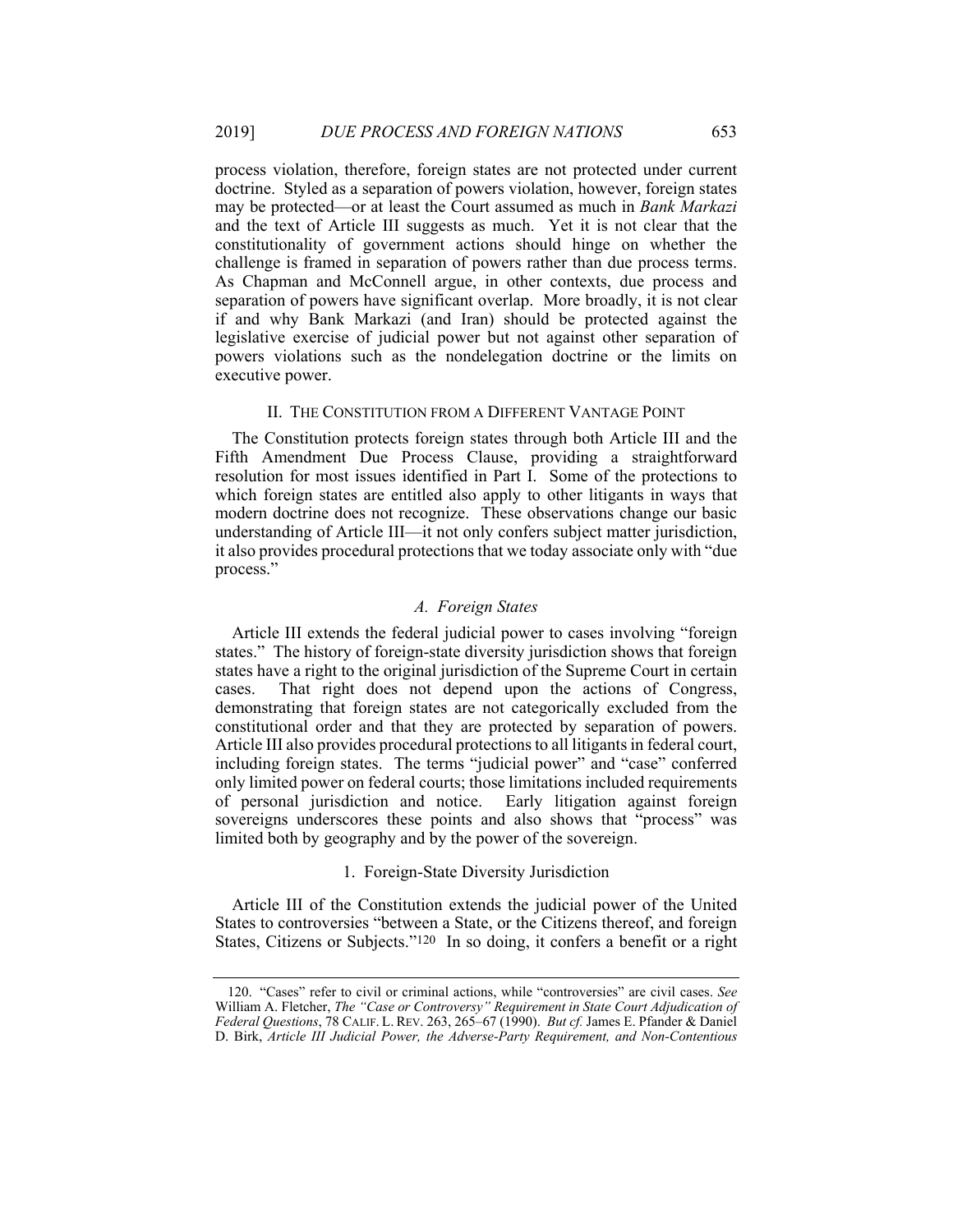upon foreign states. That right is not self-executing, at least not with respect to the lower federal courts. Instead, lower federal courts only have the subject matter jurisdiction that Congress chooses to confer upon them, within the outer limits set by Article III.121 If—and to the extent that—Congress chooses to confer such jurisdiction on the federal courts, foreign states have a constitutionally based statutory entitlement to that jurisdiction.122 Placing foreign states in Article III's grant of diversity jurisdiction did signal a particular focus upon the relationship between courts and foreign sovereigns. Federal courts would, the framers hoped, minimize conflict that might arise in cases involving foreign states.

The specifics of federal court jurisdiction were worked out in the Committee of Detail at the Constitutional Convention of 1787. The Wilson-Rutledge draft from the Committee of Detail contains the first recorded mention of jurisdiction over "foreign states."123 The earlier plans instead included language about cases that might generate conflict with foreign countries. The Virginia Plan, for example, extended jurisdiction of the "supreme tribunal" to piracy; capture of enemy; "cases in which foreigners, or citizens of other States, applying to such jurisdictions, may be interested"; and "questions which involve the national peace or harmony."124 William Paterson's New Jersey Plan would have conferred federal court jurisdiction over cases of capture, piracy, felonies on the high seas, the construction of treaties, and all cases in which foreigners might be interested.125 After only minor debate, the Convention adopted a resolution similar to the Virginia Plan's language that extended jurisdiction "to all cases arising under the Natl. laws: And to such other questions as may involve the Natl. peace & harmony."<sup>126</sup> This language was then sent to the Committee of Detail.<sup>127</sup> It provided the basis for foreign-state diversity jurisdiction, underscoring the connection between "Natl. peace & harmony" and this form of subject matter jurisdiction.

*Jurisdiction*, 124 YALE L.J. 1346, 1424 (2015) (arguing that controversies, but not cases, required a "dispute between designated opponents and exclude original petitions for the performance of the administrative functions associated with non-contentious jurisdiction").

 <sup>121.</sup> *See* Verlinden B. V. v. Cent. Bank of Nigeria, 461 U.S. 480, 491, 497 (1982).

<sup>122</sup>*. See, e.g.*, 28 U.S.C. § 1332 (2012) (conferring jurisdiction on federal district courts in civil cases in which the matter in controversy exceeds \$75,000 and is between "a foreign state . . . as plaintiff and citizens of a State or of different States"). Note that federal district courts have jurisdiction over cases in which the foreign state is a defendant under the FSIA, so long as a statutory exception applies.

 <sup>123. 2</sup> THE RECORDS OF THE FEDERAL CONVENTION OF 1787, at 172–73 (Max Farrand ed., 1911).

 <sup>124. 1</sup> *id.* at 21–22 (Madison's notes). Charles Pinckney of South Carolina presented a plan that called for the creation of federal courts without describing their jurisdiction. 3 *id.* at 600.

 <sup>125. 1</sup> *id.* at 244 (Madison's notes); *see also* 3 *id.* at 626 (Alexander Hamilton's plan).

 <sup>126. 2</sup> *id.* at 46 (Madison's notes).

<sup>127</sup>*. Id.* at 128.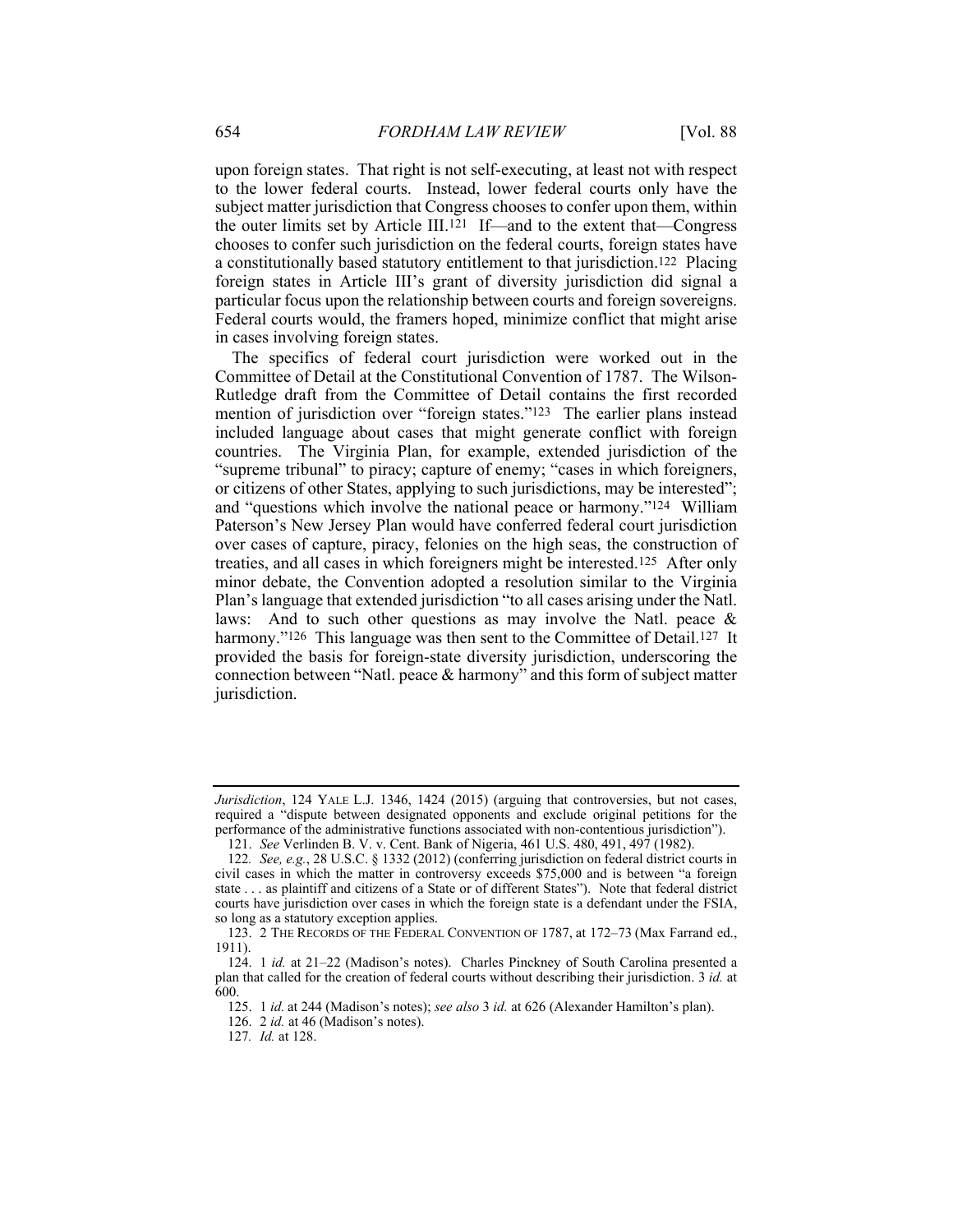Though records from the Committee of Detail are limited, the first reference to "foreign states" appears in the Wilson-Rutledge draft<sup>128</sup> and then in the committee's final report.129 The Committee of Style's report was similar to the version presented by the Committee of Detail and to the final language of Article III. Subject matter jurisdiction extended to controversies between "a State or the Citizens thereof" and "foreign states, Citizens or Subjects."130

The various kinds of diversity jurisdiction generated little controversy as the Constitution was drafted.131 As the Constitution was debated at the state ratifying conventions, diversity jurisdiction for citizens of different states and alienage jurisdiction (the extension of diversity jurisdiction to cases involving *citizens* of foreign states) both came under fire, although alienage jurisdiction was less controversial.132 The relative (but not total) agreement on alienage jurisdiction was based upon the widely acknowledged problems that the British creditors experienced in recovering from U.S. debtors in state courts.133 Those problems generated by state courts put the United States as a whole in violation of its treaty obligation and gave rise not only to alienage jurisdiction in Article III but also to the Supremacy Clause of the U.S. Constitution.134 The goals were to give the United States more negotiating power on the world stage, to insure the availability of credit to U.S. borrowers, and to reduce conflict with foreign nations.135

Diversity jurisdiction involving *foreign states* generated little specific discussion. Even anti-federalists who proposed language narrowing the jurisdiction of the federal courts generally agreed that jurisdiction over cases involving foreign states was appropriate.136 Three fleeting criticisms were

132*. See, e.g.*, The Virginia Convention Friday 20 June 1788, *in* 10 THE DOCUMENTARY HISTORY OF THE RATIFICATION OF THE CONSTITUTION: VIRGINIA 1412, 1422 (John P. Kaminski et al. eds., 1993); *cf.* Holt, *supra* note 131, at 1466 n.170 ("From the history I have recited it must be clear, although perhaps startling, that alienage jurisdiction was the most important head of jurisdiction in [A]rticle III.").

133. Holt, *supra* note 131, at 1473.

 134. 4 THE DEBATES IN THE SEVERAL STATE CONVENTIONS ON THE ADOPTION OF THE FEDERAL CONSTITUTION 158–59 (Jonathan Elliot ed., J.B. Lippincott Co. 2d ed. 1941) (1836) (William Davie of North Carolina); THE FEDERALIST NO. 80 (Alexander Hamilton).

 135. The Virginia Convention Friday 20 June 1788, *supra* note 132, at 1413–14 (James Madison). Madison gave similar reasons to extend federal judicial power over other foreign relations issues. *Id.*

136*. See, e.g.*, Agrippa X, MASS. GAZETTE, Jan. 1, 1788, *reprinted in* 5 THE DOCUMENTARY HISTORY OF THE RATIFICATION OF THE CONSTITUTION: MASSACHUSETTS 576, 578 (John P. Kaminski et al. eds., 1998); *see also* Agrippa XII, MASS. GAZETTE, Jan. 15, 1788, *reprinted in id.* at 720, 725; Letter from Timothy Pickering to Charles Tillinghast (Dec. 24, 1787), *in* 14 THE DOCUMENTARY HISTORY OF THE RATIFICATION OF THE CONSTITUTION: COMMENTARIES ON THE CONSTITUTION 193, 204 (John P. Kaminski et al. eds., 1983); The Political Club of

<sup>128</sup>*. Id.* at 173 ("[T]o Controversies between (States,—except those wh. regard Jurisdn or Territory, —betwn) a State and a Citizen or Citizens of another State, between Citizens of different States and between (a State or the) Citizens (of any of the States) (thereof) and foreign States  $\dots$ .").

<sup>129</sup>*. Id.* at 186–87.

<sup>130</sup>*. See id.* at 576, 580 (Committee of Style).

 <sup>131.</sup> Wythe Holt, "*To Establish Justice": Politics, the Judiciary Act of 1789, and the Invention of the Federal Courts*, 1989 DUKE L.J. 1421, 1466.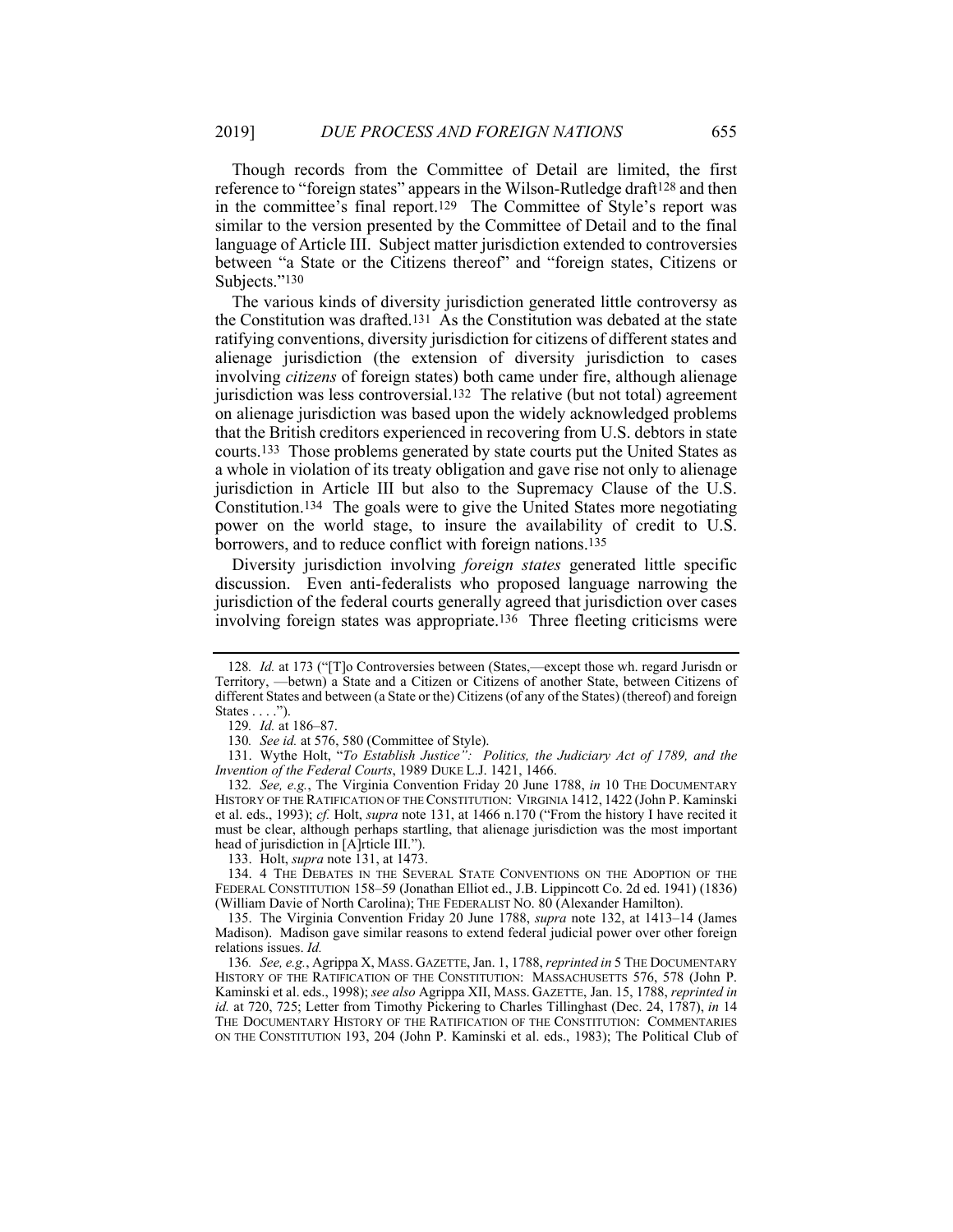leveled at foreign-state diversity jurisdiction, all focusing on cases between U.S. states and foreign states: such jurisdiction was novel,137 states might be sued by foreign states without their consent, and any judgment against a foreign state could not be enforced.138 Both James Madison and John Marshall stated that the consent of the foreign state and of the "American state" would be necessary and both emphasized the need to avoid controversies with foreign nations that could arise from state court decisionmaking.139 Marshall also countered the argument that such jurisdiction was useless because there would be no way to enforce a judgment between a state and a foreign state. He suggested in response that the parties to such a suit would acquiesce in its enforcement—following perhaps from the premise that foreign states would only be subject to suit if they consented to it.140

 138. The Virginia Convention Saturday 21 June 1788, *supra* note 137, at 1448 (statement of William Grayson) ("My honorable friend [James Madison], whom I much respect, said that the consent of the parties must be previously obtained. I agree that the consent of foreign States must be had before they become parties: But it is not so with our States. It is fixed in the Constitution that they shall become parties. This is not reciprocal. If the Congress cannot make a law against the Constitution, I apprehend they cannot make a law to abridge it. The Judges are to defend it. They can neither abridge nor extend it. There is no reciprocity in this, that a foreign State should have a right to sue one of our States, whereas a foreign State cannot be sued without its own consent. The idea to me is monstrous and extravagant. It cannot be reduced to practice. Suppose one of our States objects to the decision, arms must be recurred to. How can a foreign State be compelled to submit to a decision?").

139*.* The Virginia Convention Friday 20 June 1788, *supra* note 132, at 1414–15 (statement of James Madison) ("I do not conceive that any controversy can ever be decided in these Courts, between an American State and a foreign State, without the consent of the parties. If they consent, provision is here made. The disputes ought to be tried by the national tribunal. This is consonant to the law of nations. Could there be a more favourable or eligible provision to avoid controversies with foreign powers? Ought it to be put in the power of a member of the Union to drag the whole community into war? As the national tribunal is to decide, justice will be done.").

140*. Id*. at 1435 (statement of John Marshall) ("Suppose, says he, in such a suit, a foreign State is cast, will she be bound by the decision? If a foreign State brought a suit against the Commonwealth of Virginia, would she not be barred from the claim if the Federal Judiciary thought it unjust? The previous consent of the parties is necessary. And, as the Federal Judiciary will decide, each party will acquiesce. It will be the means of preventing disputes with foreign nations.").

Danville, Kentucky Debates over the Constitution, 23 February–17 May, *in* 8 THE DOCUMENTARY HISTORY OF THE RATIFICATION OF THE CONSTITUTION: VIRGINIA 408, 412 (John P. Kaminski et al. eds., 1988).

 <sup>137.</sup> The Virginia Convention Friday 20 June 1788, *supra* note 132, at 1423 (statement of Patrick Henry) ("Is it not the first time, among civilized mankind, that there was a tribunal to try disputes between the aggregate society, and foreign nations?—Is there any precedent for a tribunal to try disputes between foreign nations, and the States of America? The Honorable Gentleman said, that the consent of the parties was necessary: I say, that a previous consent might leave it to arbitration.—It is but a kind of arbitration at best."); The Virginia Convention Saturday 21 June 1788, *in* 10 THE DOCUMENTARY HISTORY OF THE RATIFICATION OF THE CONSTITUTION: VIRGINIA, *supra* note 132, at 1440, 1447–48 (statement of William Grayson) ("A State may sue a foreign State, or a foreign State may sue one of our States. This may form a new American law of nations. Whence the idea could have originated, I cannot determine, unless from the idea that predominated in the time of Henry the IVth, and Queen Elizabeth. They took it into their heads to consolidate all the States in the world into one great political body. Many ridiculous projects were imagined to reduce that absurd idea into practice. But they were all given up at last.").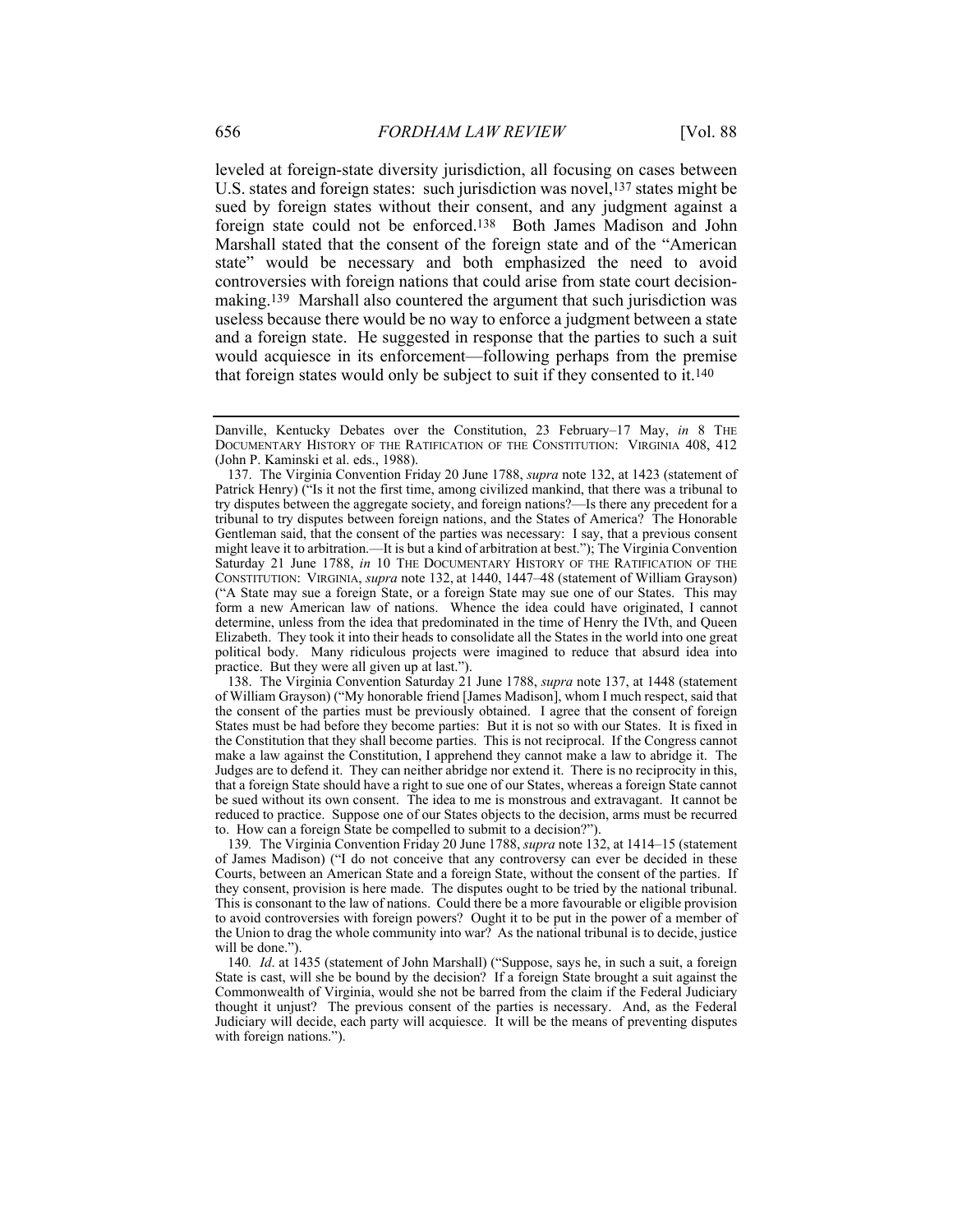#### 2. The Supreme Court's Appellate and Original Jurisdiction

Moving beyond the lower federal courts, the Supreme Court has appellate jurisdiction over "all other Cases before mentioned," which include cases "between a State, or the Citizens thereof, and foreign States."141 To the extent that cases involving foreign states come within the Court's appellate jurisdiction, recourse to the Supreme Court may be limited by such "Regulations as the Congress shall make."142 Congress' power to limit or abolish the appellate jurisdiction of the Supreme Court has been subject to much debate,<sup>143</sup> but I will assume that Congress may do both.<sup>144</sup> Therefore, with respect to the Court's appellate jurisdiction, although some cases involving foreign states are included within it, the exercise of a "right" to such jurisdiction is dependent upon Congress.

Turning to the Court's original jurisdiction, Article III provides that "[i]n all Cases affecting Ambassadors, other public Ministers and Consuls, and those in which a State shall be Party, the Supreme Court shall have original Jurisdiction."145 The phrase "those in which a State shall be Party" refers back to Article III, Section 2, Clause 1 of the Constitution, which extends the judicial power of the United States to, among others, controversies "between a State, or the Citizens thereof, and foreign States, Citizens or Subjects."146 Thus cases between states and foreign states come within the Court's original jurisdiction because they are cases "in which a State shall be a party." The argument is not that the word "state" refers to foreign states but instead that "cases in which a State shall be a party" includes cases between a domestic and a foreign state.

Section 13 of the Judiciary Act of 1789147 even included cases between a state and a foreign state in the Supreme Court's *exclusive* jurisdiction by providing that

the Supreme Court shall have exclusive jurisdiction of all controversies of a civil nature, where a state is a party, except between a state and its citizens; and except also between a state and citizens of other states, or aliens, in which latter case it shall have original but not exclusive jurisdiction.<sup>148</sup>

 <sup>141.</sup> U.S. CONST. art. III, § 2.

 <sup>142.</sup> *Id.* § 3.

 <sup>143.</sup> RICHARD H. FALLON, JR. ET AL., HART AND WECHSLER'S THE FEDERAL COURTS AND THE FEDERAL SYSTEM 314–22 (7th ed. 2015).

 <sup>144.</sup> Congress may also give lower federal courts (and even state courts) concurrent jurisdiction over cases within the original jurisdiction of the Supreme Court. Ames v. Kansas *ex rel.* Johnston, 111 U.S. 449, 465–66 (1884). I assume that concurrent jurisdiction without the possibility of review by the Supreme Court is constitutional. FALLON ET AL., *supra* note 143, at 271. If it is not, then foreign states also have a constitutionally conferred benefit of access to the Supreme Court in cases between states and foreign states (which fall within the Court's original jurisdiction) when such cases are heard originally by state or lower federal courts.

 <sup>145.</sup> U.S. CONST. art. III, § 2.

 <sup>146.</sup> California v. S. Pac. Co., 157 U.S. 229, 257 (1895).

 <sup>147.</sup> Judiciary Act of 1789, ch. 20, 1 Stat. 73.

 <sup>148.</sup> *Id.* § 13, 1 Stat. at 80.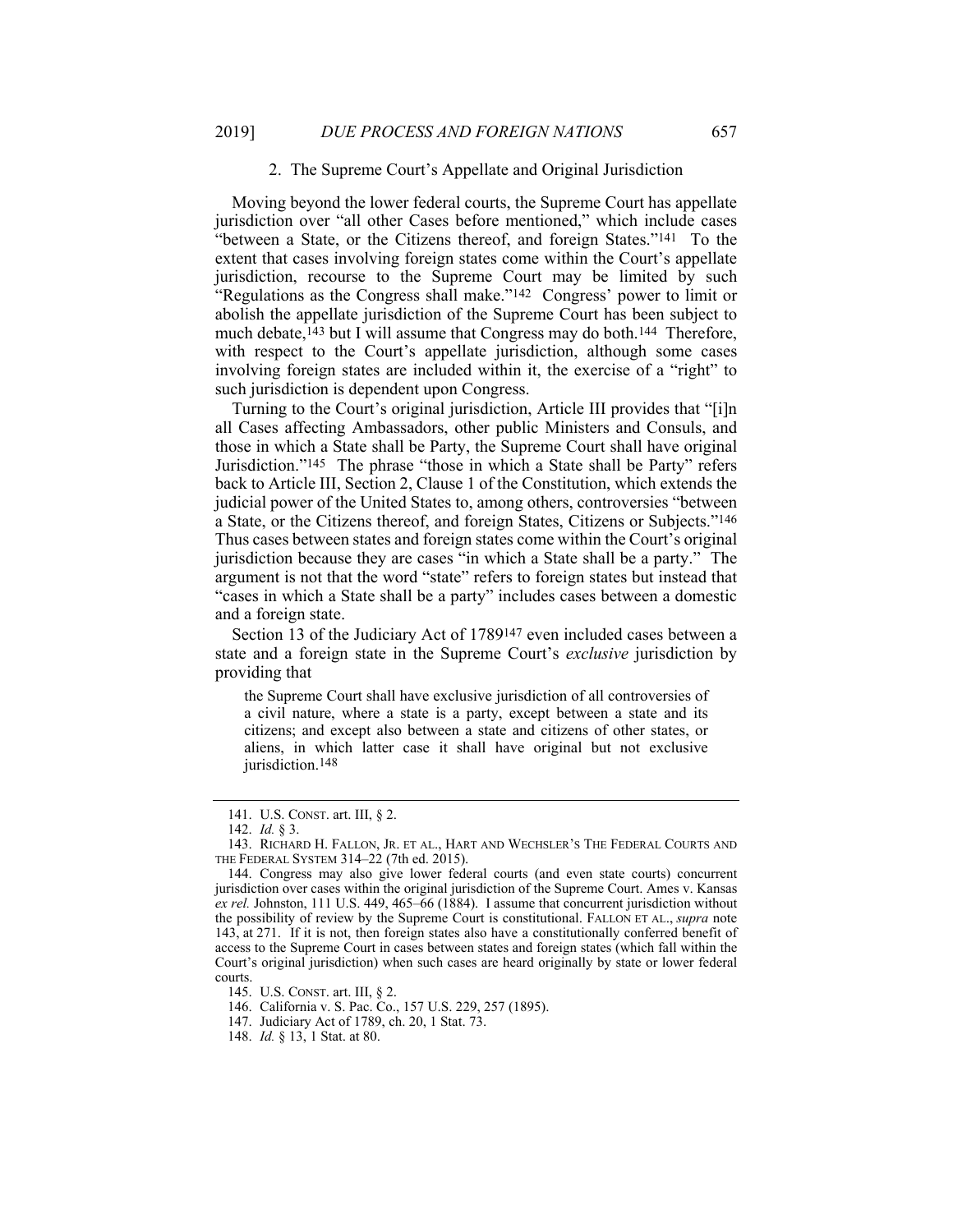Although this language does not explicitly mention foreign states, the phrase "where a state is a party" includes cases between foreign states and domestic states because Article III, Section 2, Clause 1 explicitly includes controversies between states and foreign states.149 Because the text does not explicitly reference foreign states, one might argue that section 13 of the Judiciary Act of 1789—and perhaps the Constitution itself in Article III, Section 2, Clause 2—did not contemplate suits between states and foreign states within the Court's original jurisdiction. Perhaps lending support to this view, the Judiciary Act of 1789 nowhere mentions foreign states explicitly.150

Not only is that argument belied by the text of Article III itself, which refers—in Section 2, Clause 1—to cases between states and foreign states, it is also undercut by the original Senate version of the Judiciary Act of 1789 drafted by Oliver Ellsworth.151 The Senate version provided that "the supreme court shall have exclusive jurisdiction of all controversies of a civil nature, where any of the United States *or a foreign state is a party*."152 Thus, the drafters of the Judiciary Act of 1789 were well aware of cases involving foreign states when they drafted section 13. The revised version puts only cases between foreign states and domestic states within the exclusive jurisdiction of the Court but not cases between the citizens of a state and a foreign state. The broad language of the Senate draft is intriguing as it appears to confer jurisdiction beyond what Article III permits. Article III puts cases "in which a State shall be a party" within the original jurisdiction of the Court but does not include cases between a citizen of a state and a foreign state. This Article III problem likely explains why the final version was narrower in scope. In any event, the phrase "[cases] in which a State shall be a party" includes, as a straightforward reading of the text, cases between states and foreign states.

Other evidence also shows that the phrase "[cases] in which a State shall be a party" in Article III included cases between foreign states and U.S. states. Attorney General Edmund Randolph issued a report on the federal judiciary in 1790, at the request of the House of Representatives, in which he proposed an entirely new judiciary act.153 It, too, put cases "in which a State

 <sup>149.</sup> James Pfander has argued that the "all Cases" in the Original Jurisdiction Clause refers not only to the "controversies" to which states are parties but also to the "cases" identified in Article III, including those that arise under the Constitution, laws, and treaties of the United States. James E. Pfander, *Rethinking the Supreme Court's Original Jurisdiction in State-Party Cases*, 82 CALIF. L. REV. 555, 605 (1994). His interpretation is consistent with the Supreme Court having original jurisdiction over cases between states and foreign states.

<sup>150</sup>*. See generally* Judiciary Act of 1789, ch. 20, 1 Stat. 73.

<sup>151</sup>*. See* Thomas H. Lee, *The Supreme Court of the United States as Quasi-International Tribunal: Reclaiming the Court's Original and Exclusive Jurisdiction over Treaty-Based Suits by Foreign States Against States*, 104 COLUM. L. REV. 1765, 1793 (2004).

<sup>152</sup>*. Id.* at 1792 (emphasis added) (quoting Judiciary Act of 1789, S. 1, 1st Cong. § 13 (1789)).

 <sup>153.</sup> *See generally* Edmund Randolph, Report, *in* 4 THE DOCUMENTARY HISTORY OF THE SUPREME COURT OF THE UNITED STATES, 1789–1800, at 127 (Maeva Marcus et al. eds., 1992) [hereinafter Randolph Report].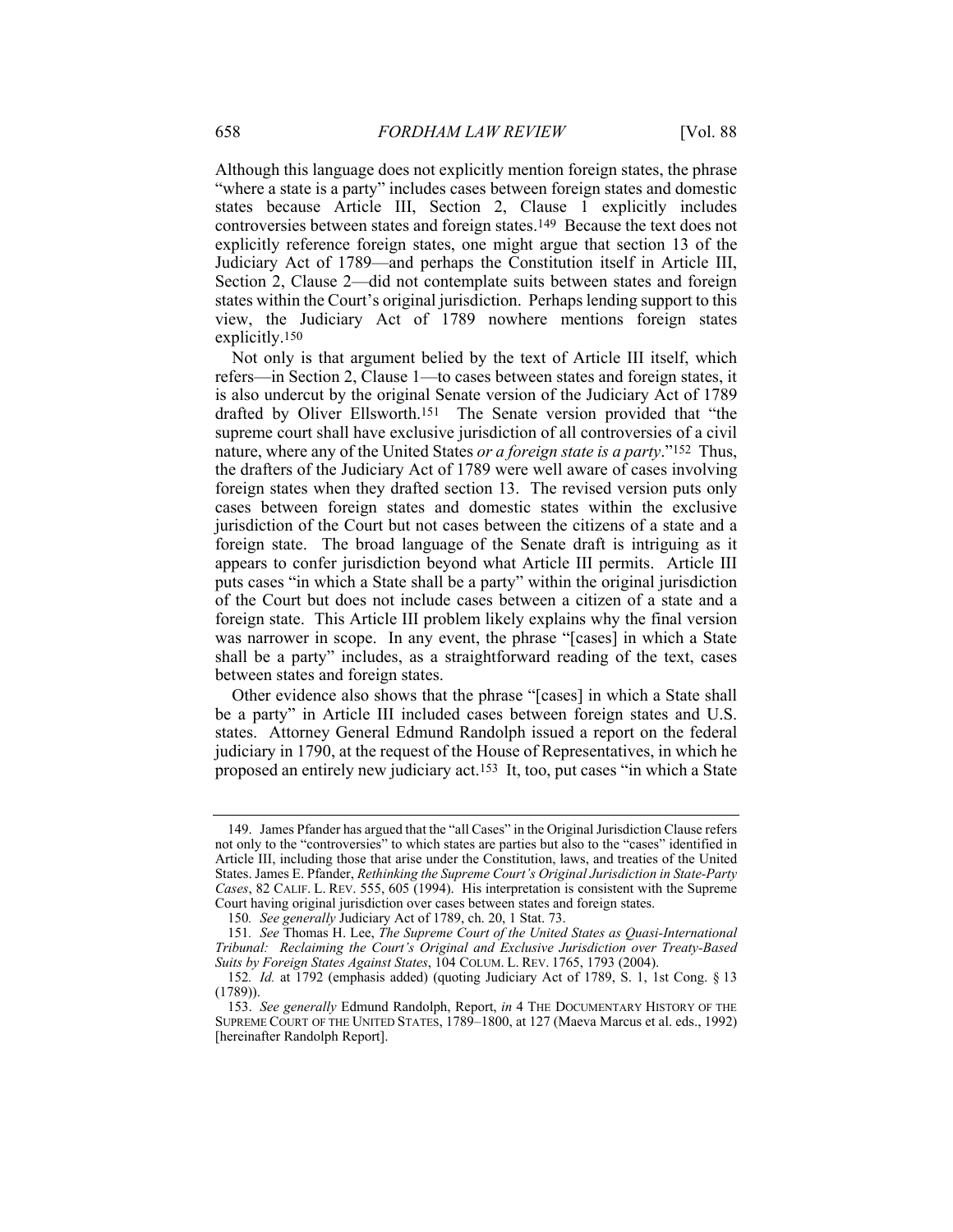shall be a party" within the original jurisdiction of the Supreme Court (although without any exclusions), but unlike the Judiciary Act of 1789, Randolph's version did explicitly mention cases between states and foreign states.154 It would have given circuit courts original jurisdiction over cases "between a state, being a plaintiff, or the citizens thereof, and foreign states, citizens or subjects."155 Note that the original jurisdiction of the Supreme Court does not, however, include another class of cases to which the judicial power of the United States extends: cases between *citizens* of a state and a foreign state.156 That exclusion from the Court's original jurisdiction is consistent with the ratification debates, which evinced particular concern for cases between domestic and foreign states.157 The Court has twice assumed that cases between "states" and "foreign states" come within the Court's original jurisdiction.158

What kinds of cases might arise between states and foreign states, to which the original jurisdiction of the Supreme Court would extend? There are several possibilities. During the Revolutionary War, individual states borrowed from foreign creditors, including from foreign nations.159 North Carolina, South Carolina, and Virginia, for example, all borrowed from France;160 the failure of North and South Carolina to retire those debts apparently remained a diplomatic irritant through the 1780s as the Constitution was drafted and enacted.161 The Principality of Monaco invoked the Court's original jurisdiction in a 1934 case against Mississippi involving a state debt.<sup>162</sup> Second, state laws permitted the confiscation of British and loyalist property during the Revolutionary War. Although highprofile efforts to provide compensation were negotiated between the United

 160. ALLAN NEVINS, THE AMERICAN STATES DURING AND AFTER THE REVOLUTION, 1775– 1789, at 506–07 (1969); B. U. RATCHFORD, AMERICAN STATE DEBTS 41–42 (1941).

161*. See* NEVINS, *supra* note 160, at 507 n.51 (noting that the "French Government grew urgent in pressing for the repayment" of South Carolina's debt); B. U. Ratchford, *An International Debt Settlement: The North Carolina Debt to France*, 40 AM. HIST. REV. 63, 65–68 (1934) (describing the negotiations and efforts to repay North Carolina's debt through the 1780s); *Southern Mails*, MASS. CENTINEL, Jan. 24, 1789 (describing a demand by the King of France that South Carolina repay its debt). *See generally* Hulsebosch, *supra* note 1, at 1249 (noting that the "European audiences for American constitution-making" were all "concerned about debt").

162*. Principality of Monaco*, 292 U.S. at 330.

<sup>154</sup>*. See generally id.*

<sup>155</sup>*. Id.* at 148.

 <sup>156.</sup> U.S. CONST. art III, § 2, cl. 1.

<sup>157</sup>*. See* THE FEDERALIST NO. 81 (Alexander Hamilton); *supra* notes 136–40 and accompanying text.

 <sup>158.</sup> Principality of Monaco v. Mississippi, 292 U.S. 313, 330 (1934); Cherokee Nation v. Georgia, 30 U.S. (5 Pet.) 1, 14 (1831).

 <sup>159.</sup> MIRA WILKINS, THE HISTORY OF FOREIGN INVESTMENT IN THE UNITED STATES TO 1914, at 29, 32 (1989); *see also* PIETER J. VAN WINTER, AMERICAN FINANCE AND DUTCH INVESTMENT, 1780–1805, at 36–37 (1977) (noting the efforts of Virginia, Massachusetts, Connecticut, Pennsylvania, Maryland, and South Carolina to borrow money in Amsterdam). Maryland resolved in 1781 to "get a loan from a European government or, failing that, from private individuals" and secured a loan from a private Dutch firm in 1782. VAN WINTER, *supra*, at 94–95. That debt was discussed at various times by the Maryland House of Delegates until it was retired in 1793. WILKINS, *supra*, at 29, 47.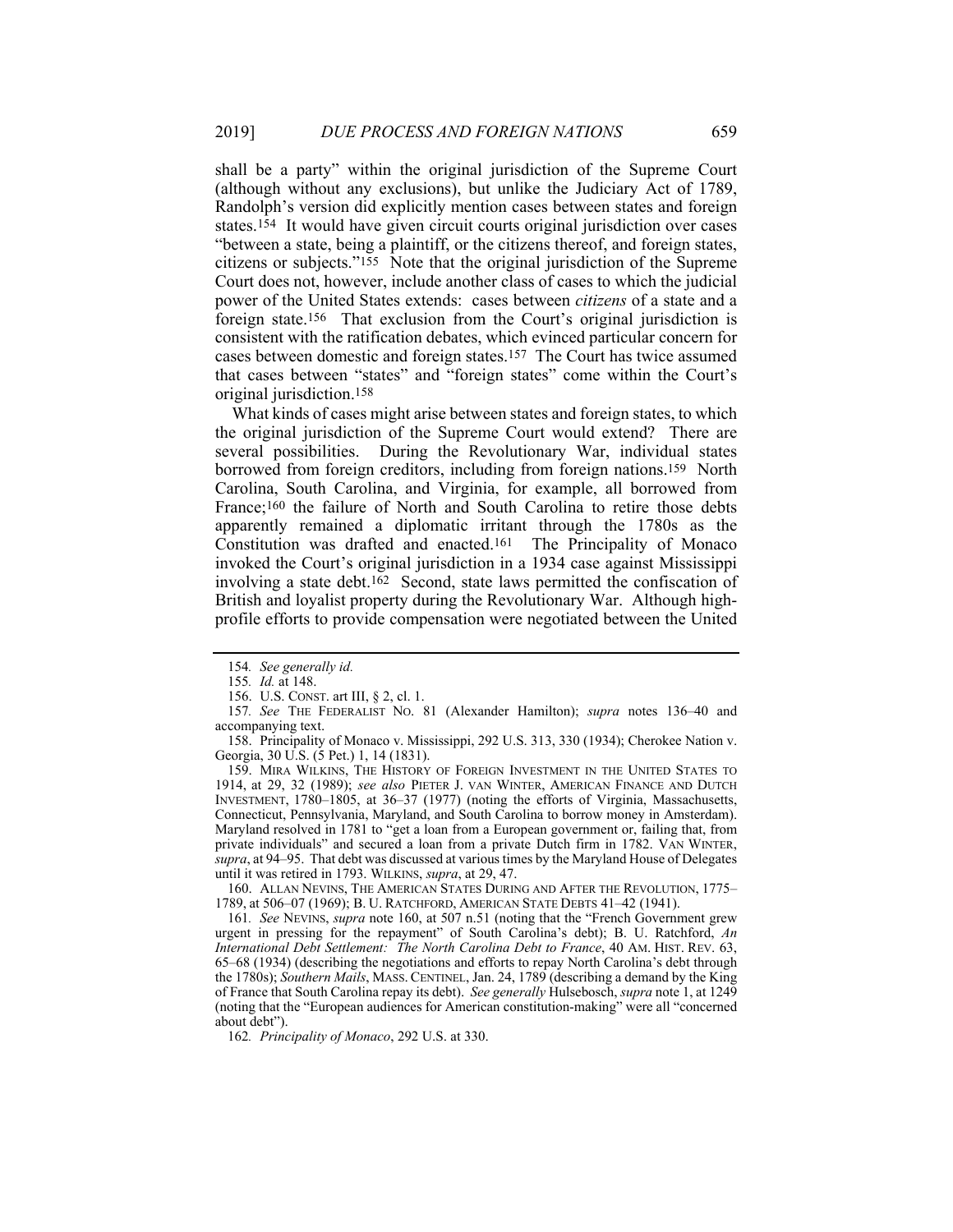States and Britain,163 cases between states and foreign states might have been understood to include future situations in which state laws affected property owned by foreigners and foreign governments sued on behalf of their nationals.164 Third, the Constitution permits states to make an "Agreement or Compact" with "a foreign power" if Congress so permits; conflicts related to such agreements could be brought under the original jurisdiction of the Supreme Court.165 Fourth, the colonies had had various conflicts with Indian nations, which might have been understood as "foreign states" within the meaning of Article III. The Court held to the contrary in 1831 in a 5–2 decision.166

The foregoing discussion establishes that cases between states and foreign states are within the original jurisdiction of the Supreme Court. The original jurisdiction of the Supreme Court is self-executing, unlike the jurisdiction of the lower federal courts. Nor is the Supreme Court's original jurisdiction subject to regulation by Congress, unlike its appellate jurisdiction.167 Cases between a state and a foreign state are therefore within the original jurisdiction of the Supreme Court, whether or not Congress so designates. It does not matter that the current federal statute conferring original jurisdiction does not include cases between states and foreign states.168

Using Article III to benefit foreign states in a certain class of cases is entirely consistent with the general concern about conflict with foreign states and with the specific reasons for creating a federal judiciary. It is also consistent with other textual commitments of Article III, which reflect the same concerns by extending the judicial power of the United States and the Supreme Court's original jurisdiction to "Cases affecting Ambassadors, other public Ministers and Consuls."169

To be clear, the argument that the Supreme Court has original jurisdiction over cases between states and foreign states accepts that the Court may decline to exercise its original jurisdiction.170 It is also consistent with the claim that the parties must in some sense give their "consent" in order to be sued. James Madison and John Marshall used this language, as we have seen.171 A century and a half later, the Court held that a state cannot be sued by a foreign state absent consent and it suggested that states may not sue

166. Cherokee Nation v. Georgia, 30 U.S. (5 Pet.) 1, 14 (1831).

<sup>163</sup>*. See, e.g.*, Treaty of Amity, Commerce, and Navigation, Nov. 19, 1794, 8 Stat. 116 (Jay Treaty).

<sup>164</sup>*. Cf.* The Santissima Trinidad, 20 U.S. (7 Wheat.) 283, 285 (1822) (libel filed by the Spanish consul on behalf of Spanish property owners).

<sup>165</sup>*. Cf.* Holmes v. Jennison, 39 U.S. (14 Pet.) 540, 570–73 (1840). In terms of recent practice, U.S. states have entered into at least 340 agreements with foreign states since 1955. *See* Duncan B. Hollis, *Unpacking the Compact Clause*, 88 TEX. L.REV. 741, 750 (2010). Note that cases based upon such agreements would not "arise under" a "treaty" because agreements and compacts are constitutionally distinct from Article II treaties.

 <sup>167.</sup> California v. Arizona, 440 U.S. 59, 65 (1979); Kentucky v. Dennison, 65 U.S. (24 How.) 66, 98 (1860).

<sup>168</sup>*. See* 28 U.S.C. § 1251 (2012).

 <sup>169.</sup> U.S. CONST. art. III, § 2, cl. 1.

 <sup>170.</sup> Louisiana v. Mississippi, 488 U.S. 990, 990 (1988).

<sup>171</sup>*. See supra* notes 137–39 and accompanying text.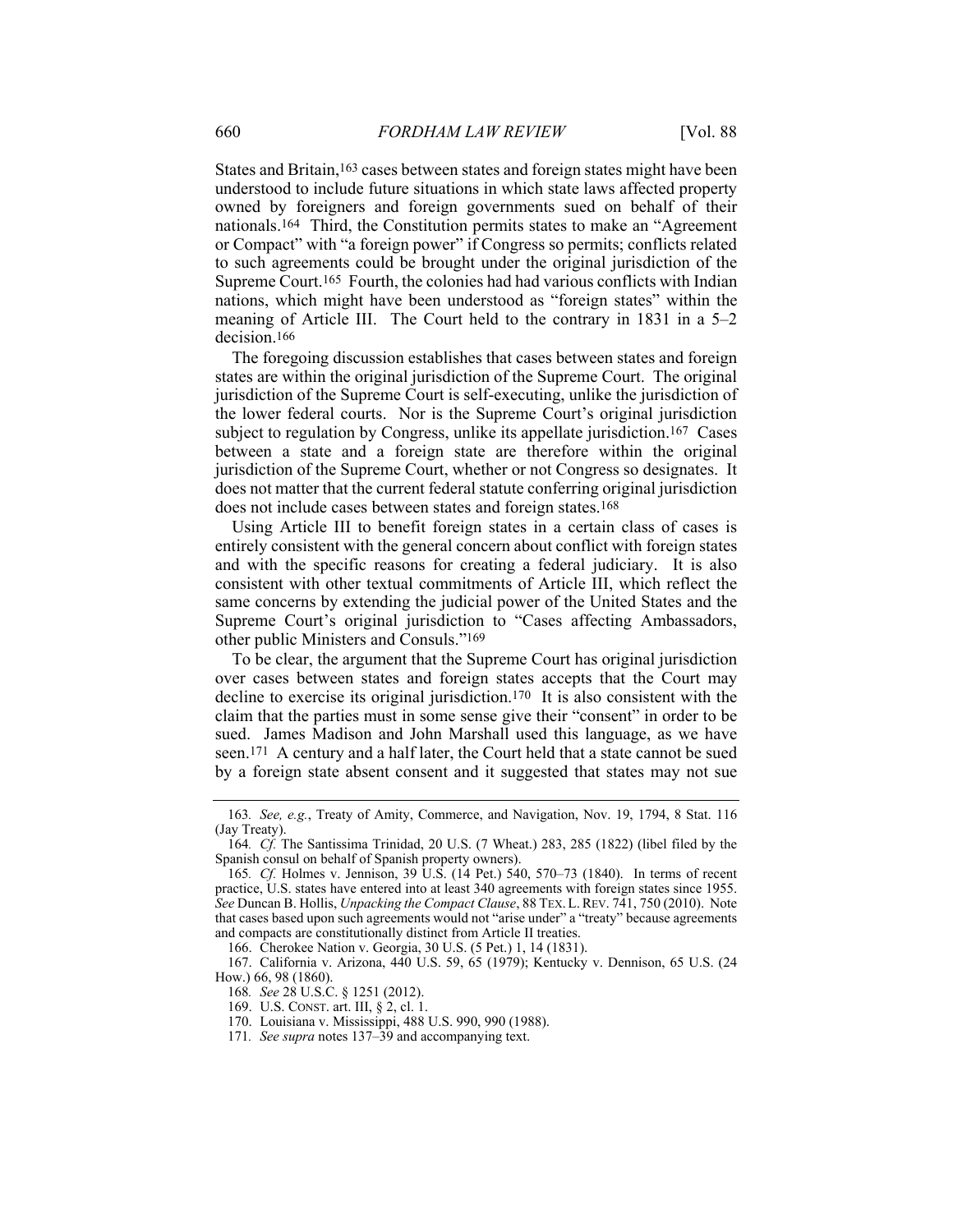foreign states without their consent.172 As explained in Part III.A, "consent" in this context plausibly refers to satisfying the conditions for the exercise of personal jurisdiction over a defendant.173 Whether or not that is correct, however, the point here is that should a state and a foreign state consent, if (and in whatever manner) consent is constitutionally required, then the Supreme Court has original jurisdiction over the case.

#### 3. Personal Jurisdiction and Notice

The Constitution explicitly contemplates litigation involving foreign states in federal courts. To what litigation-related constitutional rights, such as notice and personal jurisdiction, are they entitled? We have already seen that federal courts were created in part to provide a fair forum for litigating disputes in which foreign countries had an interest so as to avoid conflict with foreign nations. Having created a federal forum for this purpose, it would be odd for those who enacted the Constitution to provide structural disadvantages to foreign sovereigns by creating litigation-related constitutional rights that benefitted only private parties. Today's prevailing understanding of the Fifth Amendment does exactly that: it constitutionally disadvantages foreign sovereigns as compared to private parties. Prior to the adoption of the Fourteenth Amendment, foreign states and private parties would have been on equal footing in state court (neither type of party protected by due process), but in federal court, foreign states would have had fewer protections than private litigants. Disadvantaging foreign sovereigns in this way seems contrary to the purpose of Article III as articulated during the founding period. It is also wrong in ways that change our understanding of the rights of both foreign sovereigns *and* of private parties, as well as those of SOEs.

Procedural protections are usually understood as a function of the Due Process Clause of the Fourteenth or, here, the Fifth Amendment. Focusing on foreign sovereigns uncovers an additional, largely unexplored source of litigation-related constitutional rights in federal courts: Article III's grant of "judicial power," which extends only to "cases" and "controversies." The term "controversy" likely refers to a subset of "cases," thus the term "case" is used here to refer to both cases and controversies.174 The terms "cases" and "judicial power" in Article III are limiting. They mean that the subject matter jurisdiction of the federal courts is triggered only when certain

 <sup>172.</sup> Principality of Monaco v. Mississippi, 292 U.S. 313, 330 (1934).

 <sup>173.</sup> *See infra* notes 326–27 and accompanying text.

<sup>174</sup>*. See supra* notes 120, 149 and accompanying text; *see also* Randolph Report, *supra* note 153, at 129, 131, 140 (repeatedly using the word "cases" to refer to all ten classes of jurisdiction named in Article III). Scholars have argued that the terms "case" and "controversy" differed in various ways that are not relevant here. *See* Robert J. Pushaw, Jr., *Article III's Case/Controversy Distinction and the Dual Functions of Federal Courts*, 69 NOTRE DAME L. REV. 447, 450 (1993). Pushaw notes that controversies, like cases "had to be brought according to proper judicial procedure," consistent with the argument advanced here. *Id.* at 483 n.183.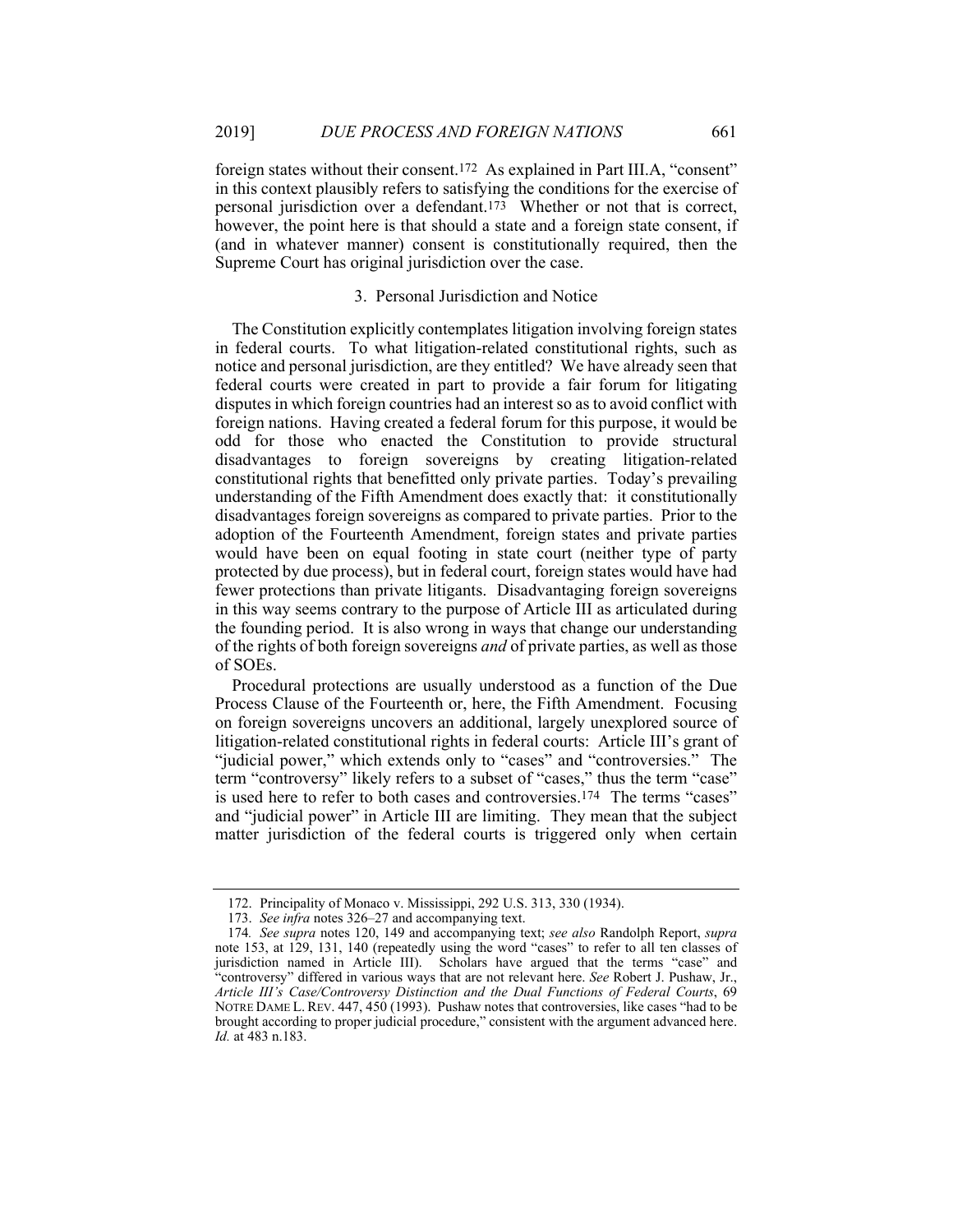procedural prerequisites are met.175 Those prerequisites include personal jurisdiction and notice for all defendants.

The text of Article III extends federal "judicial power" only to "cases in law and equity." Not surprisingly, the subject matter jurisdiction of the federal courts has always been limited to "cases."176 In *Osborn v. Bank of the United States*,177 Chief Justice John Marshall explained that Article III's "judicial power" is "capable of acting only when the subject is submitted to it by a party who asserts his rights in the form prescribed by law. It then becomes a case . . . ."178 Justice Joseph Story echoed this language in his *Commentaries on the Constitution of the United States*.179 When a question has assumed "such a form, that the judicial power is capable of acting upon it," Story wrote, "it then becomes a case; and then, and not till then, the judicial power attaches to it."180

The term "case" as used in the Constitution referred to a dispute or question submitted in the proper procedural posture.181 The basic idea is a familiar one in the context of standing: cases and controversies limit Article III courts to hearing disputes that take a particular form.182 But Justice Marshall's words "form prescribed by law"<sup>183</sup> link the terms "case" and "judicial power" to proper "form" or procedure.184 Justice Story made the same point using slightly different language in which he described a case as "a suit in law or equity, instituted according to the regular course of judicial proceedings."185 Federal courts have no constitutional power to act outside of "cases" instituted through regular "judicial proceedings."

176*. See, e.g.*, Lujan v. Defs. of Wildlife, 504 U.S. 555, 560 (1992).

177. 22 U.S. (9 Wheat.) 738 (1824).

178*. Id.* at 819.

 179. *See generally* 3 JOSEPH STORY, COMMENTARIES ON THE CONSTITUTION OF THE UNITED STATES (Boston, Billiard, Gray & Co. 1833).

180*. Id*. § 1640; *see also Osborn*, 22 U.S. (9 Wheat.) at 819 (noting that "the judicial department" can "receive jurisdiction" when questions "assume such a form that the judicial power is capable of acting on it").

182*. Osborn*, 22 U.S. (9 Wheat.) at 819.

 <sup>175.</sup> The Supreme Court has reasoned with respect to the Due Process Clause of the Fourteenth Amendment that "the requirement that a court have personal jurisdiction flows not from Art. III, but from the Due Process Clause." Ins. Corp. of Ir. v. Compagnie des Bauxites de Guinee, 456 U.S. 694, 702 (1982). The reasoning about Article III was not explained, however, and it is incorrect for the reasons set out here. To the extent the Court meant that Article III does not *itself* impose the rules of personal jurisdiction, as opposed to requiring that personal jurisdiction exist under whatever rules are applicable, the statement is consistent with the argument advanced here. *See infra* Part III.A.

<sup>181</sup>*. See* Pushaw, *supra* note 174, at 473 (arguing that an Article III "'case' arose only if a plaintiff's claim fit within a recognized form of action and the parties complied with procedural rules").

<sup>183</sup>*. Id.*; *see also* Marshall, *supra* note 24, at 95 ("A case in law or equity was a term well understood, and of limited signification. It was a controversy between parties which had taken a shape for judicial decision.").

 <sup>184.</sup> Wilson v. Mason, 5 U.S. (1 Cranch) 45, 84–85, 103 (1801) (linking notice to the term "in the form prescribed by law").

 <sup>185.</sup> Cohens v. Virginia, 19 U.S. (6 Wheat.) 264, 405 (1821) ("If the question cannot be brought into a Court, then there is no case in law or equity, and no jurisdiction is given by the words of the article."); STORY, *supra* note 179, § 1640.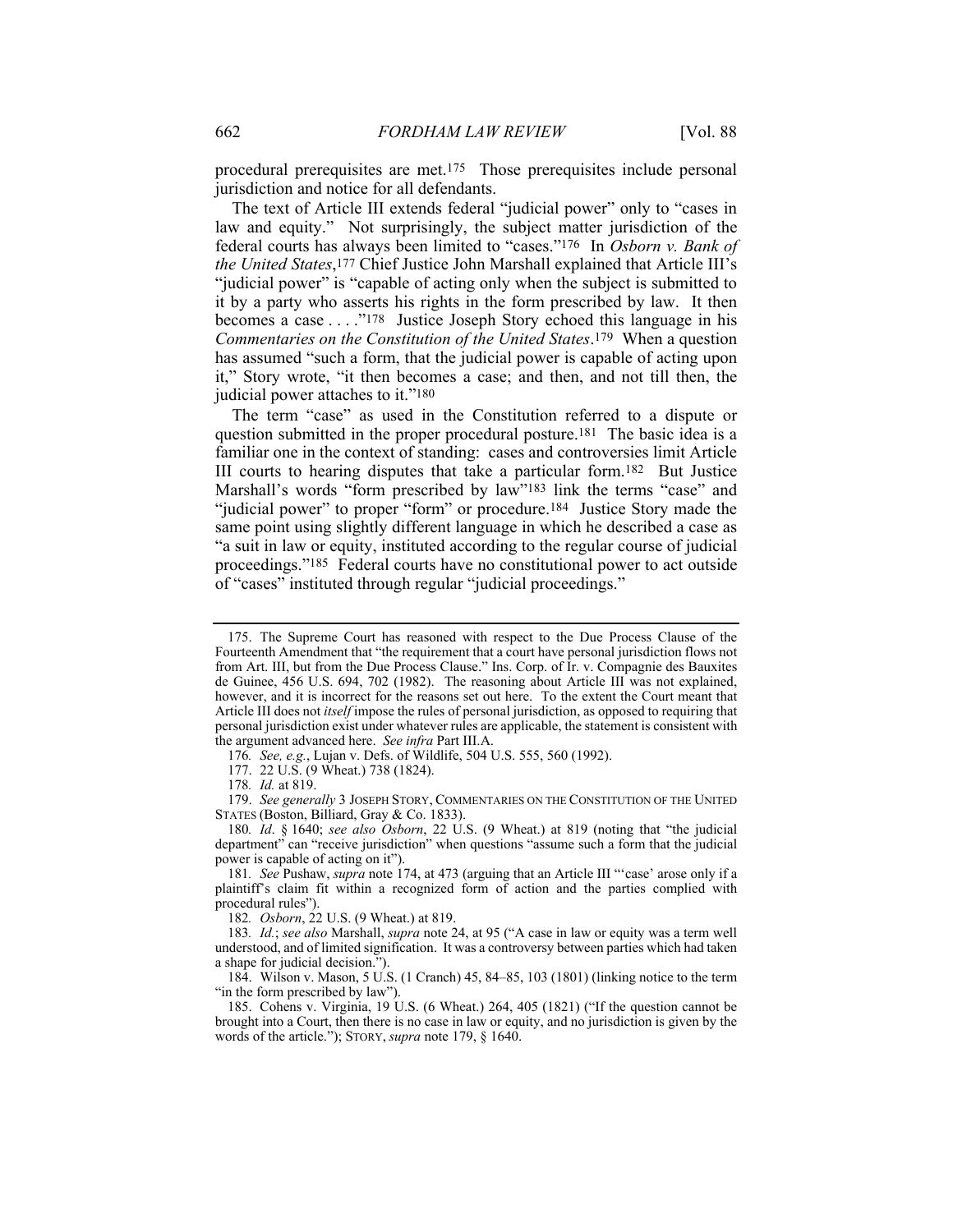The word "case" does not appear to have had a precise, technical meaning, however.<sup>186</sup> It was a very commonly used legal term in the late eighteenth century and had a number of definitions.187 In particular, the word "case" overlapped in meaning with the words "suit" and "cause." Article III uses "case";188 the Judiciary Act of 1789 sometimes used "case" but often used the word "suit" and sometimes the word "cause";189 Randolph's report on the judiciary sometimes used the word "case" in contexts in which the First Judiciary Act used the word "suit";190 and the Eleventh Amendment uses "suit" not "case."<sup>191</sup> The comparison among these three documents is instructive because they choose different terms to refer to the same or very similar concepts relating to the jurisdiction of the federal courts under Article III. Their language reveals overlaps in meaning, but the terms "suit" and "case" were not used entirely interchangeably. The word "suit" was associated with the initiation or beginning of an action, as in the Eleventh Amendment in which the word "suit" is coupled with the terms "commenced" or "prosecuted."192 Cases, by contrast, included "cause[s]"

188. U.S. CONST. art. III.

 189. For example, the Constitution extends the judicial power to "all Cases of admiralty and maritime Jurisdiction." *Id.* § 2. Whereas, the Judiciary Act of 1789 gave the district courts "exclusive original cognizance of all civil causes of admiralty and maritime jurisdiction." *See* Judiciary Act of 1789, ch. 20, § 9, 1 Stat. 73, 77. The Randolph Report proposed conferring upon the district courts "original jurisdiction" of "all civil cases of admiralty and maritime jurisdiction." Randolph Report, *supra* note 153, at 141. Section 11 of the Judiciary Act of 1789 begins: "*And be it further enacted*, That the circuit courts shall have original cognizance" of all suits of a civil nature where "the United States are plaintiffs, or petitioners; or an alien is a party, or the suit is between a citizen of the State where the suit is brought, and a citizen of another State." Judiciary Act of 1789 § 11.

 190. For example, the Randolph Report would have given district courts original jurisdiction over "controversies to which the United States shall be a party plaintiff." Randolph Report, *supra* note 153, at 141. But the Judiciary Act of 1789 granted district courts concurrent jurisdiction "of all suits at common law where the United States sue." Judiciary Act of 1789 § 9; *see also id.* § 11 ("[T]he circuit courts shall have original cognizance . . . of all suits of a civil nature at common law or in equity, where . . . the United States are plaintiffs.")

 191. U.S. CONST. amend. XI ("The Judicial power of the United States shall not be construed to extend to any suit in law or equity, commenced or prosecuted against one of the United States by Citizens of another State, or by Citizens or Subjects of any Foreign State.").

192*. Id.*; *see also* Judiciary Act of 1789 § 11 ("And no civil suit shall be brought . . . against an inhabitant of the United States . . . nor shall any district or circuit court have cognizance of any suit to recover the contents of any promissory note . . . ."); § 12 ("[I]f a suit be commenced in any state court against an alien . . . ."); § 13 ("Jurisdiction of suits or proceedings against ambassadors" and "of all suits brought by ambassadors"); BLACKSTONE, *supra* note 187, at \*23 ("[W]here there is a legal right, there is also a legal remedy, by suit or action at law, whenever that right is invaded."); 2 TIMOTHY CUNNINGHAM, A NEW AND COMPLETE LAW DICTIONARY (London, S. Crowder 1765) (unpaginated) (noting that "suit" signifies "a suit in law, and is divided into *real* and *personal*, and is all one with *action real and personal*."); Randolph Report, *supra* note 153, at 142 ("No civil suit . . . shall be brought against an

<sup>186</sup>*. See* Susan Bandes, *The Idea of a Case*, 42 STAN. L. REV. 227, 231 (1990).

 <sup>187.</sup> For example, the term "case" referred to an "action upon the case" which meant a "universal remedy given for all personal wrongs and injuries with force; so called, because the plaintiff's whole case or cause of complaint is set forth at length in the original writ." 1 RICHARD BURN, A NEW LAW DICTIONARY 143–45 (London, T. Cadell 1791); *see also* 3 WILLIAM BLACKSTONE, COMMENTARIES \*122.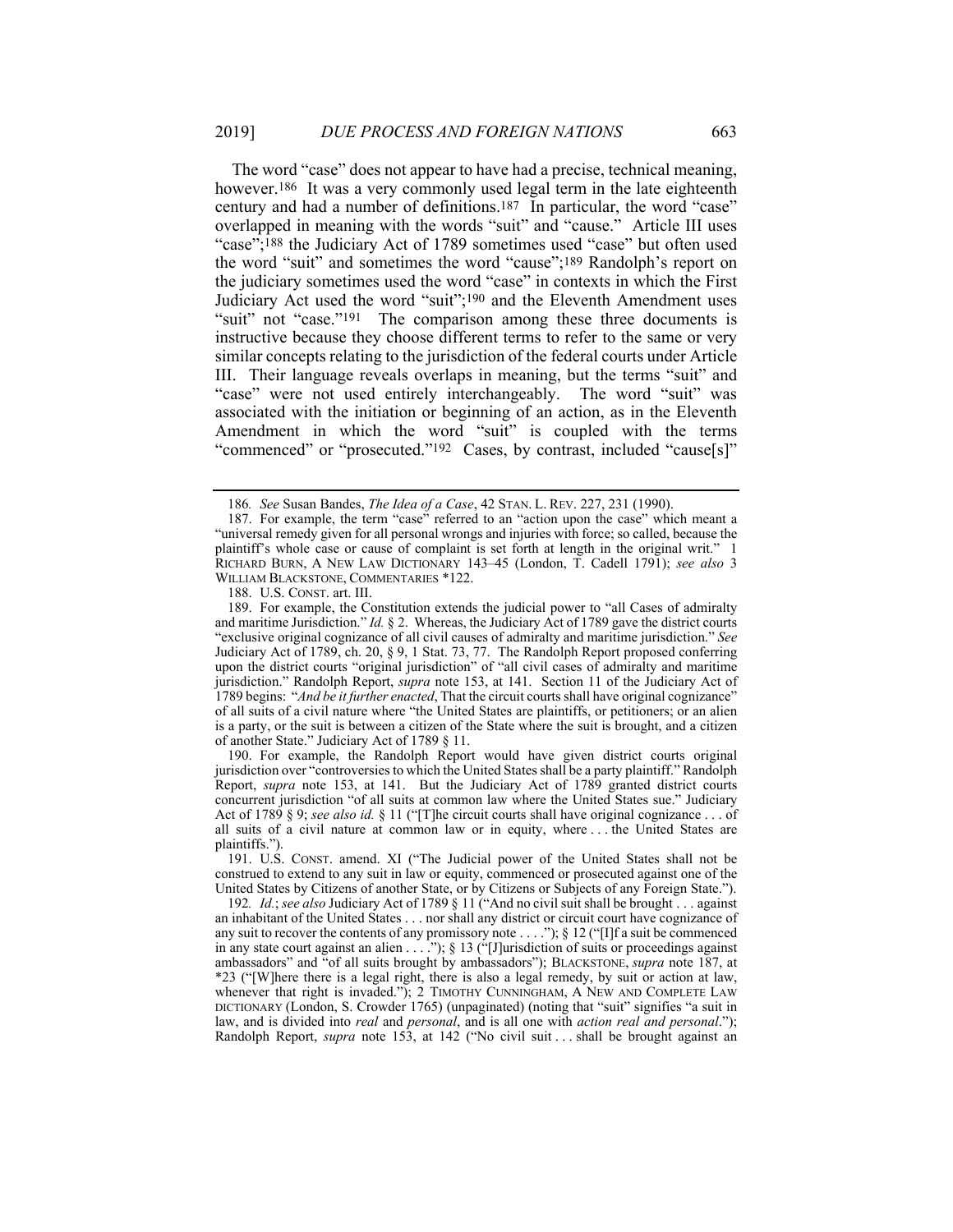which "ha[d] been decided"<sup>193</sup> and generally referred to suits or actions that had already commenced.<sup>194</sup> That general distinction supports the claim that the word "case" referred not to the legal demand or cause of action but only to a demand or cause correctly presented to the court.

A "case" required that a dispute be submitted in proper form, a requirement that included bringing the defendant before the court. As John Marshall explained in 1800, to have a "case" there "must be parties to come into court, who can be reached by its process."<sup>195</sup> An attempt to exercise personal or in rem jurisdiction that exceeded the authority of the court was "against the form of the laws"—the language linked to the word "case"—and such a dispute did not come within the subject matter jurisdiction of the federal courts.196 James Madison made the same point at the Virginia Ratifying Convention when he argued that subject matter jurisdiction over cases involving "citizens of different States" will not "go beyond the cases where they may be parties."197 In this sense, subject matter jurisdiction is limited by personal jurisdiction, as Caleb Nelson has argued in the context of cases against U.S. states.198 The term "judicial power" shared this meaning, providing additional support for Nelson's argument that the immunity of U.S. states was understood as an aspect of personal jurisdiction that was preserved by Article III.

The "judicial power" conferred by Article III extended only to "cases" (and controversies), suggesting, as described above, a power that was limited to regular or lawful proceedings. The vesting of "judicial power" itself arguably the "only *explicit* constitutional source of the federal judiciary's

inhabitant of the United States . . . . No district court shall have cognizance of any suit, to recover the contents of any promissory note . . . .").

<sup>193</sup>*. Case*, OXFORD ENG. DICTIONARY, http://www.oed.com/view/Entry/28393? p=emailAkGB4tVK4aci.&d=28393 [https://perma.cc/N4FS-5K6A] (last visited Oct. 6, 2019) (referring to a 1710 work, H. Prideaux's *The Original and Right of Tithes*, which included this sentence: "[p]recedents and judged Cases have ever had the like authority").

<sup>194</sup>*.* Osborn v. Bank of the U.S., 22 U.S. (9 Wheat.) 738, 819 (1824) (noting that the suit exists before the "case" and that the suit does not become a case unless properly submitted so that the court has jurisdiction); Randolph Report, *supra* note 153, at 142 ("[I]f it shall appear to the said court that due notice and sufficient time have been given to the officers of the United States concerned, to prepare for the hearing, and that the circuit courts herein after mentioned, have not already had possession of the case . . . .").

 <sup>195.</sup> Marshall, *supra* note 24, at 95–96; *see also* Nathan v. Virginia, 1 U.S. (1 Dall.) 77, 77, 79–80 (Pa. Ct. Com. Pl. 1781) (linking "process" with personal jurisdiction over ambassadors, U.S. states, and foreign states and stating, "[h]ence this inference was drawn, that the court having no jurisdiction over Virginia, all its process against that state, must be *coram non judice*, and consequently void"); *infra* Part II.B.1.

 <sup>196.</sup> United States v. Peters, 3 U.S. (3 Dall.) 121, 124 (1795) (argument of counsel) (describing counsel's argument regarding invalid exercise of personal and in rem jurisdiction as "against the form of the laws of the *United States*" and ordering the case dismissed for lack of subject matter jurisdiction); *see also* Kempe's Lessee v. Kennedy, 9 U.S. (5 Cranch) 173, 186 (1809) (linking "in the form prescribed by law" to an accused "amenable to its jurisdiction," in contrast to proceedings against someone the court has "no power to try" which are "*coram non judice*").

 <sup>197.</sup> The Virginia Convention Friday 20 June 1788, *supra* note 132, at 1414.

<sup>198</sup>*. See generally* Nelson, *supra* note 23.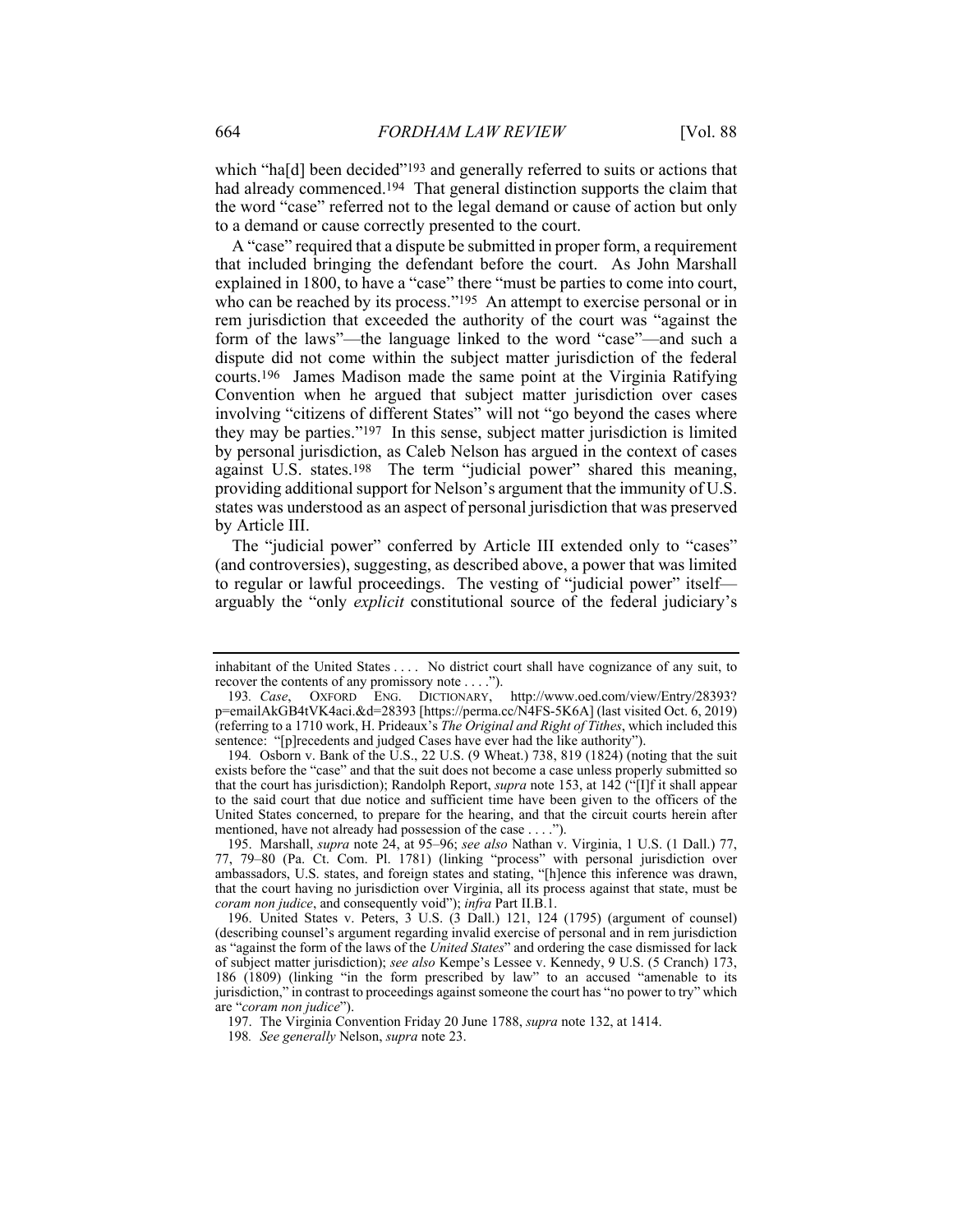authority to act"199—also brings with it personal jurisdiction-based limitations. A "judicial" decision presupposed a question that took legal form or shape,200 which included parties who could be reached by the court's process.201

Judicial power was, at least for much of English history, part of the executive power. The king had the "coercive power" to punish and also the "power to compel the parties to come to judgment and to execute the judgment given."202 As Coke's influential commentary on Thomas de Littleton put it: "The law is the rule, but it is mute. The king judgeth by his judges, and they are the speaking law, *lex loquens*. The process and the execution, which is the life of the law, consisteth in the king's writs."203

Coke thus equates "process and the execution" with the "life of the law" and the "king's writ," but he equates judging with "speaking the law."204 Both were aspects of executive authority. Even as the English function of judging or "speaking the law" became increasingly independent from executive power—a much slower process than the separation of legislative and executive power205—judicial authority remained dependent upon the distinct power to summon parties through "process." A century later, William Blackstone would describe courts as having three "constituent parts": the actor (or plaintiff), "reus" or the defendant, and "the judex, or judicial power, which is to examine the truth of the fact, to determine the law

 <sup>199.</sup> Steven G. Calabresi, *The Structural Constitution: Unitary Executive, Plural Judiciary*, 105 HARV. L. REV. 1153, 1176–77 (1992).

 <sup>200.</sup> *See cf.* Case of Hayburn, 2 U.S. (2 Dall.) 409, 410 (1792) (opinion of Jay, C.J.); Marshall, *supra* note 24, at 95–96 ("[A] question must assume legal form, for forensic litigation, and judicial decision."). *But see* Hart v. Massanari, 266 F.3d 1155, 1160 (9th Cir. 2001) ("The judicial power clause, by contrast, has never before been thought to encompass a constitutional limitation on how courts conduct their business.").

<sup>201</sup>*. See, e.g.*, Stearns v. United States, 22 F. Cas. 1188, 1190 (C.C.D. Vt. 1835) (No. 13,341) ("And no court can, in the ordinary administration of justice in common law proceedings, exercise jurisdiction over a party, unless he shall voluntarily appear, or is found within the jurisdiction of the court so as to be served with process. Such process cannot reach the party beyond the territorial jurisdiction.").

 <sup>202.</sup> SIR MATTHEW HALE, THE PREROGATIVES OF THE KING 179, 191 (D.E.C. Yale ed., 1976) ("Coercion is that whereby the judicative power is acted and without which there can be no jurisdiction, and whereby the king upon complaint either of a particular man or of a country, as by indictment, or of his attorney, may enforce the person complained of to come to judgment and to execute it."). On the general influence of Coke, Hale, and Blackstone on the American founders, see Laura K. Donohue, *The Original Fourth Amendment*, 83 U. CHI. L. REV. 1181, 1252–53 (2016).

 <sup>203. 3</sup> J. H. THOMAS, SYSTEMATIC ARRANGEMENT OF LORD COKE'S FIRST INSTITUTE ON THE LAWS OF ENGLAND 308 (Philadelphia, Alexander Towar 1836).

<sup>204</sup>*. See also* Craig A. Stern, *What's a Constitution Among Friends?—Unbalancing Article III*, 146 U. PA. L. REV. 1043, 1053–54 (1998) ("The very word 'judicial' derives ultimately from *jus dicere*, Latin for 'to speak the law.' The judicial power is an official 'speaking of the law' to other parties so as to resolve a dispute between them.").

 <sup>205.</sup> Blackstone describes government as having two parts: legislative and executive. BLACKSTONE, *supra* note 187, at \*122.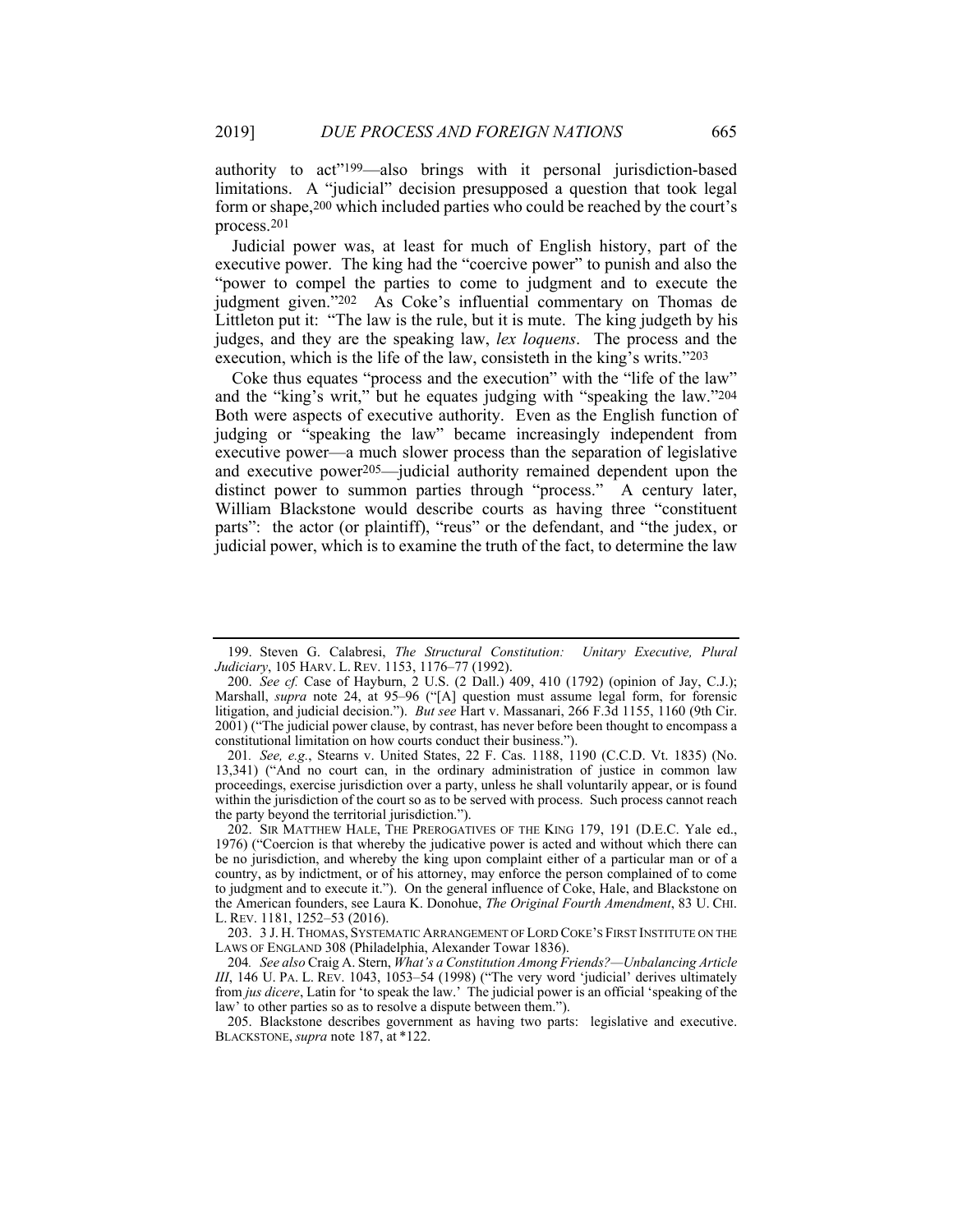arising upon that fact."206 Here, too, the judicial power speaks the law but only once the "reus" is there to listen.207

The distinction between an "original" writ and a "judicial" writ is illustrative. An original writ was sent out to summon the defendant in order to "begin the suit," while judicial writs were sent out only "after the suit begun."208 A "judicial" writ was used after the defendant had been properly summoned. The issuance of the original writ and summons based upon it were necessary to compel the defendant to appear.209 The summons, based upon the original writ, did not, however, itself provide the basis for a default judgment. A variety of writs developed over time to compel the appearance of the defendant, such as the mesne writs of attachment, distringas, and capias ad respondendum.<sup>210</sup> These writs, called writs of process.<sup>211</sup> were These writs, called writs of process, $211$  were judicial.212 The point is thus not that judicial writs could only be exercised after a defendant was otherwise properly before the court but instead that the exercise of judicial power required that particular procedures be followed prior to its invocation (the issuance of the original writ and summons) and that those procedures were in theory necessary213 (if not sufficient) to obtain the personal jurisdiction needed for a valid judgment.

The connection between "judicial power" and personal jurisdiction is made clear in a 1799 opinion of Attorney General Charles Lee on whether process could be served upon a person on board a British warship docked in New York Harbor. The attorney general reasoned that

 208. CUNNINGHAM, *supra* note 192 (unpaginated); *see also* GILES JACOB, A NEW LAW-DICTIONARY (London, Henry Lintot 6th ed. 1750) (unpaginated) (providing a similar definition of "Writ").

209*. Cf*. 2 ARTHUR BROWN, A COMPENDIOUS VIEW OF THE ECCLESIASTICAL LAW OF IRELAND 11 (Dublin, R. E. Mercier 1803) (distinguishing between "*voluntary* jurisdiction" which was exercised "in matters which require no judicial proceeding" and "*contentious* jurisdiction" in which there is "an action or judicial process"); *see also* BURN, *supra* note 187, at 205–06 (drawing the same distinction in ecclesiastical cases); DOROTHEA DU BOIS, THE CASE OF ANN COUNTESS OF ANGLESEY 26 (London, 1766) (noting that an attorney general is "vested with no judicial Power, and could not, by any compulsive Process, compel Witnesses to appear before him . . .").

210*. See* Nathan Levy, Jr., *Mesne Process in Personal Actions at Common Law and the Power Doctrine*, 78 YALE L.J. 52, 58–60 (1968).

211*. See* HENRY JOHN STEPHEN, A TREATISE ON THE PRINCIPLES OF PLEADING IN CIVIL ACTIONS 24 (Cambridge, Harvard Law Review Publ'g Ass'n 1895).

212. Levy, *supra* note 210, at 58–60; *see also* BLACKSTONE, *supra* note 187, at \*281–82.

 213. The original writs involved "expense and delay" and a variety of methods were developed that permitted the issuance of certain judicial writs without the need for an original writ. H. A. Hollond, *Writs and Bills*, 8 CAMBRIDGE L.J. 15, 26 (1942). Many of these methods depend upon the fiction that an original writ had issued. *Id.* at 22, 26.

<sup>206</sup>*. Id.* at \*25.

<sup>207</sup>*. See* The Santissima Trinidad, 20 U.S. (7 Wheat.) 283, 352–53 (1822) (linking "judicial process" to those who can "be compelled to appear in our Courts"); JOHN AYLIFFE, PARERGON JURIS CANONICI ANGLICANI 176 (London, Thomas Osborne 2d ed. 1734) (describing a citation as a form of summons and then noting that "a Citation is the Beginning and Foundation of every Law-Suit or Judicial Proceeding: so that every Judicial Act exercised against a Person not cited, is null and void . . . ."). The citation itself was not, however, a judicial act. AYLIFFE, *supra*, at 181; *see also* Kirk v. Williams' Ex'x, 18 Ky. (2 T.B. Mon.) 135, 136 (1825) (describing the exercise of "judicial functions" as dependent upon parties "brought before the court by appropriate process, or [who] voluntarily submit to its cognizance").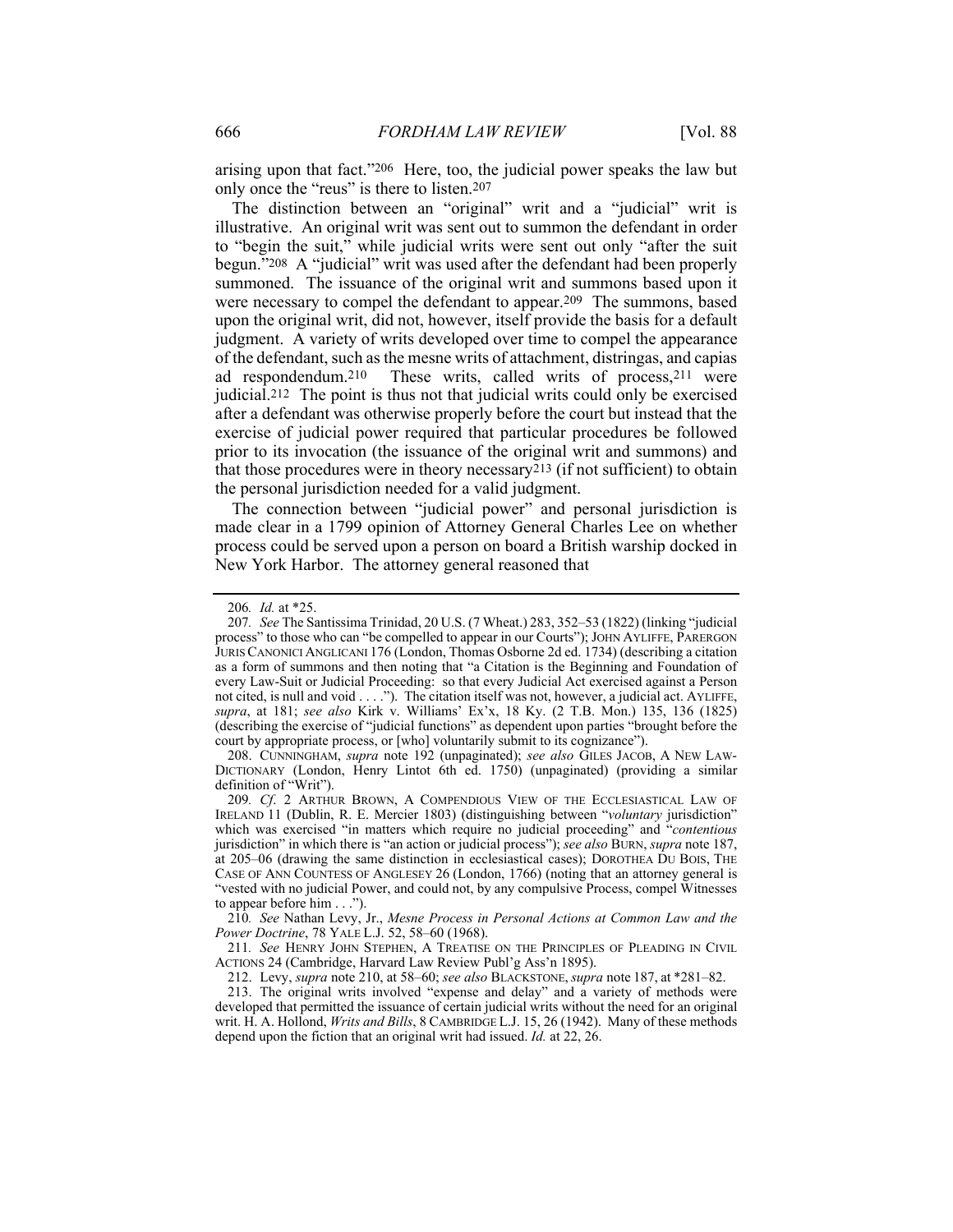[i]t may be assumed, as a doctrine perfectly and incontrovertibly established, that the judicial power of a nation extends to every person and every thing in its territory, excepting only such foreigners as enjoy the right of extraterritoriality, and who, consequently, are not looked upon as temporary subjects of the State.214

The judicial power extends to persons and things in the territory of the state—that is, to persons and things over which the court has jurisdiction. The attorney general returns to the "judiciary power" later in the opinion, describing it as "one of the most essential rights in the hands of the sovereign" and noting that it "extends indiscriminately to all who are in the territory, and the sovereign is only the source of it; but it must be remembered that there are *persons* whose extraterritoriality exempts them from this jurisdiction, such as foreign princes and their ministers."215 The judicial power extends as far as personal jurisdiction and no farther. The "exception" to jurisdiction mentioned by the attorney general would soon be given a name: immunity.216

Another way to see the overlooked connection between judicial power and personal jurisdiction is to consider the term coram non judice. As the Supreme Court has reasoned in a modern personal jurisdiction case:

The proposition that the judgment of a court lacking jurisdiction is void traces back to the English Year Books and was made settled law by Lord Coke in *Case of the Marshalsea*. Traditionally that proposition was embodied in the phrase *coram non judice*, "before a person not a judge" meaning, in effect, that the proceeding in question was not a *judicial* proceeding because lawful judicial authority was not present, and could therefore not yield a *judgment*. American courts invalidated, or denied recognition to, judgments that violated this common-law principle long before the Fourteenth Amendment was adopted.217

A decision issued by a court that lacks personal jurisdiction is coram non judice,218 meaning that the proceeding was not a *judicial* proceeding at all.219 As the Supreme Court's reasoning in *Burnham v. Superior Court*220 makes clear, the idea that the exercise of *judicial* power depended upon the parties properly before the Court is an ancient one. Coram non judice was used

220*.* 495 U.S. 604 (1990).

 <sup>214.</sup> Serv. of Process on a British Ship-of-War, 1 Op. Att'y Gen. 87, 88 (1799); *see also infra* notes 277–79 and accompanying text.

 <sup>215.</sup> *Serv. of Process*, 1 Op. Att'y Gen. at 88 (quoting Georg Friedrich von Martens).

 <sup>216.</sup> *See* The Schooner Exch. v. McFaddon, 11 U.S. (7 Cranch) 116, 138–40 (1812); *infra* notes 252–59 and accompanying text.

 <sup>217.</sup> Burnham v. Superior Court, 495 U.S. 604, 608–09 (1990) (plurality opinion) (citations omitted); *see also* J. McIntyre Mach., Ltd. v. Nicastro, 564 U.S. 873, 880 (2011) (plurality opinion).

 <sup>218.</sup> Pennoyer v. Neff, 95 U.S. 714, 732 (1878); Stearns v. United States, 22 F. Cas. 1188, 1190 (C.C.D. Vt. 1835) (No. 13,341); Evans v. Instine, 7 Ohio 273, 274–75 (1835).

<sup>219</sup>*. See* Decatur v. Paulding, 39 U.S. (14 Pet.) 599, 600–01 (1840) ("Did then the petition, affidavit,  $\&c.$ , present a case for the exercise of the judicial power of the Circuit Court, or was it a matter coram non judice, is the question . . . ."); A LETTER FROM A MEMBER OF THE HOUSE OF COMMONS IN IRELAND TO A GENTLEMAN OF THE LONG-ROBE IN ENGLAND 24 (London, J. Roberts 1720) (equating the term "coram non judice" with lack of "judicial power").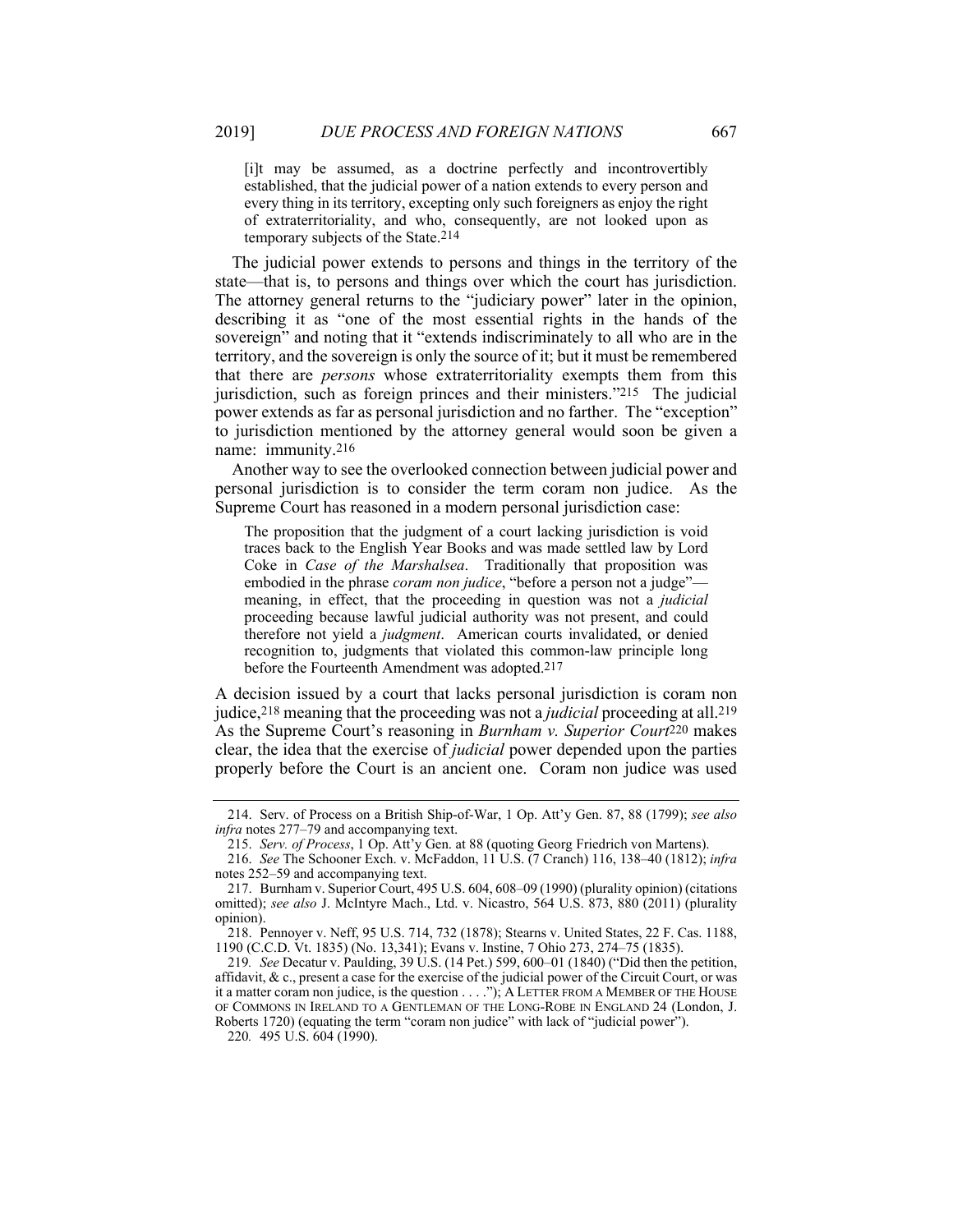interchangeably to refer *both* to lack of subject matter jurisdiction and to lack of personal jurisdiction because either defect left courts with no "judicial" power.221 Note that the actual rules of personal jurisdiction might be external to Article III (and the Constitution as a whole) and supplied by general law or international law but that Article III might nevertheless require that those rules be satisfied.222

Notice was often described as a fundamental aspect of "judicial" power, suggesting that notice, like jurisdiction, is a condition of the exercise of the "judicial power of the United States" under Article III.223 A variety of sources link notice and "judicial" authority or power. Chief Justice Marshall reasoned, for example, that "it is a principle of natural justice, of universal obligation, that before the rights of an individual be bound by a judicial sentence, he shall have notice, either actual or implied, of the proceedings against him."224 Justice Story described an in rem seizure and condemnation made without notice of the proceedings as "not so much a judicial sentence, as an arbitrary sovereign edict. It has none of the elements of a judicial proceeding."225 These sources link notice to "judicial" power and suggest that the exercise of judicial power presupposed notice. As with personal jurisdiction, if Article III requires notice, it might be that other laws statutes, general law, natural law—determined the kind of notice that was required.226 In any event, the service of process requirements generally ensured that defendants were notified of the suit, and early cases did not draw sharp distinctions between notice and personal jurisdiction.227

The exercise of judicial power—the power to "speak the law"—was dependent upon parties who could be brought before the court. There needed to be someone to speak to, and the power that compelled people to appear was not necessarily a "judicial" power. Stated another way, without process that could bring the defendant before the court, the entire event was not judicial at all—it was coram non judice. The judicial power vested by Article

 225. Bradstreet v. Neptune Ins. Co., 3 F. Cas. 1184, 1187 (C.C.D. Mass. 1839) (No. 1793). 226*. See infra* Part III.A.

 <sup>221.</sup> Harrison v. Nixon, 34 U.S. (9 Pet.) 483, 539 (1835) ("As to these persons, there was no case in this court, it could have no appellate jurisdiction to hear and determine on any thing, and the proceeding was wholly *coram non judice*, unless it could exercise original jurisdiction over the parties and the subject matter, as a case originating in this court."); Nathan v. Virginia, 1 U.S. (1 Dall.) 77, 78 (Pa. Ct. Com. Pl. 1781) ("[T]he court having no jurisdiction over Virginia, all its process against that state must be *coram non judice*, and consequently void."). 222*. See infra* Part III.A.

 <sup>223.</sup> U.S. CONST. art. III, § 1; Hamilton v. Blackwood *(1761) (Scot.)*, *in* 3 DECISIONS OF THE COURT OF SESSION 101, 102 (Edinburgh, Elphingston Balfour 1792) (noting that "[in] Scotland, our ancestors were particularly careful, that full time and repeated notice should be given to the defender to bring him[self] into court before any judicial proceeding could go on against him").

 <sup>224.</sup> The Mary, 13 U.S. (9 Cranch) 126, 144 (1815); *see* Woodruff v. Taylor, 20 Vt. 65, 76 (1847) ("A proceeding professing to determine the right of property, where no notice, actual, or constructive, is given, whatever else it might be called, would not be entitled to be dignified with the name of a judicial proceeding."); *see also* T.B. Young & Co. v. Steamboat Va., 12 Ohio Dec. Reprint 77, 78 (Super. Ct. 1854) (similar).

<sup>227</sup>*. See* Effron, *supra* note 27, at 34 (arguing that "pre-*Pennoyer* cases had not taken care to erect a strong or formal distinction between personal jurisdiction and notice").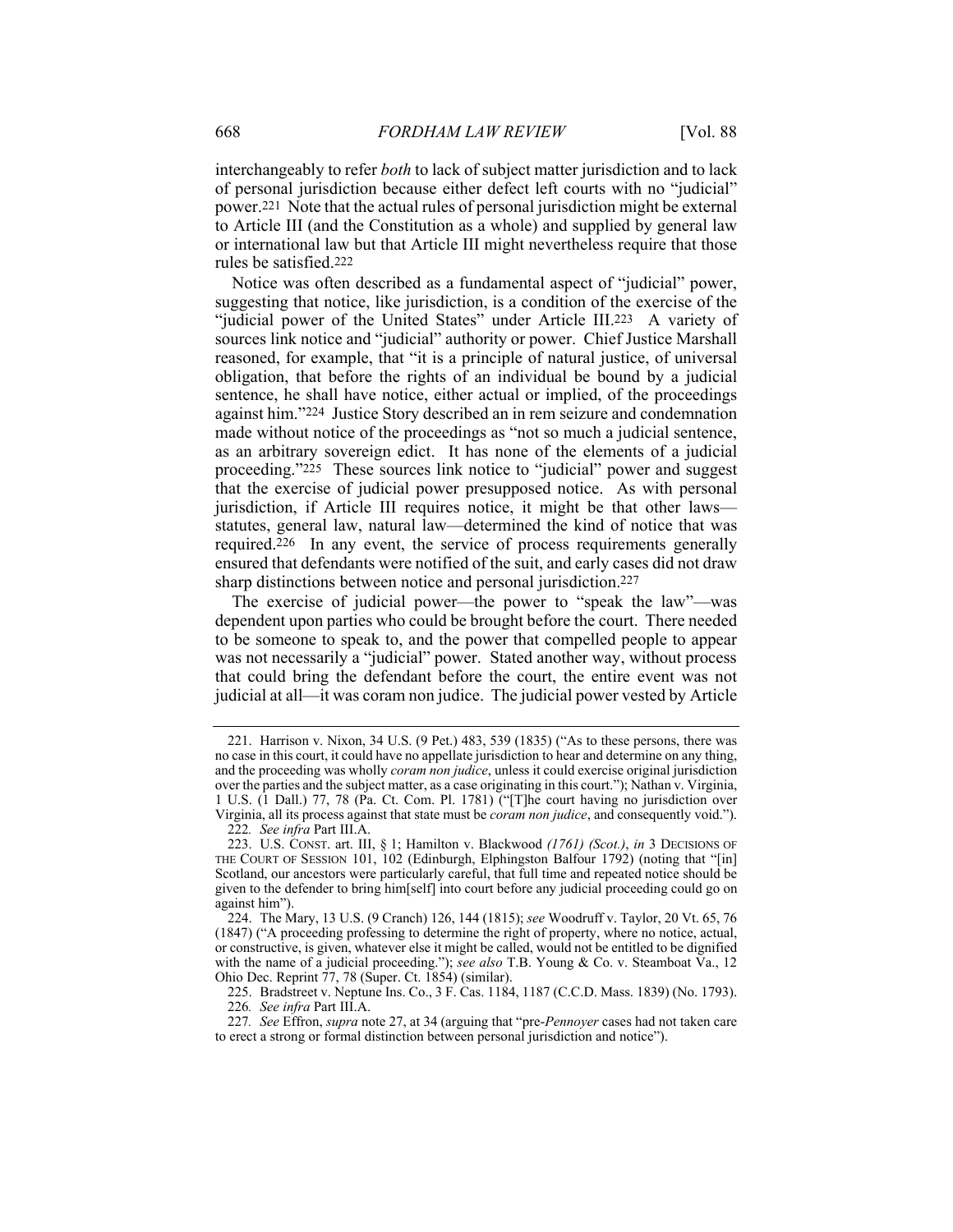III had personal jurisdiction and notice defenses baked into it. If the defendant could not be reached, there was no case and no occasion for the exercise of judicial power. Although today we associate notice and personal jurisdiction with due process, recall that Alexander Hamilton and others insisted that the Bill of Rights was unnecessary because it duplicated the Constitution's structural limitations on federal power.228 Article III already required personal jurisdiction and notice.

## 4. Litigation Against Sovereigns—Domestic and Foreign

Cases against both domestic and foreign states during the founding period illustrate the relationship between personal and subject matter jurisdiction.229 They also illustrate that the foreign states raised personal jurisdiction defenses, understood as defects in *process* (to use the term that Coke and many others did), which left the court without judicial power and without a "case." The use of the term "process" in these cases illustrates the relationship between "due process" and personal jurisdiction, an argument developed below in Part II.B.

Before the enactment of the Constitution, a Pennsylvania state court, in *Nathan v. Virginia*,230 considered whether Virginia could be sued based upon a "foreign attachment" in Philadelphia of a "quantity of cloathing, imported from France, belonging to that state."231 The suit was in personam; "the goods were attached merely to compel the party's appearance to answer the plaintiff's demand."232 Virginia argued that "no sovereign would submit to the indignity of doing this."233 The court agreed and discharged the writ against Virginia. The argument of counsel described the Pennsylvania court's lack of "jurisdiction over Virginia" as meaning that "all its process against that state, must be *coram non judice*, and consequently void,"234 underscoring the relationship between process and judicial power. The arguments in *Nathan* also sounded other themes that have remained salient for the two and a half centuries since: whether foreign states and U.S. states should be treated in similar ways for personal jurisdiction purposes (although today we use the term immunity);235 whether a state becomes amenable to

 <sup>228.</sup> THE FEDERALIST NO. 84 (Alexander Hamilton) ("[W]hy declare that things shall not be done which there is no power to do?"); Letter from James Madison to Thomas Jefferson (Oct. 17, 1788), *in* 5 THE WRITINGS OF JAMES MADISON 271 (Gaillard Hunt ed., 1900) ("[I]n a certain degree . . . the rights in question are reserved by the manner in which the federal powers are granted.").

 <sup>229.</sup> For a general overview of early foreign affairs cases before the Supreme Court, see Ariel N. Lavinbuk, *Rethinking Early Judicial Involvement in Foreign Affairs: An Empirical Study of the Supreme Court's Docket*, 114 YALE L.J. 855, 903 tbl.14 (2005).

 <sup>230. 1</sup> U.S. (1 Dall.) 77 (Pa. Ct. Com. Pl. 1781).

 <sup>231.</sup> *Id.* at 77–78.

<sup>232</sup>*. Id.* at 79.

<sup>233</sup>*. Id*.

<sup>234</sup>*. Id*. The parties agreed that a suit against the property itself, had it been imported contrary to law, could go forward, "the sovereignty of Virginia notwithstanding." *Id.* 

<sup>235</sup>*. See, e.g.*, California v. Deep Sea Research, Inc., 523 U.S. 491, 507 (1998) (noting that the actual possession rule for sovereign immunity in admiralty cases applies whether the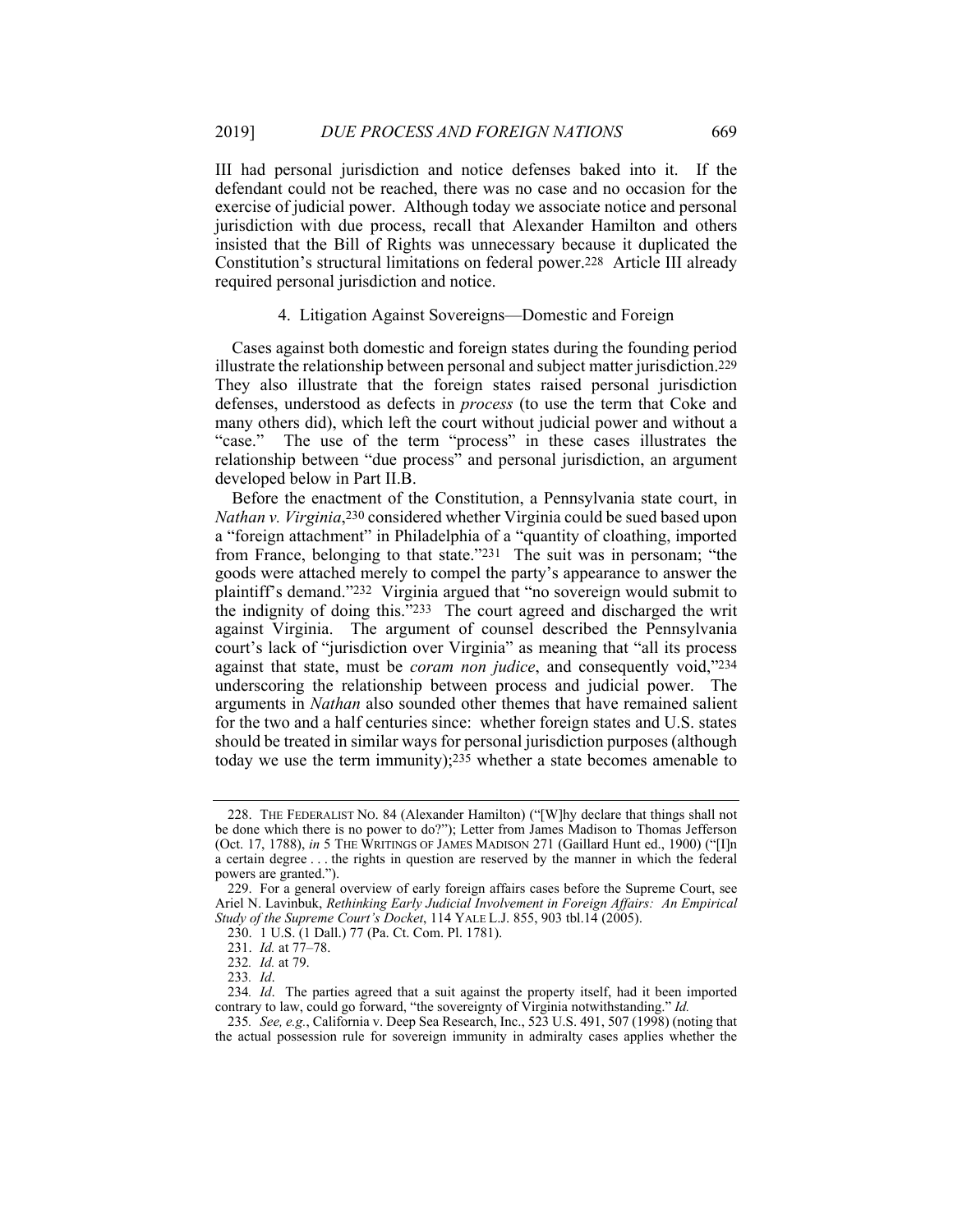the personal jurisdiction of another state if it "turns merchant";236 and, the extent to which sovereign property located in the territory of another sovereign provides the basis for personal jurisdiction.<sup>237</sup>

Just over a decade later, the Supreme Court considered whether, after the enactment of the Constitution, suits against states could go forward in federal courts. In other words, did Article III change the outcome of *Nathan* so that federal courts do have personal jurisdiction over domestic states? In *Chisholm v. Georgia*,<sup>238</sup> the Court said yes. In one sense, the outcome was not surprising. By creating a federal judiciary, the Constitution changed the relationship between judicial power and territory. As U.S. Attorney General Randolph argued:

[W]here the *effects*, or property, of one *Prince* are rested in the dominions of another, the proprietor *Prince* may be summoned before a tribunal of that other. Now, although, each State has its separate territory, in one sense, the whole is that of the *United States*, in another. The jurisdiction of this Court reaches to *Georgia*, as well as to *Philadelphia*. If therefore, the process could be commenced in *rem*, the authority of *Bynkershoek* would justify us; and whether it be commenced in *rem*, or in *personam*, the principle of amenability is equally avowed.239

Another reason for subjecting Georgia to the jurisdiction of the federal courts, as Justice James Wilson reasoned, is that dishonest states, like dishonest merchants, ought to be "amenable to a Court of Justice."240 This reasoning, also raised in *Nathan v. Virginia*, eventually led to a significant change in the international law governing state-to-state relations in the area of what would come to be known as the law of immunity. More specifically, Justice Wilson's point that states should sometimes be treated like merchants provided the basis for the shift from absolute to restrictive immunity in the twentieth century.

Domestic states could unquestionably be plaintiffs in federal courts. The defendant in *Chisholm v. Georgia* argued that the text of Article III that extended jurisdiction in controversies between "a state" and certain other parties did not extend to situations in which the state was a defendant.241 This argument was rejected, in part because

[i]t is extended also, to controversies between a State and foreign States; and if the argument taken from the order of designation were good, it would be meant here, that this Court might have cognizance of a suit, where a State is Plaintiff, and some foreign State a Defendant, but not where a

sovereign is a U.S. state, a foreign state, or the U.S. government); *see also* David J. Bederman, *The "Common-Law Regime" of Foreign Sovereign Immunity: The Actual Possession Rule in Admiralty*, 44 VAND. J. TRANSNAT'L L. 853, 860–62 (2011).

<sup>236</sup>*. See Nathan*, 1 U.S. (1 Dall.) at 79; HAZEL FOX & PHILIPPA WEBB, THE LAW OF STATE IMMUNITY 532–39 (2008) (discussing the historical development of the commercial-activity exception to foreign sovereign immunity).

 <sup>237.</sup> *See, e.g.*, 28 U.S.C. § 1605(a)(3)–(4) (2012).

 <sup>238. 2</sup> U.S. (2 Dall.) 419 (1793).

<sup>239</sup>*. Id.* at 425–26 (argument of counsel).

<sup>240</sup>*. Id.* at 456 (opinion of Wilson, J.).

 <sup>241.</sup> *Id.* at 420–21 (argument of counsel).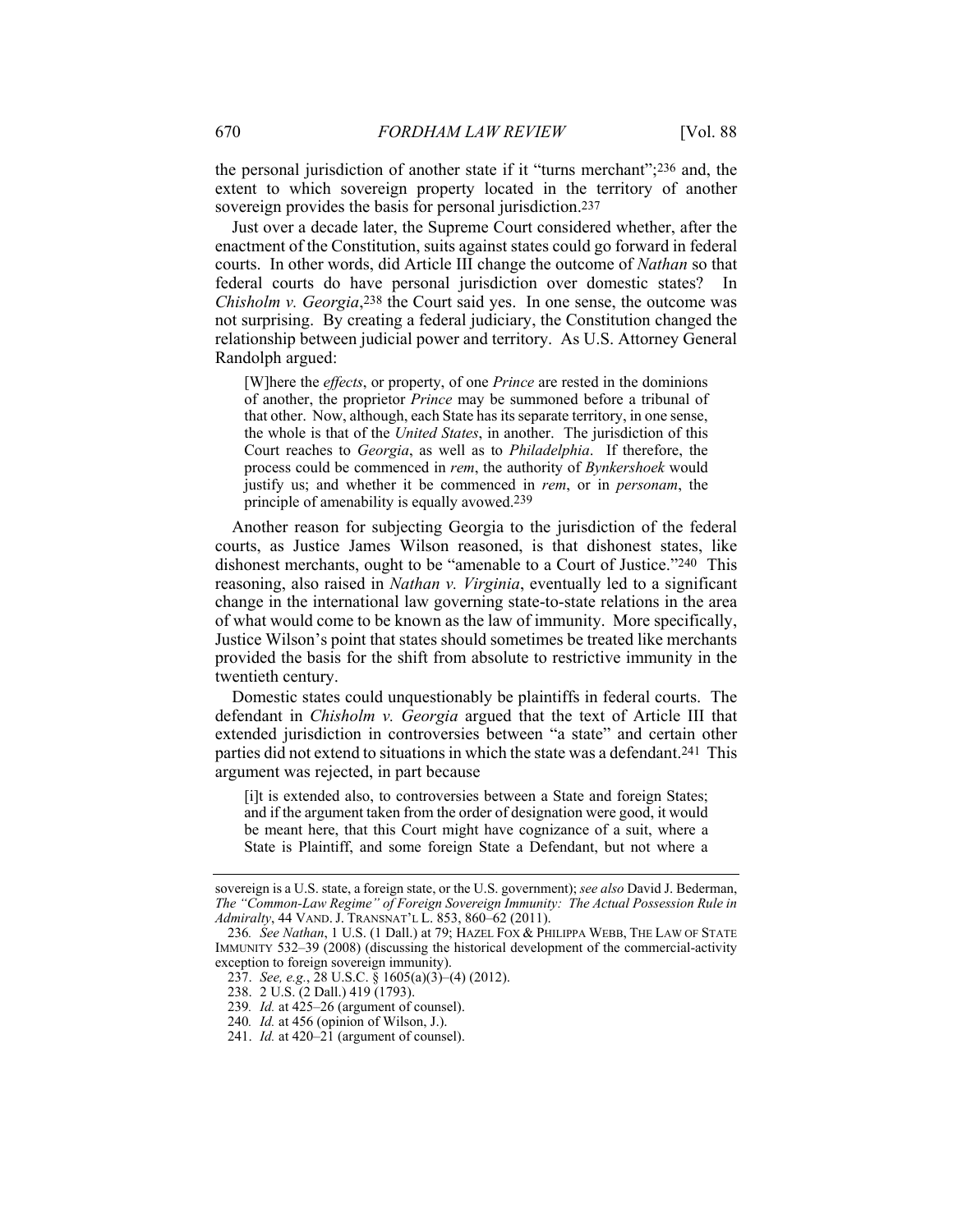foreign State brings a suit against a State. This . . . seems to lose sight of the policy which, no doubt, suggested this provision, viz. That no State in the *Union* should, by withholding justice, have it in its power to embroil the whole confederacy in disputes of another nature.242

In other words, "the policy" which "suggested" putting cases involving foreign states within federal judicial power was a policy that should not *disadvantage* foreign states when they appear in federal court.243

The critical reaction to *Chisholm v. Georgia* focused on whether Georgia (and other states) could be reached by process.244 Article III, critics said, did not override personal jurisdiction defenses available to domestic states.245 A stronger version of the same argument applied to foreign states because, unlike domestic states, foreign states had not relinquished any aspects of sovereignty to the federal government.

As the Eleventh Amendment was being ratified to overrule *Chisholm v. Georgia*, the Supreme Court in *United States v. Peters*246 considered the fate of the *Cassius*, "an armed *Corvette* belonging to the *French Republic*," which had been attached based on allegations that it had unlawfully taken an American vessel as prize.247 The Supreme Court ordered the release of the vessel and its master, a French naval lieutenant, because the validity of prizes made by the French Republic fell within the exclusive jurisdiction of the "tribunals and judiciary establishments" of France.248 The law of nations and treaties provided that "the vessels of war belonging to the said French Republic, and the officers commanding the same" cannot "be arrested, seized, attached, or detained, in the ports of the United States, by process of law, at the suit or instance of individuals, to answer for" captures made on the high seas. International law, in other words, created an exemption from personal jurisdiction.249 Litigants described this limitation as an "exemption of sovereigns" from "process," one that prevented the attachment of the sovereign's property and rendered the "process out of the District Court" "against the form of the laws of the United States."250 Article III, counsel argued, kept in place the personal jurisdiction limitations that prevented courts from resolving cases against foreign nations.251 The Court agreed.

The foregoing cases laid the groundwork for the Supreme Court's more famous decision in *The Schooner Exchange v. McFaddon*,252 in which the

<sup>242</sup>*. Id.* at 451 (opinion of Blair, J.).

<sup>243</sup>*. Id.* at 467 (opinion of Cushing, J.).

<sup>244</sup>*. See* Nelson, *supra* note 23, at 1599 (arguing, based on extensive evidence, that "[t]he states' reactions to *Chisholm* confirm the link between sovereign immunity and compulsory process").

<sup>245</sup>*. See id.* at 1601.

 <sup>246. 3</sup> U.S. (3 Dall.) 121 (1795).

 <sup>247.</sup> *Id.* at 121–22. *See generally* Chimène I. Keitner, *The Forgotten History of Foreign Official Immunity*, 87 N.Y.U. L. REV. 704, 733 (2012).

<sup>248</sup>*. Peters*, 3 U.S. (3 Dall.) at 129–30 (opinion of Rutledge, C.J.).

<sup>249</sup>*. Id*.

<sup>250</sup>*. Id.* at 124, 127.

<sup>251</sup>*. Id.* at 127.

 <sup>252. 11</sup> U.S. (7 Cranch) 116 (1812).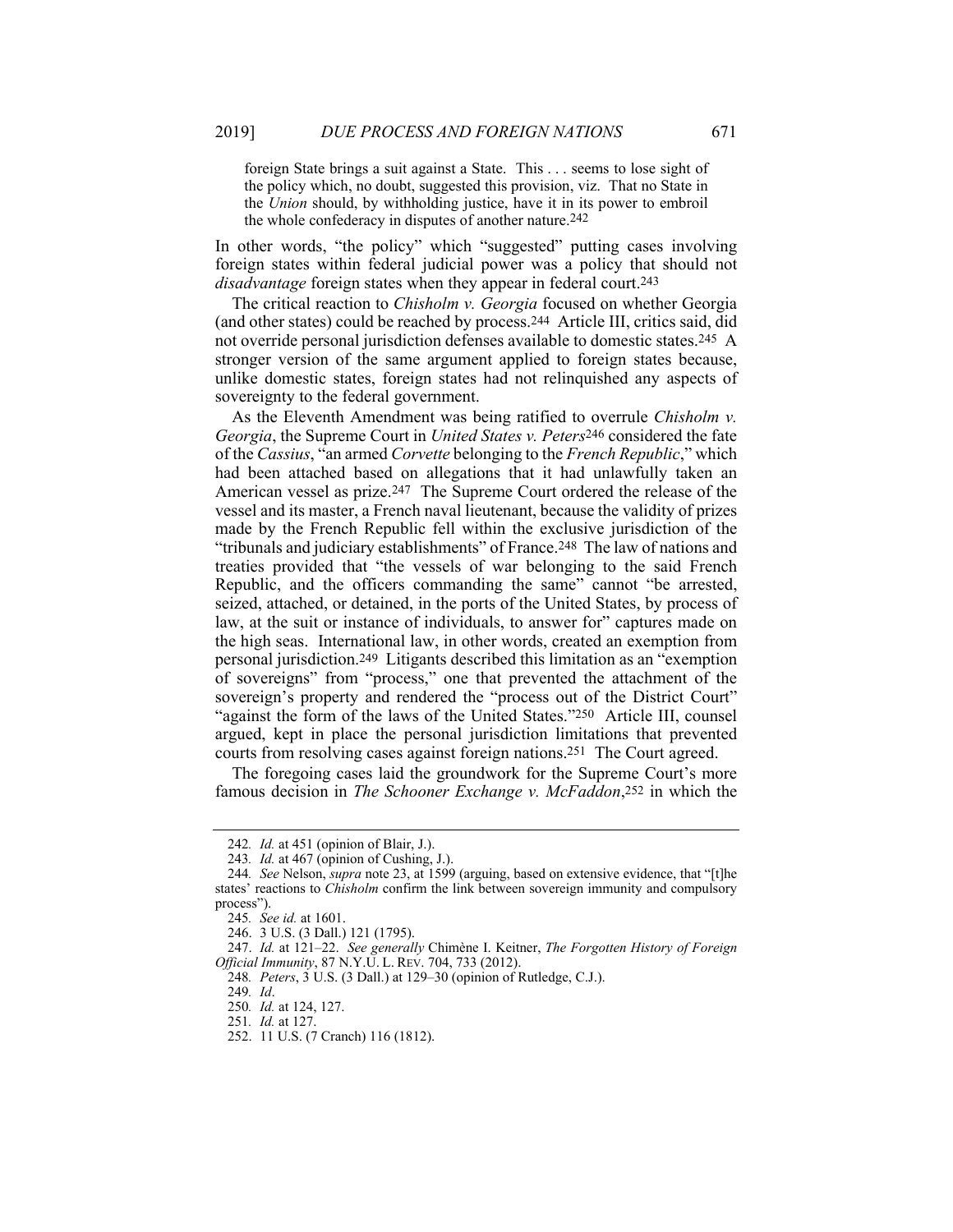Court considered whether it had jurisdiction to hear a case brought by an American asserting title to a French public warship located in Philadelphia.253 Just as in *Peters* (the case involving the *Cassius*), the plaintiff argued that Article III expressly gave the courts of the United States subject matter jurisdiction in cases between citizens and foreign states and that the conferral of subject matter jurisdiction lifted personal jurisdiction defenses.254 The plaintiff's argument was answered by the U.S. attorney general in this way: "[t]he constitution of the United States, decides nothing—it only provides, a tribunal, if a case can possibly exist."255 The response makes clear that by conferring subject matter on the federal courts, the Constitution did not override personal jurisdiction defenses of foreign states. It also makes clear that a "case" exists only if there is personal jurisdiction. Although the scope of personal jurisdiction was different for private defendants than it was for sovereign defendants, the underlying relationship applies equally to individual defendants: if the court cannot compel the defendant's presence, there is no Article III "case."256 Like *The Schooner Exchange* itself, other cases involving the authority of the federal courts used the term "jurisdiction" to refer to both personal and subject matter jurisdiction, and they often did not distinguish between the two.257 Ultimately, the Supreme Court reached the same conclusion that the state court had reached in *Nathan v. Virginia*: the sovereign was not amenable to process in the foreign forum, although the sovereign's property was located there.258

*The Schooner Exchange* opinion spoke in broad terms about the "immunity" of foreign vessels, using terminology that would quickly become a core doctrine of public international law.259 Not surprisingly, it also generated cases designed to test the limits of its broad language. In *La Nereyda*,260 for example, the Spanish consul alleged that the vessel in question was a Spanish public armed vessel that had been captured by a Venezuelan privateer in violation of U.S. neutrality.261 The prize was

 <sup>253.</sup> *See id.*

<sup>254</sup>*. Id.* at 130.

<sup>255</sup>*. Id.* at 133.

<sup>256</sup>*. See supra* Part II.A.3.

<sup>257</sup>*. See, e.g.*, Picquet v. Swan, 19 F. Cas. 609, 611, 612 (C.C.D. Mass. 1828) (No. 11,134) (discussing both subject matter and personal jurisdiction using only the word "jurisdiction" and without distinguishing between the two); *see also* United States v. Nourse, 34 U.S. (9 Pet.) 8, 13 (1835) (similar). *See generally* Pennoyer v. Neff, 95 U.S. 714 (1878).

<sup>258</sup>*. See, e.g.*, *The Schooner Exch.*, 11 U.S. (7 Cranch) at 142 (asking whether a private vessel not attempting to trade "would become amenable to the local jurisdiction"); *id.* at 144 ("[N]ations have not yet asserted their jurisdiction over the public armed ships of a foreign sovereign . . . ."); *id.* at 145 ("A prince, by acquiring private property in a foreign country, may possibly be considered as subjecting that property to the territorial jurisdiction . . . ."); *see also id.* at 130 (argument of counsel) ("You cannot draw to your jurisdiction those who owe you neither a local nor an absolute allegiance, but you may enquire into the validity of every claim to a thing within your jurisdiction.").

<sup>259</sup>*. See generally* FOX & WEBB, *supra* note 237.

<sup>260</sup>*.* 21 U.S. (8 Wheat.) 108 (1823).

<sup>261</sup>*. See generally id.*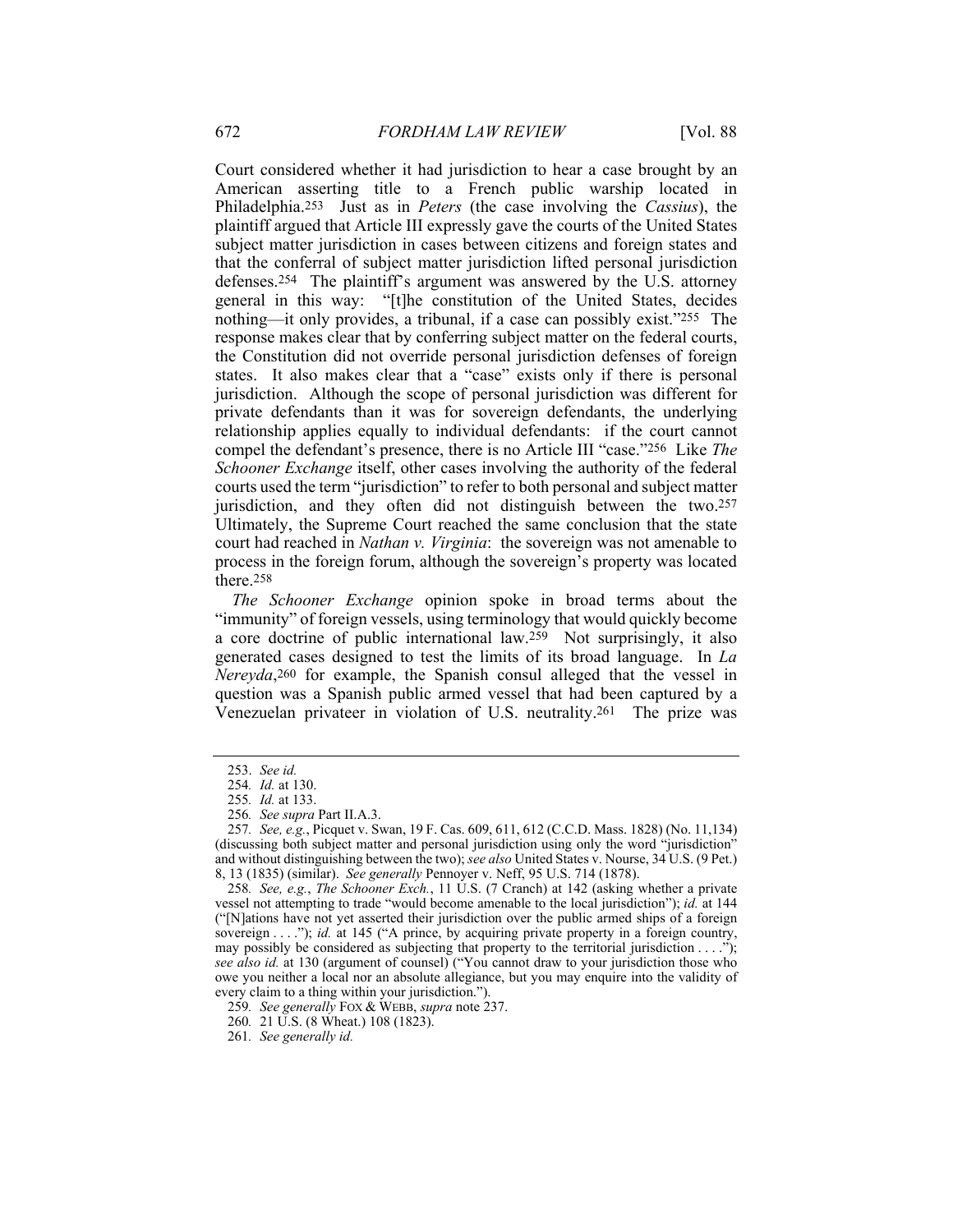condemned by the Venezuelan government, given to its captors, outfitted as a privateer on behalf of Venezuela, and sailed to Baltimore where it was libeled by the Spanish consul. The prize master argued that privateers licensed as they were by a sovereign—should be immune from suit just like public war vessels.262 The Court held the vessel amenable to suit because the capture allegedly violated U.S. neutrality.

Questions also arose about the immunity of cargo, rather than of the vessel itself. The Court held in *The Santissima Trinidad*263 that the exemption of the vessel from jurisdiction notwithstanding, "the prize property which she brings into our ports is liable to the jurisdiction of our Courts."264 The Court also considered whether a condemnation of the prize property by a court in Buenos Aires while the suit was pending deprived the court of jurisdiction. The Court reasoned that, "[b]y the seizure and possession of the property, under the process of the District Court, the possession of the captors was devested, and the property was emphatically placed in the custody of the law."265 Thus, no other court can, "by its adjudication, rightfully take away its jurisdiction, or forestall and defeat its judgment. It would be an attempt to exercise a sovereign authority over the Court having possession of the thing, and take from the nation the right of vindicating its own justice and neutrality."266 Notice the link between the *process* that brings the property within the "custody of the law" and the power to *adjudicate*, i.e., exercise its judicial power. The language draws the same distinction made by Coke almost three centuries earlier.

Finally, consider a case brought pursuant to an 1819 treaty between the United States and Spain. Although not brought by Spain itself, the case involved claimants who benefited from U.S. obligations to Spain under the treaty. Congress designated a commissioner to resolve such claims and gave the power of review to the secretary of the treasury. The Supreme Court described the work of the commissioners as "judicial in . . . nature" because "judgment and discretion must be exercised." But it is not "judicial" in the sense in which "judicial power" is "granted by the Constitution to the courts of the United States" because "there is to be no suit; no parties in the legal acceptance of the term, are to be made—no process to issue; and no one is authorized to appear on behalf of the United States, or to summon witnesses in the case."267 Once again, judicial power presupposed "parties," meaning those who could be reached by process.

## *B. Foreign States and the Fifth Amendment Due Process Clause*

Article III's conferral of "judicial power" over "cases" means that federal courts must have personal jurisdiction and must give notice to all defendants,

<sup>262</sup>*. Id.* at 129–30.

 <sup>263. 20</sup> U.S. (7 Wheat.) 283 (1822).

 <sup>264.</sup> *Id.* at 354.

<sup>265</sup>*. Id.* at 355.

<sup>266</sup>*. Id.*

 <sup>267.</sup> United States v. Ferreira, 54 U.S. (13 How.) 40, 46–48 (1851).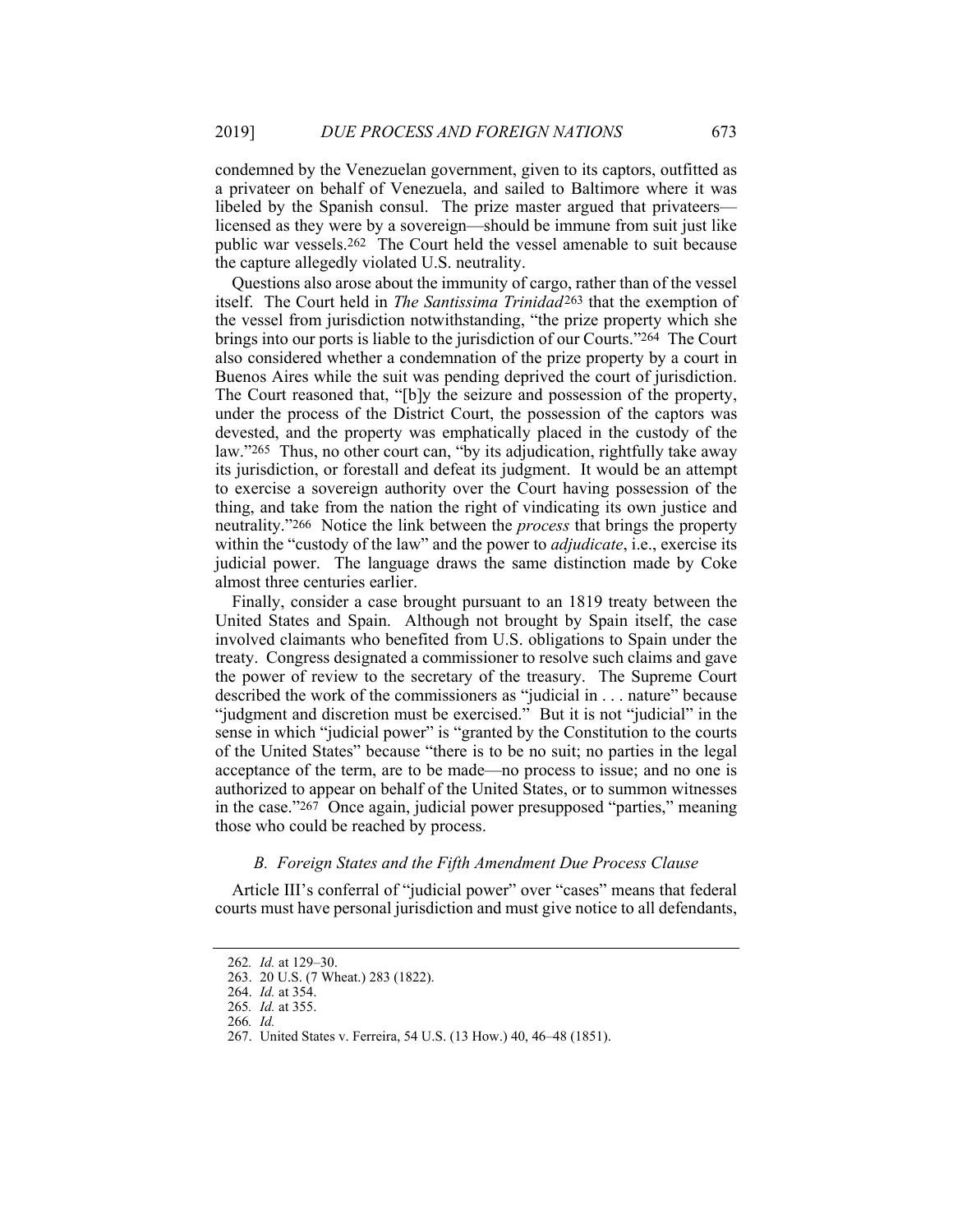whether or not they are protected by due process. The Fifth Amendment Due Process Clause also protects foreign states, however. Early cases against foreign states show that they were entitled to "process" and that they were understood as "persons." The historical analysis of cases against foreign states connects the term "process" to personal jurisdiction limitations for all defendants and clarifies the general relationship between due process and personal jurisdiction.

#### 1. "Process" and Personal Jurisdiction

The Fifth Amendment protects a "person" from deprivations of "property" without "due process of law."<sup>268</sup> The "process" to which a defendant was "due" in federal court included (but was not necessarily limited to) that centuries-old prerequisite for judicial power: the literal issuance of "process." As Blackstone described it, "process" is the means of compelling the defendant to appear in court.269 The word "process" "referred to those writs which summoned parties to appear in court as well as those by which execution of judgments was carried out."270 Not surprisingly, "due process" entitled one to "process," which meant that one had to be properly summoned to appear.271

An early English statute which includes the phrase used in the Fifth Amendment, "due process of law," is illustrative: "[t]hat no man of what Estate or Condition that he be, shall be put out of land or Tenement, nor taken, nor imprisoned, nor disinherited, nor put to death, without being brought in answer by due process of law."272

The "due process of law" must bring the defendant in to "answer," which is required before a man loses his liberty or property. The term "due process" is specified later in the same statute to mean "by Attachment and Distress, and by Exigent, if need be."273 These terms referred to particular writs,274 which, like process itself, were limited by the territorial reach of sovereign power. Because "process" was limited by territory and because defendants sometimes did not appear, English law developed creative ways to coerce

274*. Id.*

 <sup>268.</sup> U.S. CONST. amend. V.

 <sup>269.</sup> Blackstone's influential *Commentaries on the Laws of England* identifies "process" as "the method taken by the law to compel a compliance with the original writ, of which the primary step is by giving the party notice to obey it." BLACKSTONE, *supra* note 187, at \*279. The notice was given "by *Summons* . . . to the defendant by two of the sheriff's messengers called *Summoners.*" *Id.*

 <sup>270.</sup> Keith Jurow, *Untimely Thoughts: A Reconsideration of the Origins of Due Process of Law*, 19 AM. J. LEGAL HIST. 265, 272 (1975).

<sup>271</sup>*. See New York Assembly. Remarks on an Act for Regulating Elections*, DAILY ADVERTISER, Feb. 8, 1787, *in* 4 THE PAPERS OF ALEXANDER HAMILTON 34, 35 (Harold C. Syrett & Jacob E. Cooke eds., 1962) ("The words 'due process' have a precise technical import, and are only applicable to the process and proceedings of the courts of justice . . . ."). *See generally* Nelson, *supra* note 23, at 1568–74 (describing the various forms of "process" used to obtain jurisdiction and to compel a defendant to appear, a necessary prerequisite for the issuance of a judgment).

 <sup>272.</sup> Jurow, *supra* note 270, at 266 (quoting Liberty of Subject 1354, 28 Edw. 3 c. 3 (Eng.)). 273*. Id.* at 267.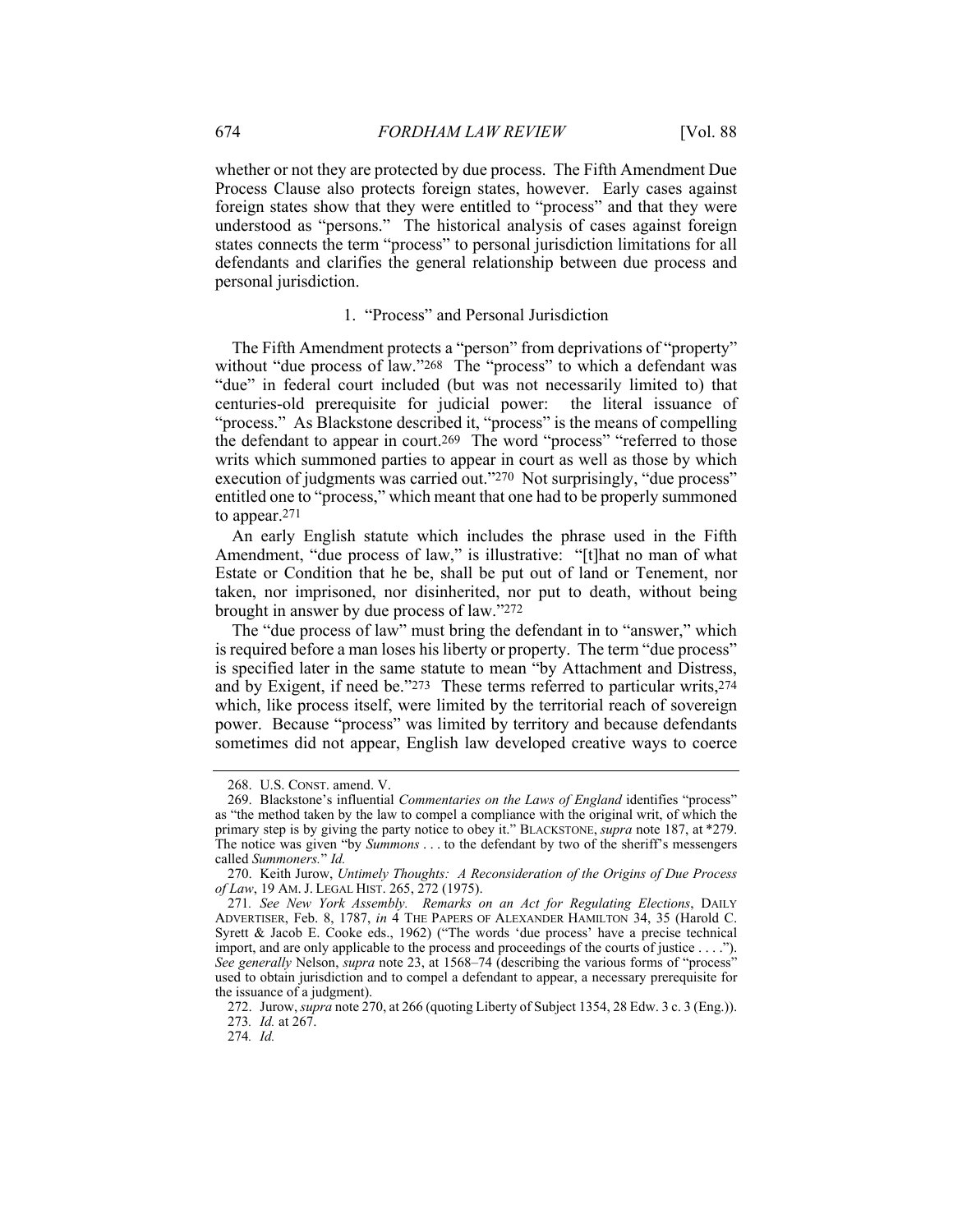defendants to appear by, for example, acting upon their property or through outlawry.275 Judgment depended upon "process," which was limited by the territorial limits on sovereign power, or by what we now call "personal jurisdiction," clarifying the now-obscure relationship between the two.276

The connections between "process," personal jurisdiction, and the territorial limits of sovereign power are clear from the 1799 opinion of the U.S. attorney general in the case involving service of process on an individual aboard a British public war vessel docked in New York Harbor.277 The attorney general linked "judicial power" and personal jurisdiction,278 and he also explained that "process" only extends as far as territory and that "[a]ccording to the general rule established by these citations, every ship, even a public ship-of-war of a foreign nation, at anchor in the harbor of New York, is within the territory of the State of New York, and subject to the service of judicial process."279

277*. See supra* text accompanying notes 214–16. *See generally* Serv. of Process on a British Ship-of-War, 1 Op. Att'y Gen. 87, 88 (1799).

 278. The attorney general used the term "jurisdiction" to refer to personal jurisdiction, which was territorial and was limited to where process could be served. He wrote:

One of the most essential rights in the hands of the sovereign, is the judiciary power. It extends indiscriminately to all who are in the territory, and the sovereign only is the source of it; but it must be remembered that there are *persons* whose extraterritoriality exempts them from this jurisdiction, such as foreign princes and their ministers, with their retinue.

*Serv. of Process*, 1 Op. Att'y Gen. at 88 (citation omitted); *see also* Picquet v. Swan, 19 F. Cas. 609, 612 (C.C.D. Mass. 1828) (No. 11,134) ("[N]o sovereignty can extend its process beyond its territorial limits, to subject persons or property to its judicial decisions."); M'Connell v. Johnston (1801) 102 Eng. Rep. 167, 167 (allowing an assumpsit action to proceed because "one of the plaintiffs [was] within the jurisdiction of the Court, and within reach of its process"); Penn v. Lord Baltimore (1750) 27 Eng. Rep. 1132, 1139 ("[T]hough impossible to inforce the decree *in rem*, but the party being in *England*, I could inforce it by process of contempt *in personam* and sequestration, which is the proper jurisdiction of this court."); 2 WILLIAM HAWKINS, A TREATISE OF THE PLEAS OF THE CROWN 281–82 (London, R. Gosling 1721) (discussing territorial limits on process in criminal cases).

279*. Serv. of Process*, 1 Op. Att'y Gen. at 88–89; *see also* Camp v. Lockwood, 1 U.S. (1 Dall.) 393, 394 (Pa. Ct. Com. Pl. 1788) (noting that the Defendant was amenable to suit in Connecticut because he "remained an inhabitant of Connecticut, and has always had property there," making him "liable to legal process").

<sup>275</sup>*. See* Levy, *supra* note 210, at 84–87 (describing "outlawry" and other methods to reach the defendants who were "beyond the reach of process"); *see also* An Act for Making Process in Courts of Equity Effectual Against Persons Who Abscond 1732, 5 Geo. 2 c. 25 (Gr. Brit.) (stating that, if a defendant against whom "process" shall issue does not enter an appearance and could not be found because he absconded to avoid being "served with such process," courts may take the bill *pro confesso*); 2 ZEPHANIAH SWIFT, A SYSTEM OF THE LAWS OF THE STATE OF CONNECTICUT 193 (Windham, John Byrne 1795) (observing England's "very lengthy and circuitous mode of process, to compel the appearance of the defendant," contrasted with the Connecticut practice of issuing "writ" and "declaration" simultaneously, making default judgments possible without a first appearance).

 <sup>276.</sup> One scholar has described the connection in this way: "English and American law, unlike continental law, made jurisdiction contingent on service of process—in particular, on personal delivery to the defendant." Conison, *supra* note 27, at 1111. But the relationship went in both directions: process was contingent upon jurisdiction. As the cases against foreign sovereigns made clear, if the court lacked power or jurisdiction over the defendant, process could not be served.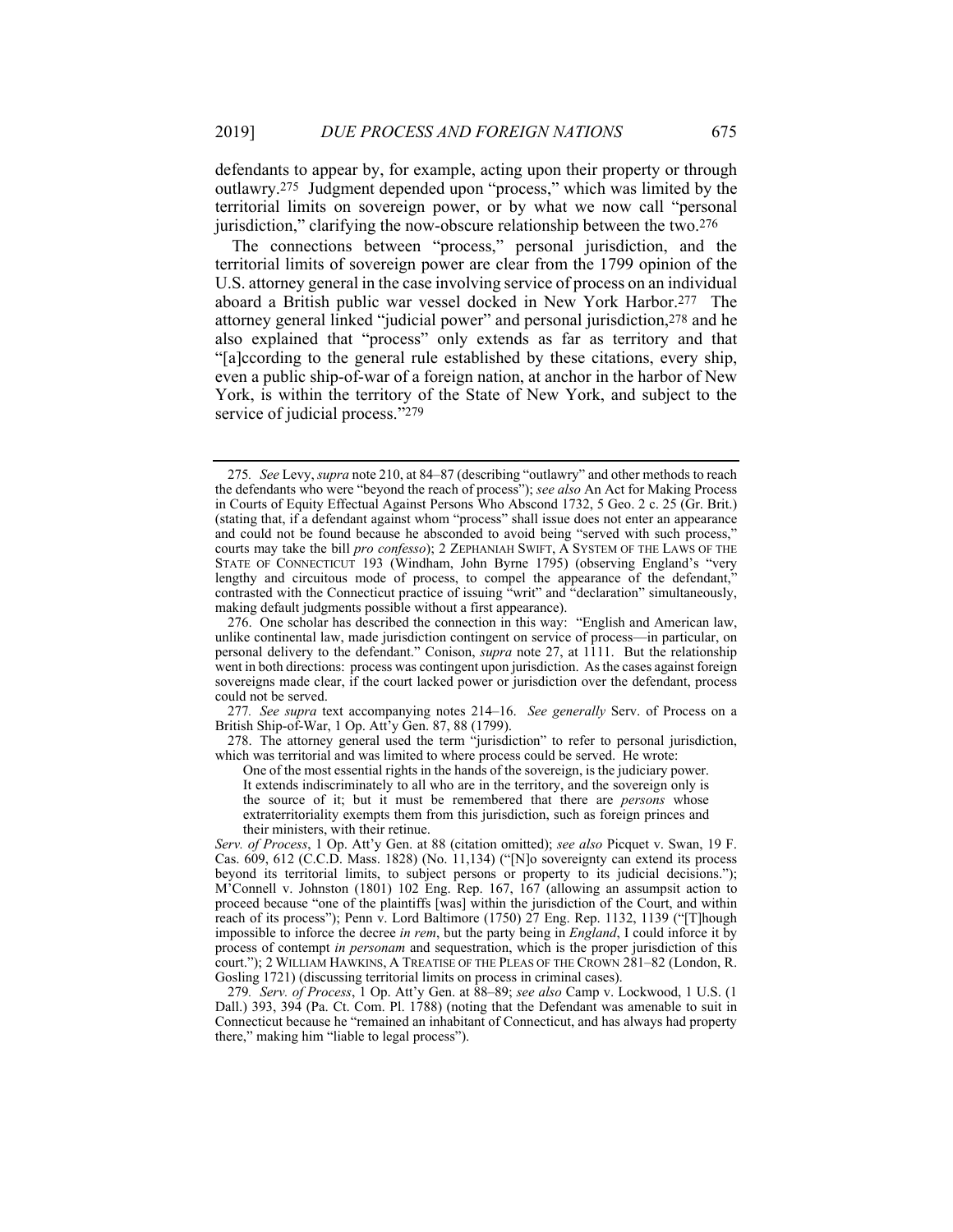## 2. Foreign States as "Persons"

Having made the connection between the word "process" in the Due Process Clause of the Fifth Amendment and jurisdiction over the defendant, the next steps are to show that those "process" protections extended to foreign states and that foreign states would have been understood as "persons." The language from the 1799 opinion of the attorney general quoted above asks whether "process" reached foreign states or their property. Other sources used similar language.280 These sources also reaffirm that process only reached those defendants over whom the court had power or, in other words, jurisdiction. That connection is especially clear in cases involving foreign sovereigns because they or their property might be located in the United States, but nevertheless "process" could not reach them because the sovereign (the United States) lacked power or jurisdiction over them. "Process" was not just about physically finding or reaching the defendant, it also depended upon sovereign power—personal jurisdiction—over the defendant.

In a case involving the *Cassius*, a vessel owned by the French government, the district attorney in Philadelphia reasoned that "process of information and seizure" against the vessel "brings the sovereign to submit to the tribunal"281 and thus there was no jurisdiction over the vessel.282 Similarly, the term "process" was used in a 1781 case against the state of Virginia (discussed above) to describe Pennsylvania's lack of personal jurisdiction over

*Case of Le Cassius*, *supra*, at 637.

<sup>280</sup>*. See, e.g.*, United States v. Peters, 3 U.S. (3 Dall.) 121, 123 (1795) (argument of counsel); United States v. Wilder, 28 F. Cas. 601, 604 (C.C.D. Mass. 1838) (No. 16,694) ("[I]t was considered by the court, that the ground of exemption of the ships of war of a foreign sovereign, coming into our ports, from all process, was founded upon the implied assent of our government."); The Invincible, 13 F. Cas. 72, 74 (C.C.D. Mass. 1814) (No. 7054) ("The reason that public ships are not subject to a process of this nature is, that the injury is a matter for discussion between the two governments."), *aff'd sub nom.* The L'Invincible, 14 U.S. (1 Wheat.) 238 (1816); Letter from Mr. Pickering to Mr. Adet, Minister Plenipotentiary of the French Republic (Aug. 25, 1795), *in* 1 AMERICAN STATE PAPERS 631, 632 (Washington, Gales & Seaton 1833) (arguing that the armed French public vessel *Le Cassius* "should be subjected to the course of legal process before the courts of the United States"); *see also* Rhode Island v. Massachusetts, 37 U.S. (12 Pet.) 657, 677 (1838) ("If the constitution authorizes the government of the United States to subject a state to judicial process and judgment, the government of the United States may pass the laws necessary for the purpose."); Wadsworth v. Queen of Spain (1851) 117 Eng. Rep. 1246, 1246 ("Property in England, belonging to a foreign sovereign prince in his public capacity, cannot be seized under process in a suit").

 <sup>281.</sup> *Case of Le Cassius*, *in* AMERICAN STATE PAPERS, *supra* note 280, at 637; *see also supra* notes 244–47 and accompanying text. The document also quotes the district attorney as saying:

<sup>[</sup>I]f the French Government had made a fair and unsuspecting acquisition of the property of a vessel, then lying in their own ports, and out of the reach of the jurisdiction of the United States, a cause of forfeiture previously existing . . . could not, at a future day, revive, so as to subject the same vessel, still remaining property of a sovereign nation, to the process of our courts.

 <sup>282.</sup> Not surprisingly, the argument against jurisdiction was based upon *Nathan v. Virginia* and upon citations to Emer de Vattel and Jean-Jacques Burlamaqi, with Georg Friedrich von Martens and Cornelius van Bynkershoek cited as "slightly opposed." *Case of Le Cassius*, *supra* note 281, at 637.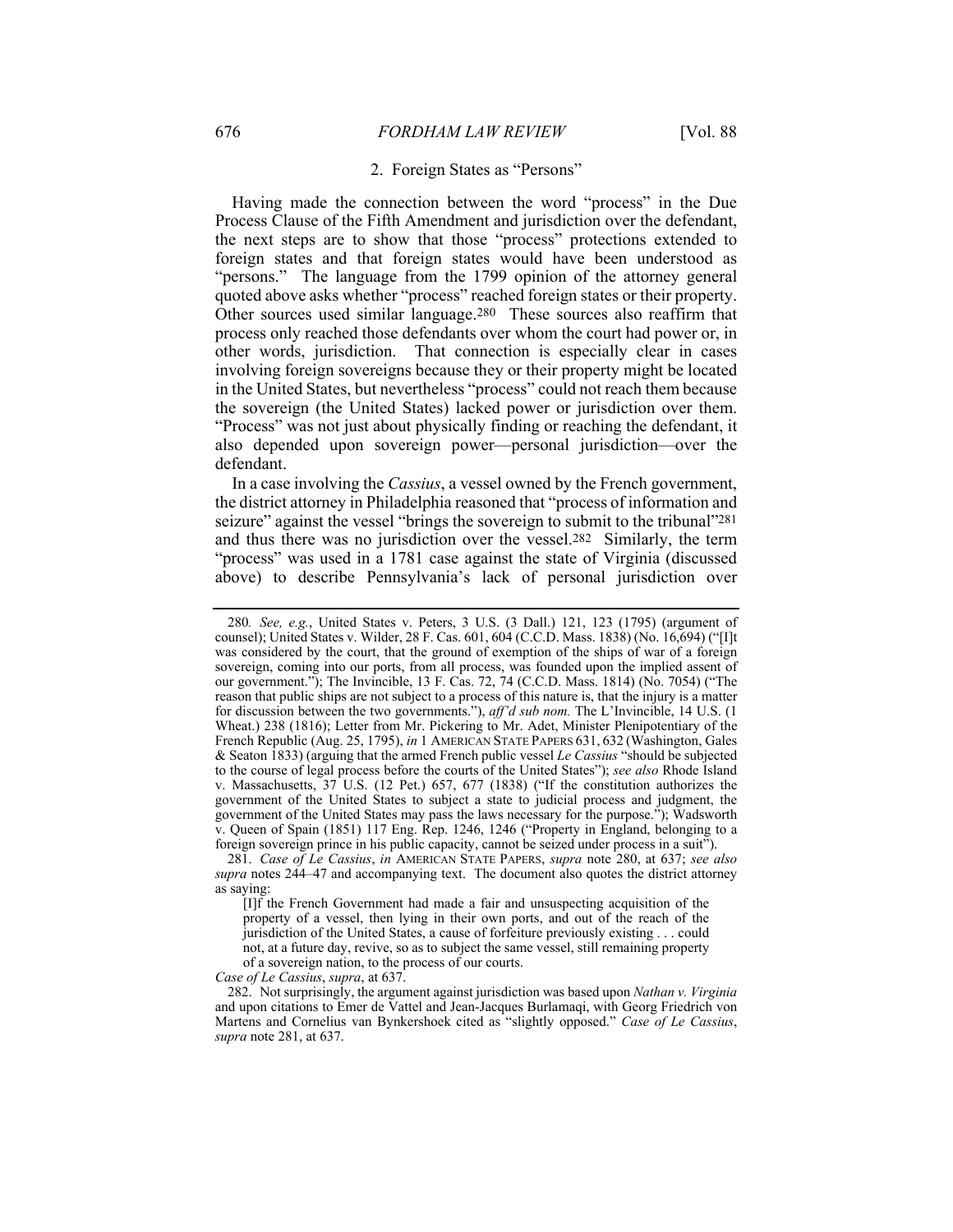Virginia.283 With a citation to international law treatises on sovereignty and jurisdiction, Pennsylvania's lack of jurisdiction over Virginia was described in terms of process: "all its process against that state, must be coram non judice, and consequently void."284 Process applied to foreign states just as it did to other states. These sources show that Fifth Amendment "due process" would have been understood as applying to foreign states.

Recent cases have reasoned that foreign sovereigns are not "persons" and for that reason are not protected by Fifth Amendment due process. That conclusion is not based on any historical analysis. In fact, foreign nations were often described as "persons." Consider the argument of counsel in *The Santissima Trinidad*:

[A] foreign sovereign cannot be compelled to appear in our Courts, or be made liable to their judgment, so long as he remains in his own dominions, for the sovereignty of each is bounded by territorial limits. If, however, he comes personally within our limits, although he generally enjoy a personal immunity, he may become liable to judicial process in the same way, and under the same circumstances, as the public ships of the nation.285

Here, "process" is used in part to refer to personal jurisdiction over a foreign sovereign if he comes *personally* into our territory. Although this quotation refers to an individual who embodies the state (e.g., the king) as enjoying "a personal immunity," it also makes clear that judicial "process" might extend to public vessels.286 Process against the property of a foreign sovereign was often considered equivalent to process against the sovereign itself, although the property itself was not a person.287

One might argue that due process protects foreign sovereigns but only those that are monarchies or dictatorships, so that the sovereign is actually a person. That would lead to anomalous modern results, with hostile dictatorships entitled to constitutional protections. The distinction is also unwarranted as a historical matter. Personal jurisdiction over both U.S. and foreign states was discussed in terms of sovereignty, with citations to international law scholars such as Vattel, whose work was extremely well

<sup>283</sup>*.* Nathan v. Virginia, 1 U.S. (1 Dall.) 77, 77–79 (Pa. Ct. Com. Pl. 1781); Letter from the Virginia Delegates to the Pennsylvania Council (July 9–10, 1781), *in* 17 LETTERS OF DELEGATES TO CONGRESS, 1774–1789, at 389–90 (Paul H. Smith ed., 1990) (discussing the same dispute); *see also supra* text accompanying notes 230–37.

<sup>284</sup>*. Nathan*, 1 U.S. (1 Dall.) at 78.

 <sup>285.</sup> The Santissima Trinidad, 20 U.S. (7 Wheat.) 283, 353 (1822); *see also id.* at 306–07 (argument of counsel).

<sup>286</sup>*. See* United States v. Peters, 3 U.S. (3 Dall.) 121, 123 (1795) (argument of counsel) ("And whereas by the said laws of nations and treaties aforesaid, the vessels of war belonging to the said *French* Republic, and the officers commanding the same, cannot, and ought not to be arrested, seized, attached, or detained, in the ports of the *United States*, by process of  $law \dots$ ").

<sup>287</sup>*. See, e.g.*, The Schooner Exch. v. McFaddon, 11 U.S. (7 Cranch) 116, 130 (1812); *Nathan*, 1 U.S. (1 Dall.) at 77–78; *Case of Le Cassius*, *supra* note 281, at 637. *See generally* The Parlement Belge [1880] 5 PD 197 (Eng.) (repeatedly referring to lack of jurisdiction as an exemption from "process" or as a lack of "process to compel him to appear" and describing in rem jurisdiction as a method of establishing jurisdiction over the person).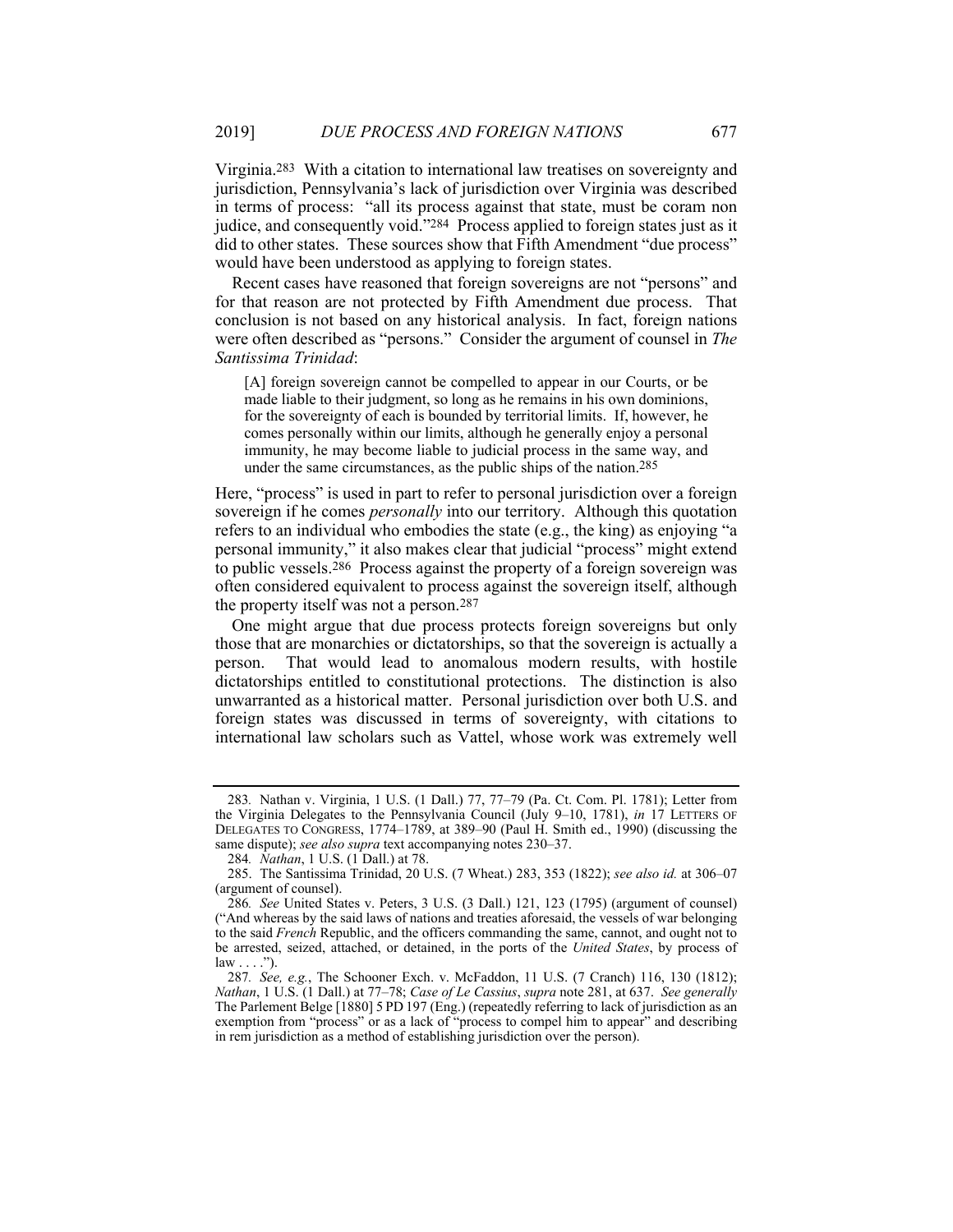known during the founding era.288 Vattel describes nations as persons, without regard to their form of government. He notes that "the body of the nation, the State, remains absolutely free" and refers to nation states as "moral persons" and as "free persons."<sup>289</sup> Vattel therefore reasons that a nation is "considered by foreign nations as constituting only one whole, one single person."290 The law of nations itself was based in part on ideas drawn from, and analogies made to, the philosophical understanding of individuals.291

States as collective entities were even equated with persons in a variety of ways specifically related to whether they could be reached by process.292 Justice Wilson wrote in *Chisholm v. Georgia* that "[b]y a State I mean, a complete body of free persons united together for their common benefit, to enjoy peaceably what is their own, and to do justice to others. It is an *artificial* person."293 Chief Justice John Jay in the same case reasoned that "[s]overeignty is the right to govern; a nation or State-sovereign is the person or persons in whom that resides."294 Both justices concluded that states could be reached through the process of the U.S. courts.295

294*. Id.* at 472 (opinion of Jay, C.J.); VATTEL, *supra* note 289, at lvi ("[T]he body of the nation, the State, remains absolutely free . . . .); VATTEL, *supra* note 289, at 2 (referring to all forms of nation states as "moral persons"); VATTEL, *supra* note 289, at 164 ("All those who form a society, a nation being considered by foreign nations as constituting only one whole, one single person . . . .").

 295. The issue in *Chisholm v. Georgia* was framed as whether Georgia was amenable to process. 2 U.S. (2 Dall.) at 425–26 (argument of counsel) ("The jurisdiction of this Court reaches to *Georgia*, as well as to *Philadelphia*. If therefore, the process could be commenced in *rem*, the authority of *Bynkershoek* would justify us; and whether it be commenced in *rem*, or in *personam*, the principle of amenability is equally avowed."); *see also* JAMES SULLIVAN, OBSERVATIONS UPON THE GOVERNMENT OF THE UNITED STATES OF AMERICA vi, vii, 30

<sup>288</sup>*. See* Michael D. Ramsey, *Executive Agreements and the (Non)treaty Power*, 77 N.C. L. REV. 133, 169–70 (1998).

 <sup>289.</sup> EMER DE VATTEL, THE LAW OF NATIONS, at lv, 2, 164 (Philadelphia, T. & J. W. Johnson 1854).

<sup>290</sup>*. Id.* at 164; *see also* JAMES KENT, DISSERTATIONS 52 (New York, George Forman 1795) (referring to states as "moral persons"); James Madison, Essay on Sovereignty, *in* 9 THE WRITINGS OF JAMES MADISON, *supra* note 228, at 572 ("Now all Sovereigns are equal; the Sovereignty of the State is equal to that of the Union; for the Sovereignty of each is but a *moral person*. That of the State and that of the Union are each a moral person; and in that respect precisely equal.").

<sup>291</sup>*. See* Golove & Hulsebosch, *supra* note 25, at 974–78.

<sup>292</sup>*. See, e.g.*, The Schooner Exch. v. McFaddon, 11 U.S. (7 Cranch) 116, 130 (1812) (argument of counsel) ("The cases cited on the other side refer only to suits brought directly against a sovereign, or to compel his appearance. But such cases are wholly inapplicable, because not brought in consequence of your jurisdiction over *the thing* within your territory, but to create a jurisdiction over the person which is without it."); Osborn v. Bank of the U.S., 22 U.S. (9 Wheat.) 738, 802–03 (1824) ("But [the state of Ohio] cannot be made a party, because she cannot be sued. The inevitable consequence is, that the Court below cannot take jurisdiction of the cause . . . . [H]ere the party omitted is a sovereign State, who is within reach of process, but is not subject to the jurisdiction, and cannot be brought before the Court.").

 <sup>293.</sup> Chisholm v. Georgia, 2 U.S. (2 Dall.) 419, 455 (1793) (opinion of Wilson, J.); *see also id.* at 456 (referring to "the person, natural or artificial"); *id.* at 460 ("The law continued to be the same for some centuries after the conquest. Until the time of *Edward I*. the *King* might have been sued as a common person. The form of the process was even imperative.").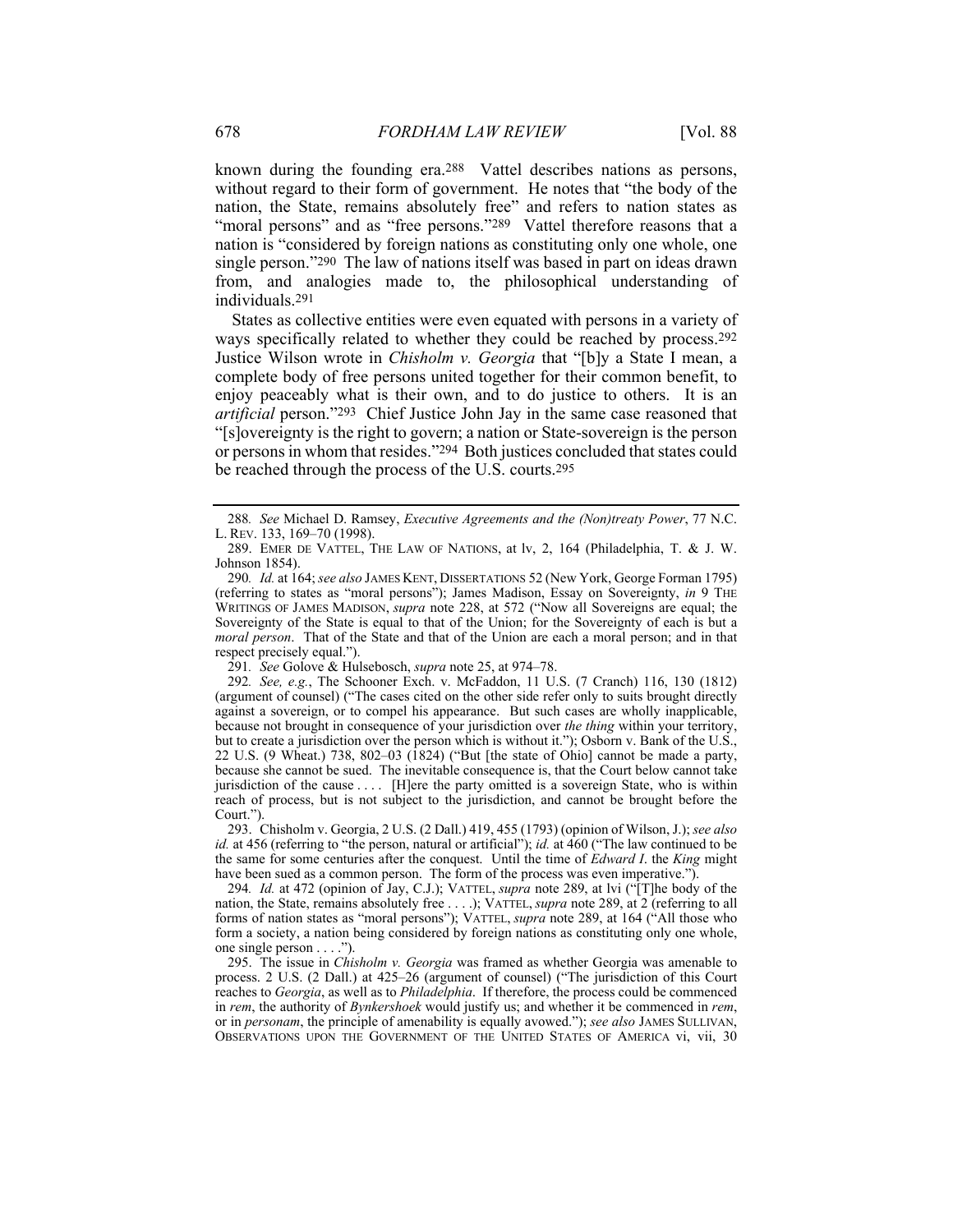Corporations, like states, were often described as "persons." Just as Vattel referred to the "body" of the nation, corporations were, for centuries, described as bodies. Saru Matambanadzo has traced the early history of the corporation and concludes that "in its earliest incarnations in England and the United States," the "recognition of corporations as persons" was justified because "the corporation was imagined to resemble a body."296 Just as Justice Wilson referred to states as "artificial" persons, corporations were understood first as "artificial bodies" and then, beginning in the eighteenth century, as artificial persons.297 The connection between states and corporations as "bodies" was sometimes made explicit; the corporation as a body was described as a "body politic" like a state.298

The historical association of the term "person" with artificial entities such as corporations, U.S. states, and nation states is clear, as the foregoing discussion has shown. Foreign states were not only referred to as "persons" but were also identified with the term "process," as were other artificial entities. On textual and historical grounds, application of Fifth Amendment due process protections to foreign states is straightforward.

That foreign states are protected by due process does not tell us what the content of those protections are, however. As described in Part III.A, when it comes to personal jurisdiction, due process limitations may be largely coextensive with the process that Congress chooses to provide. Readers might assume that if foreign states are entitled to due process, the actions of Congress will be constrained. Instead, under the argument advanced in Part III.A, Congress is not limited by "minimum contacts" in determining the jurisdiction of the federal courts over any kind of defendant, whether private or public.

#### 3. Due Process and Separation of Powers

Nathan Chapman and Michael McConnell have argued that due process is best understood in separation of powers terms and that it constrains Congress just as it limits executive and judicial power.<sup>299</sup> Other scholars argue that due process is not applicable to legislative acts.300 The foreign-state analysis supports due process limitations on legislative power in two ways. First, it connects, for the first time, the litigation-related protections afforded by

299*. See generally* Chapman & McConnell, *supra* note 26.

<sup>(</sup>Boston, Samuel Hall 1791) (asking whether "the separate states, as states, are liable to be called to answer before any tribunal by civil process" and arguing that "states, as states, were not liable to the civil process of the supreme judicial of the Union").

 <sup>296.</sup> Saru M. Matambanadzo, *The Body, Incorporated*, 87 TUL. L. REV. 457, 487–88 (2013).

<sup>297</sup>*. Id.* at 490–91. *See generally* Lawrence B. Solum, *Legal Personhood for Artificial Intelligences*, 70 N.C. L. REV. 1231, 1239 (1992) (describing very broad conceptions of legal "persons").

<sup>298</sup>*. See* Matambanadzo, *supra* note 296, at 488; *see also infra* notes 343–46 and accompanying text. *See generally* Nikolas Bowie, *Corporate Personhood v. Corporate Statehood*, 132 HARV. L. REV. 2009 (2019) (emphasizing the close historical relationship between corporations and governmental entities such as states).

<sup>300</sup>*. See id.* at 1676 n.5 (collecting sources).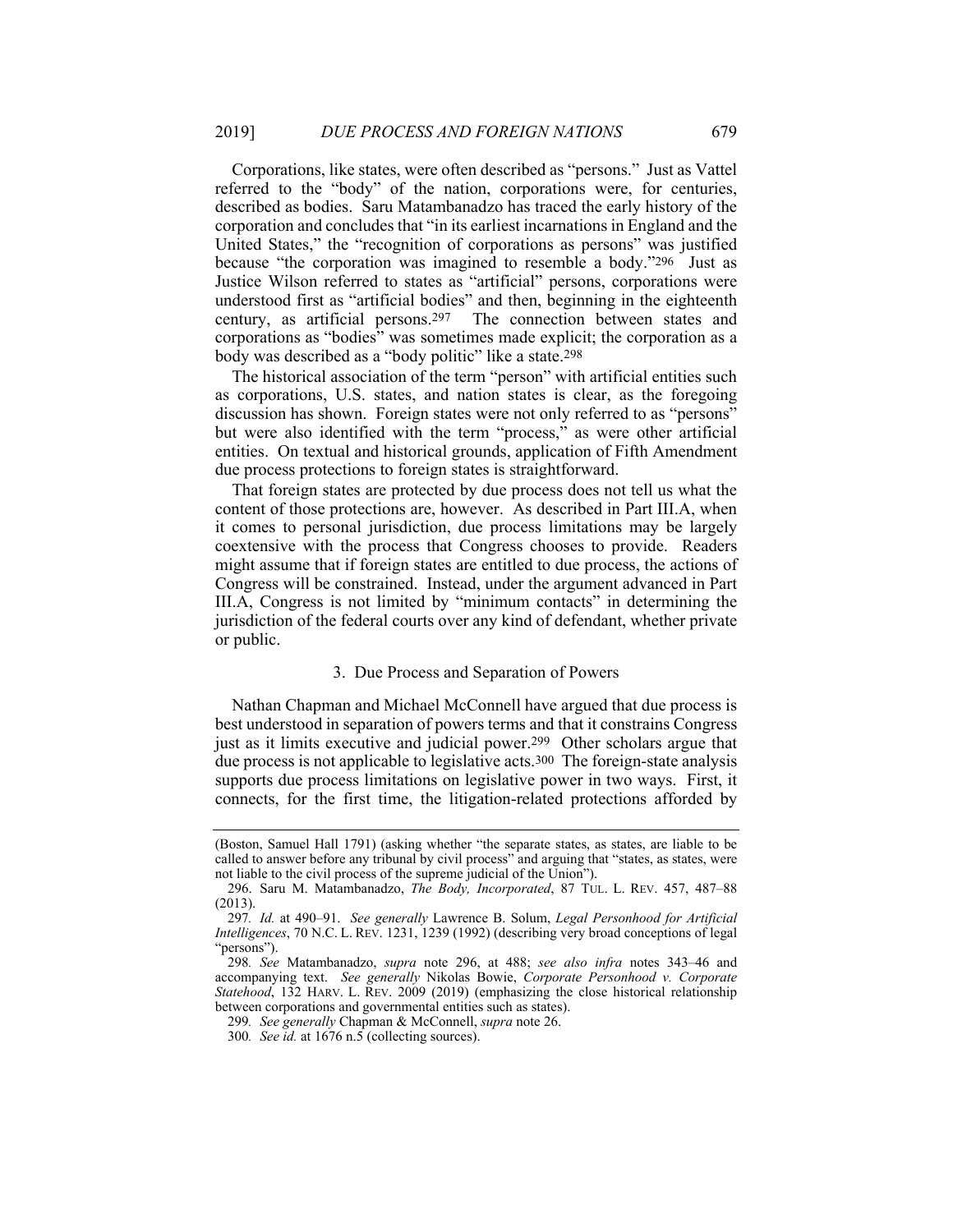Article III to those in the Due Process Clause of the Fifth Amendment. Personal jurisdiction and notice were required by the vesting of "judicial" and *only* "judicial power" with the federal courts. That relationship between Article III and due process supports the argument that due process also prevented actors other than courts (i.e., the legislature) from exercising judicial power. Due process was very much about limiting judicial power, including both the scope of that power (as argued here) and who can exercise it (as Chapman and McConnell have argued). Second, one criticism of their position is the redundancy it tolerates between due process and specific prohibitions on legislative action, such as the Bill of Attainder Clause.301 The foreign-state analysis in this Article shows that due process was redundant of the procedural protections baked into Article III as well. Overlap and duplication between due process and separation of powers is everywhere.

The redundancy between separation of powers and due process also means that just as due process protects foreign states, so too, does separation of powers. There is no textual basis for concluding that foreign states are protected by the separation of powers limitations in the Fifth Amendment and by the Article III vesting of "judicial power" in the federal courts but not by other separation of powers protections. Indeed, courts have often assumed that foreign states may raise separation of powers arguments.302 Additional evidence supports this argument. Separation of powers principles were understood to protect entities other than individual "persons." For example, in 1772 the East India Company argued that Parliament could not restrict its charter rights through laws that were "arbitrary" or "partial" and that the proper remedy for the corporate malfeasance in question was a "common law action."303 Colonists raised similar separation of powers arguments against the Massachusetts Acts, which changed the terms of the Massachusetts Charter as punishment for the Boston Tea Party.304 The First Continental Congress charged that the Acts violated the "law of the land" (a phrase sometimes used interchangeably with due process) because they changed the "form of government" without "being heard, without being tried, without law, and without justice."305 Although neither example extended separation of powers protections to foreign states, both illustrate that the separation of powers protections were not limited to *individual* "persons."

#### III. CONTEMPORARY ISSUES REVISITED

This Article has examined Article III and due process from the perspective of the protections they afford to foreign states. Doing so brings together

<sup>301</sup>*. Id.* at 1721.

<sup>302</sup>*. See supra* Part I.B.

 <sup>303.</sup> Chapman & McConnell, *supra* note 26, at 1697–98.

<sup>304</sup>*. Id.* at 1701.

<sup>305</sup>*. Id.* at 1701–02 (quoting from Address to the People of Great Britain (Oct. 21, 1774), *in* 1 JOURNALS OF THE CONTINENTAL CONGRESS, 1774–1789, at 81, 86, 87 (Worthington Chauncey Ford ed., 1904).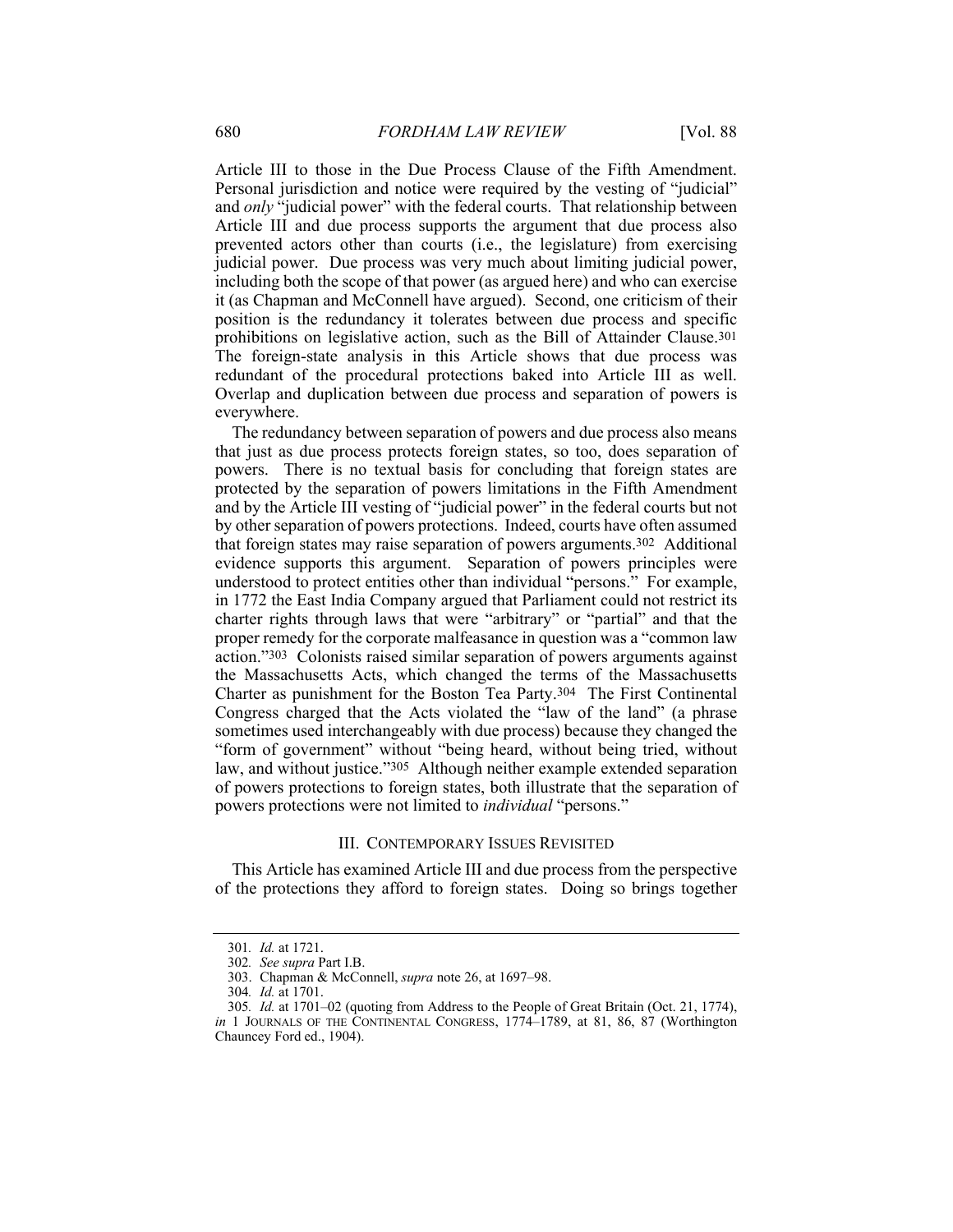strands of doctrine and scholarship that seem almost entirely unconnected today. If foreign states are not protected by the Fifth Amendment, as lower courts have held, it becomes important to determine the full extent of their protections under Article III, which mentions them specifically. Viewing Article III in this way blurs doctrinal distinctions between subject matter jurisdiction and personal jurisdiction and pulls together historical scholarship on the immunity of U.S. states and the procedural protections due to foreign states. Procedural protections that are today associated with due process were protected by Article III and separation of powers.

Turning to the Fifth Amendment, contemporary historical work on personal jurisdiction generally bears little connection to the historical work on "due process."306 That disconnect arises in part because modern personal jurisdiction (even in federal court) is mostly a function of the limitations imposed by the Fourteenth Amendment on state court jurisdiction and not those imposed by the Fifth Amendment on federal court jurisdiction.307 Scholars today struggle to see the relationship between due process and personal jurisdiction at all, an effort that has focused on the meaning of *Pennoyer*.308 But as we have seen, early cases against foreign states highlight the connection, one that is based on the text of the Fifth Amendment itself: courts asked whether "process" could reach a foreign state as a way of asking whether the foreign state was outside the jurisdiction of the sovereign. Deprivations of property required "process" to be valid, and process reached only as far as jurisdiction.309 That relationship does not emerge clearly in early case law because the jurisdiction of federal courts was limited,310 because Article III also required personal jurisdiction, and because the *content* of the personal jurisdiction rules came from general law, not from the Constitution, as the next section describes.

## *A. Personal Jurisdiction and Other Due Process Protections*

An important question remains: the *content* of the due process and Article III protections to which states and other defendants are entitled. The extent to which the outcomes of contemporary cases will change under the analysis developed here depends upon how one answers this question. If due process means that "minimum contacts" analysis applies to cases against foreign states, then those cases will come out differently than under the current approach in which they are not entitled to minimum contacts protections. But

 <sup>306.</sup> Originalist scholarship on due process generally focuses on substantive due process. *See, e.g.*, Williams, *supra* note 20, at 412.

<sup>307</sup>*. See supra* note 47 and accompanying text.

<sup>308</sup>*. See, e.g.*, Sachs, *supra* note 27.

<sup>309</sup>*. Cf.* Nelson, *supra* note 23, at 1568 (noting the use of the word process in his work linking domestic state immunity and personal jurisdiction). Robin Effron has described the confused relationship between service, notice, and personal jurisdiction prior to *Pennoyer v. Neff* without discussing the Fifth Amendment. *See generally* Effron, *supra* note 27.

 <sup>310.</sup> Sachs, *supra* note 27, at 1303 ("The Judiciary Act of 1789 limited federal original jurisdiction to areas that were perfectly safe on general-law principles; anything unusual would lose on statutory grounds first.").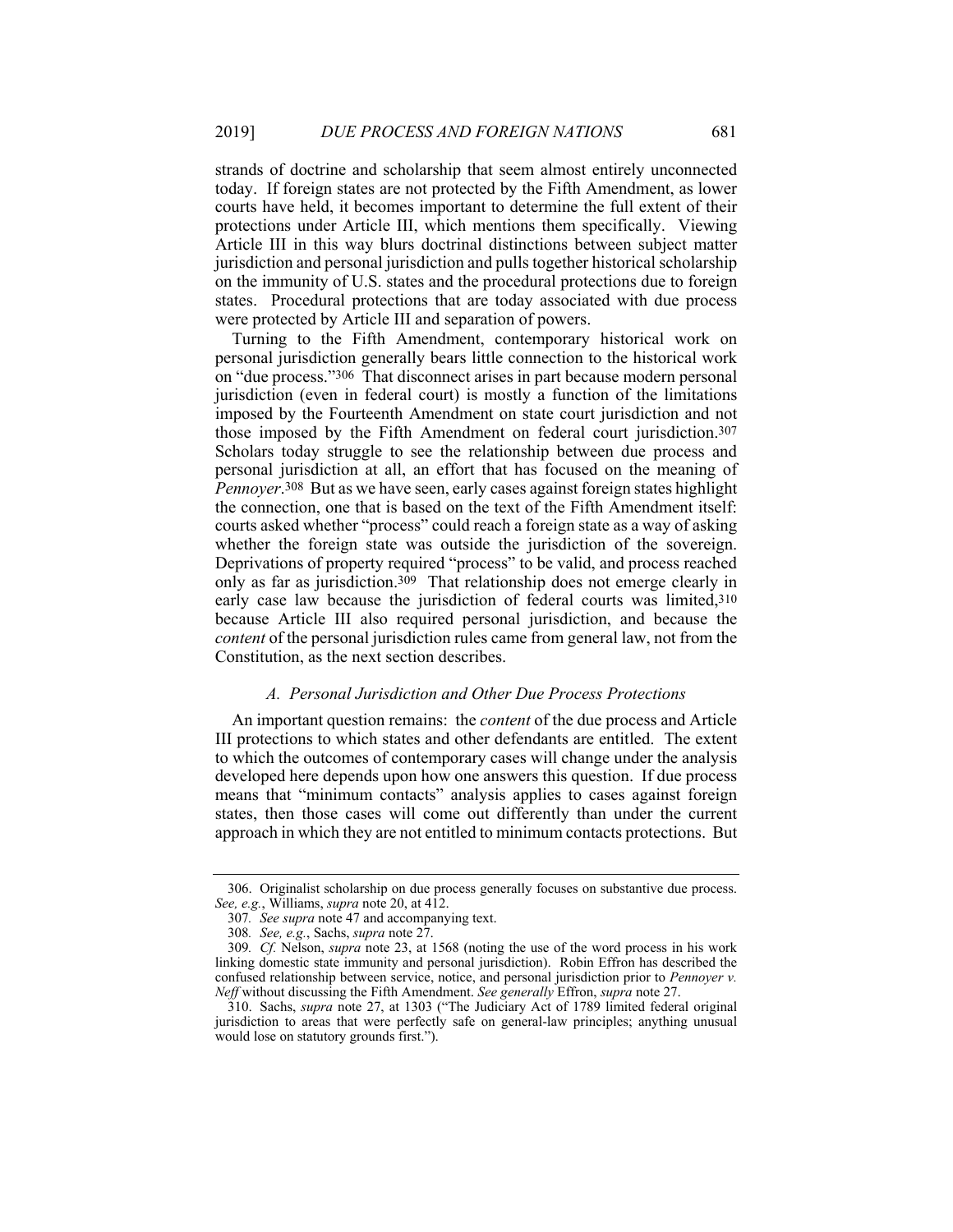if due process does not entitle defendants to "minimum contacts," then the outcomes for foreign states may not change much and the outcomes for *other* defendants, including SOEs and private corporations, would change very significantly. The discussion here focuses on personal jurisdiction (as a function of both Article III and Fifth Amendment due process) but turns at the end to other due process limitations.

The Supreme Court has held that the Fourteenth Amendment's Due Process Clause limits state court assertions of personal jurisdiction based on minimum contacts and reasonableness.311 The Court has not, however, held that the Due Process Clause of the Fifth Amendment includes comparable limitations. Lower courts and some commentators have generally concluded that the Fifth Amendment limitations are comparable, except that the relevant sovereign and territory is the United States as a whole, instead of the forum state.312 There is, however, widespread agreement that the Court's Fourteenth Amendment personal jurisdiction analysis is an incoherent mess.313 The Court should pause before importing that mess into the Fifth Amendment.

The Fifth and Fourteenth Amendments arguably impose comparable limitations on personal jurisdiction because they use the same language, except for the relevant sovereign.314 It is possible, however, that the Fifth and the Fourteenth Amendments should be interpreted in different ways because the term "due process" was understood differently in 1868 than it was in 1791.<sup>315</sup> It is also possible that "minimum contacts" is not a convincing interpretation of the original meaning of the Fourteenth Amendment, and for that reason it should not dictate the interpretation of the

 <sup>311.</sup> World-Wide Volkswagen Corp. v. Woodson, 444 U.S. 286, 294 (1980); Int'l Shoe Co. v. Washington, 326 U.S. 310, 316 (1945).

<sup>312</sup>*. See, e.g.*, Waldman v. Palestine Liberation Org., 835 F.3d 317, 330 (2d Cir. 2016) (finding that precedents "clearly establish the congruence of due process analysis under both the Fourteenth and Fifth Amendments"); *see also* Livnat v. Palestinian Auth., 851 F.3d 45, 57 (D.C. Cir. 2017) (similar); Abelesz v. OTP Bank, 692 F.3d 638, 660 (7th Cir. 2012) (similar); *supra* note 47 and accompanying text. Constitutional scholars who draw a distinction between the Due Processes Clauses of the Fifth and Fourteenth Amendments do not generally discuss personal jurisdiction. *See, e.g.*, Williams, *supra* note 20.

<sup>313</sup>*. See, e.g.*, Katherine Florey, *What Personal Jurisdiction Doctrine Does—And What It Should Do*, 43 FLA. ST. U. L. REV. 1201, 1202 (2016) ("Commentators have routinely noted the complexity, opacity, and multiple functions of U.S. personal jurisdiction doctrine."); Wendy Collins Perdue, *What's "Sovereignty" Got to Do with It?: Due Process, Personal Jurisdiction, and the Supreme Court*, 63 S.C. L. REV. 729, 729 (2012) ("Something about personal jurisdiction seems to bring out the worst in the Supreme Court."); A. Benjamin Spencer, *Nationwide Jurisdiction for Our Federal Courts*, 87 DENV. L. REV. 325, 328 (2010) (stating that the Court's Fourteenth Amendment personal jurisdiction doctrine "is notoriously confusing and imprecise").

<sup>314</sup>*. See* Jonathan Remy Nash, *National Personal Jurisdiction*, 68 EMORY L.J. 509, 523 (2019); Spencer, *supra* note 47 (manuscript at 16–17).

<sup>315</sup>*. See* Williams, *supra* note 20, at 408 (arguing that "[b]etween 1791 and the Fourteenth Amendment's enactment in 1868, due process concepts evolved dramatically").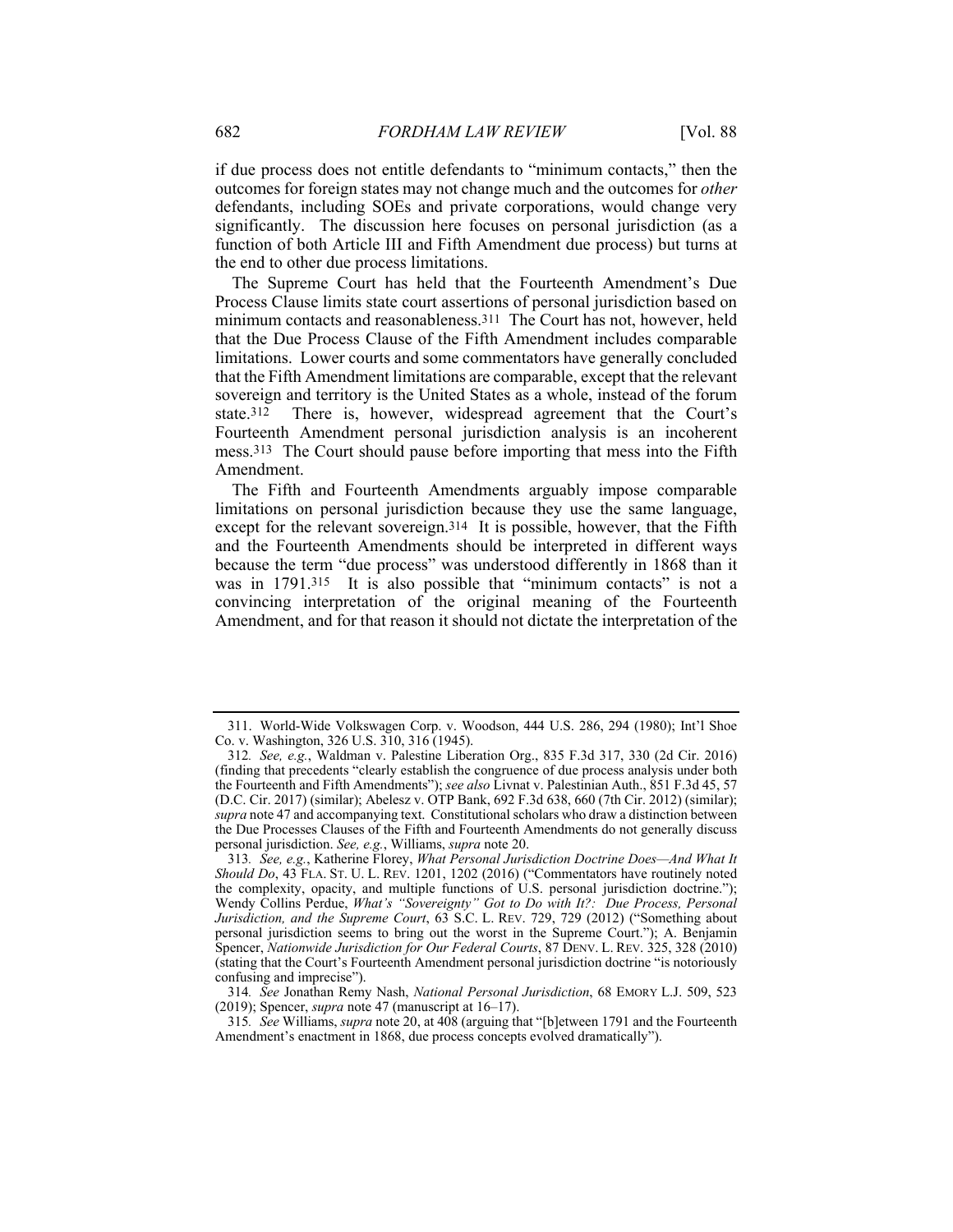Fifth Amendment.<sup>316</sup> For those who eschew originalism, it bears repeating that "minimum contacts" is extremely widely criticized on policy grounds.

Cases involving foreign states provide no support for extending the Fourteenth Amendment's "minimum contacts" analysis to the Fifth Amendment. Instead, they support the claim made by others that historical due process limitations bear little resemblance to modern personal jurisdiction doctrine.317 Jurisdictional rules traditionally came from "general law" which included customary international law—not from the Constitution.318 The general law could be changed through a treaty or a statute. The Supreme Court reasoned during the early nineteenth century that although federal courts lacked personal jurisdiction over foreign states (because they were immune from suit under existing law), Congress could extend personal jurisdiction and abrogate the immunity of foreign states if it wanted to do so.<sup>319</sup>

The cases involving foreign states suggest that the Constitution itself does not dictate the rules governing personal jurisdiction, whether as a function of Article III or of the Fifth Amendment. Other authors, including Wendy Perdue and Stephen Sachs have argued that *Pennoyer v. Neff* is best understood as requiring personal jurisdiction without setting the rules for how far such jurisdiction extends.<sup>320</sup> As an analogy, the Full Faith and Credit Clause requires recognition of a judgment only if the rendering court had subject matter jurisdiction under the rules of the *rendering* court, and the Due Process Clauses are sometimes interpreted as requiring only that judges follow duly enacted law.321 Even if Article III and the Fifth Amendment do not set out any rules of (or limits on) personal jurisdiction, they do require that whatever those rules are, they must be satisfied. These could be termed "positivist"322 limitations on judicial power.

By modern ears, such protections are minimal, but they are also not nothing. They prevented arbitrary actions of federal courts, and they comported with the general eighteenth-century views of parliamentary supremacy.<sup>323</sup> Congress may, of course, afford foreign states greater

<sup>316</sup>*. See* Lawrence Rosenthal, *Does Due Process Have an Original Meaning?: On Originalism, Due Process, Procedural Innovation . . . and Parking Tickets*, 60 OKLA. L. REV. 1, 24 (2007).

<sup>317</sup>*. See, e.g.*, Parrish, *supra* note 46, at 9; *see also* Patrick J. Borchers, *The Death of the Constitutional Law of Personal Jurisdiction: From* Pennoyer *to* Burnham *and Back Again*, 24 U.C. DAVIS L. REV. 19, 40 (1990); Conison, *supra* note 27, at 1104.

 <sup>318.</sup> James Weinstein, *The Federal Common Law Origins of Judicial Jurisdiction: Implications for Modern Doctrine*, 90 VA. L. REV. 169, 181 (2004).

<sup>319</sup>*. See, e.g.*, The Schooner Exch. v. McFaddon, 11 U.S. (7 Cranch) 116 (1812). Treaties could also displace the jurisdictional rules supplied by general law. *See* The Santissima Trinidad, 20 U.S. (7 Wheat.) 283, 354–55 (1822).

<sup>320</sup>*. See* Perdue, *supra* note 313, at 732; Sachs, *supra* note 27, at 1318.

<sup>321</sup>*. In re* Winship, 397 U.S. 358, 382 (1970) (Black, J., dissenting); *see also* John Harrison, *Substantive Due Process and the Constitutional Text*, 83 VA. L. REV. 493, 497 (1997).

 <sup>322.</sup> Williams, *supra* note 20, at 420 (describing this view of due process).

<sup>323</sup>*. See* Julian Mortenson, *Article II Vests Executive Power, Not the Royal Prerogative*, 119 COLUM. L. REV. 1169, 1191–201 (2019).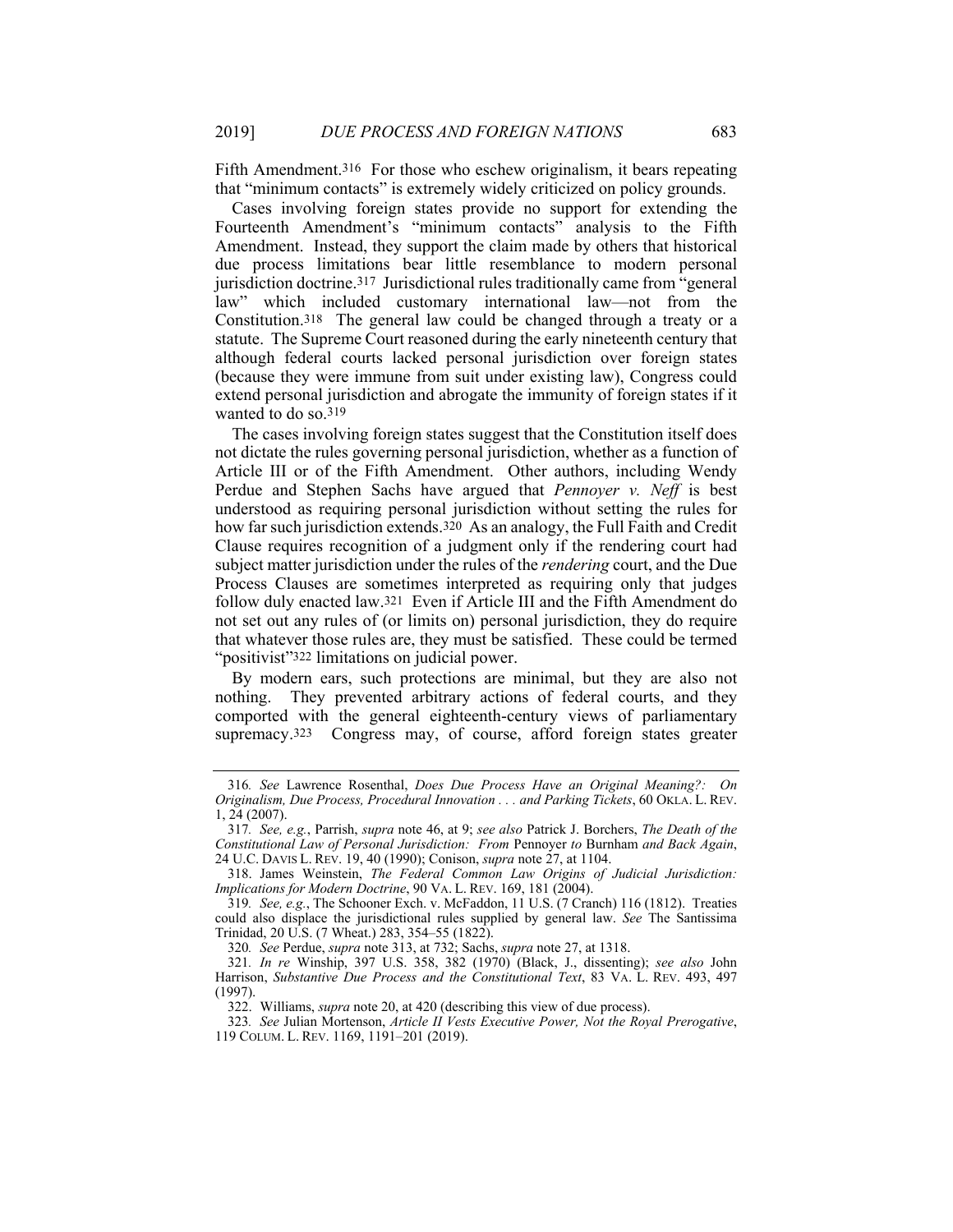jurisdictional protections than the Constitution requires. That decision lies with Congress, not the courts, so that international friction results not from shaky constitutional lines drawn by the courts but instead from the actions of Congress. Reading the Article III and Fifth Amendment requirements for personal jurisdiction as "merely" positivist also leaves open the question of how statutory limitations should be interpreted. International law may inform statutory interpretation in many ways. At a minimum, under the *Murray v. Schooner Charming Betsy*324 canon of interpretation, statutes should be interpreted when possible to avoid conflicts with international law.325

One might argue in favor of robust constitutional limits on personal jurisdiction, especially as a function of Article III, based on the statements of John Marshall and James Madison that suits against U.S. states or foreign states could only go forward with the "consent" of the sovereign, which might suggest that their personal jurisdiction defenses were constitutionally entrenched.326 In other words, on the reading offered here, states and foreign sovereigns do *not* have to "consent" to suit if Congress chooses to subject them to jurisdiction, arguably in tension with the statements by Madison and Marshall when discussing Article III. But at the time Madison and Marshall wrote, Congress was extremely unlikely to subject foreign states to broad personal jurisdiction. As well, the term "consent" was used even when the defendant was unwillingly subjected to the jurisdiction of a court. To "consent" meant to come within the court's jurisdiction—whether or not one formally agreed to, or otherwise welcomed, the suit itself.327

Finally, it is possible that by requiring due process *of law*, the Fifth Amendment meant that the process issued to compel defendants to appear must conform to (or provide comparable protections to) traditional forms of process.328 Abolishing any and all personal jurisdiction (or notice) limitations in federal courts might violate "due process" by eliminating "process" altogether and it might also violate Article III by authorizing a power not linked to sovereignty or territory at all, and therefore one that is not "judicial."329 These limitations would not, however, support personal jurisdiction doctrine based upon minimum contacts and reasonableness. It is

<sup>324</sup>*.* 6 U.S. (2 Cranch) 64 (1804).

<sup>325</sup>*. See* David L. Sloss et al., *International Law in the U.S. Supreme Court to 1860*, *in* INTERNATIONAL LAW IN THE U.S. SUPREME COURT 7, 37 (David L. SIOSS et al. eds., 2011).

<sup>326</sup>*. See* Nelson, *supra* note 23, at 1610.

<sup>327</sup>*. See* Levy, *supra* note 210, at 25–26 (discussing the idea that "recourse to a law court depends upon the consent of the parties" and noting that such consent was frequently obtained through duress); *see also* Neuman, *supra* note 8, at 926 (citing many early modern theorists who "presumed the tacit consent of those defeated in a just war to the government of the conqueror").

<sup>328</sup>*. See* Nathan S. Chapman, *Due Process of War*, 94 NOTRE DAME L. REV. 639, 655 (2018); Chapman & McConnell, *supra* note 26, at 1721–25 (emphasis added); *cf.* Conison, *supra* note 27, at 1100.

<sup>329</sup>*. See* Williams, *supra* note 20, at 454 (arguing in favor of a largely positivist approach to the Fifth Amendment but noting that due process "limit[s] the legislature's discretion in prescribing certain modes of judicial procedure").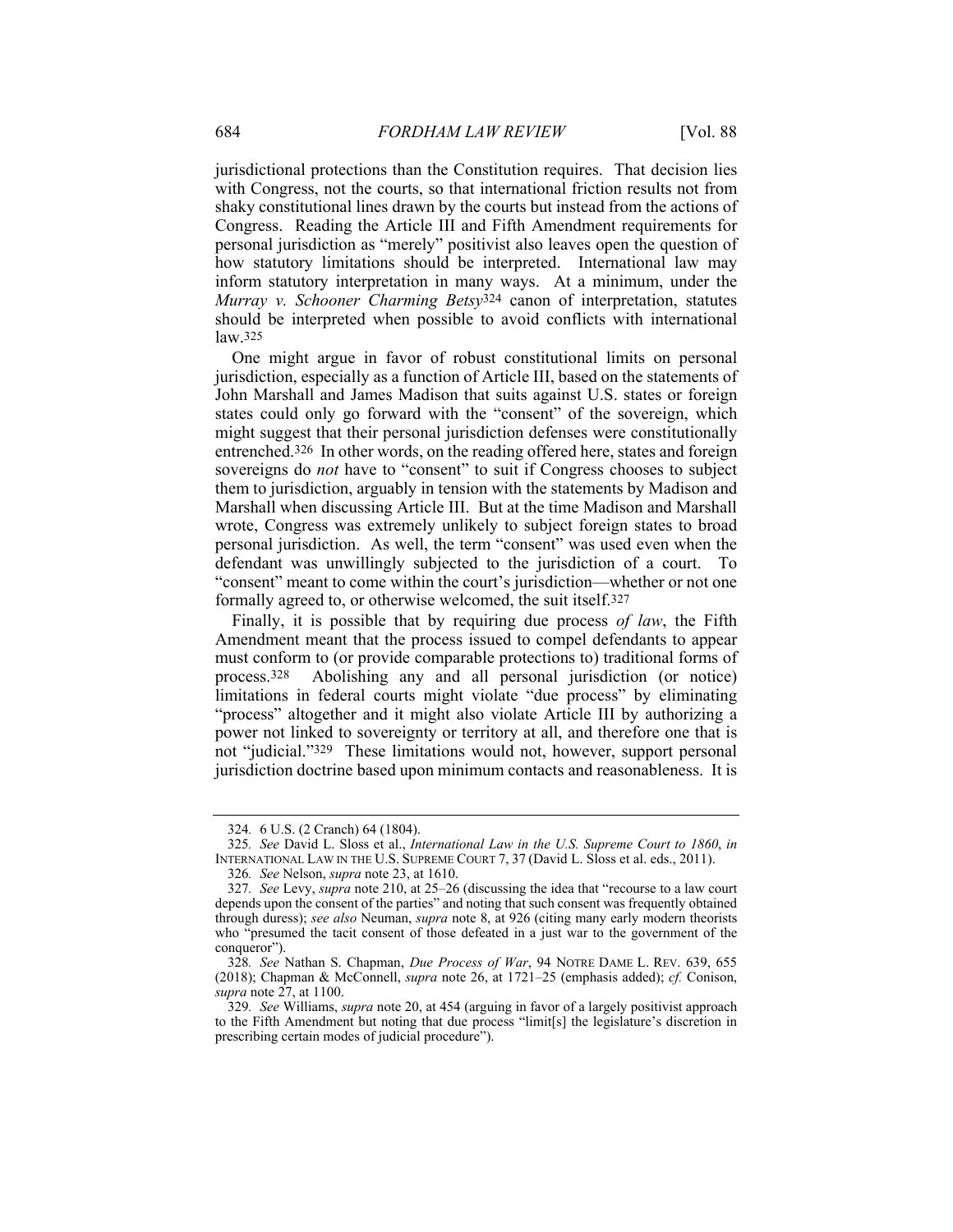also possible that the Fifth Amendment and Article III provide different levels or kinds of personal jurisdiction protections. As already noted, courts had little opportunity for direct consideration of constitutional limitations on personal jurisdiction because of other limitations on jurisdiction. Whether or not the two differ in their personal jurisdiction protections, foreign states are protected by both Article III and the Fifth Amendment, both of which required (at a minimum) the satisfaction of the applicable nonconstitutional rules governing personal jurisdiction.

If the Fifth Amendment and Article III afford only "positivist" personal jurisdiction protections, the outcomes of lower court cases holding that due process does not protect foreign states need not be reversed, although they were incorrectly reasoned. That is, if due process protects foreign states but due process only entitles them to what Congress gives them, then cases extending broad personal jurisdiction under the FSIA reach the correct outcome, even if they incorrectly reason that foreign states are not persons and have no due process rights.330 The cases that *would* come out differently going forward under a positivist approach to personal jurisdiction are those that were dismissed based upon a Fifth Amendment minimum contacts analysis—in other words, cases against SOEs not classified as foreign states and those against private defendants.331 One might preserve the outcomes of these cases by reasoning that Congress has acted or failed to act under the assumption that private entities and SOEs *are* protected by minimum contacts.332 Doing so would prevent an abrupt change of doctrine and would allow Congress to set future rules for the exercise of jurisdiction by the federal courts over all defendants. In any event, whatever personal jurisdiction protections are provided by due process and Article III, they apply to foreign states just as they do to private defendants. The *Bancec* test is accordingly irrelevant for due process purposes, contrary to the many lower court cases holding otherwise.

Finally, due process provides protections beyond personal jurisdiction. Article III requires notice as an aspect of judicial power, as discussed in Part II.A.3, and the Fifth Amendment also requires notice. The Article III and the Fifth Amendment notice requirements may differ, but whatever those

<sup>330</sup>*. See, e.g.*, Corporacíon Mexicana de Mantenimiento Integral, S. de R.L. de C.V. v. Pemex-Exploración y Producción, 832 F.3d 92 (2d Cir. 2016); Price v. Socialist People's Libyan Arab Jamahiriya, 294 F.3d 82, 86 (D.C. Cir. 2002); *In re* Terrorist Attacks on Sept. 11, 2001, 298 F. Supp. 3d 631, 659 n.19 (S.D.N.Y. 2018); Simpson v. Socialist People's Libyan Arab Jamahiriya, 362 F. Supp. 2d 168, 181 (D.D.C. 2005), *aff'd*, 470 F.3d 356 (D.C. Cir. 2006); Wyatt v. Syrian Arab Republic, 362 F. Supp. 2d 103, 115 (D.D.C. 2005).

<sup>331</sup>*. See, e.g.*, Livnat v. Palestinian Auth., 851 F.3d 45, 52 (D.C. Cir. 2017); Waldman v. Palestine Liberation Org., 835 F.3d 317, 344 (2d Cir. 2016); First Inv. Corp. of Marsh. Is. v. Fujian Mawei Shipbuilding, Ltd., 703 F.3d 742, 744–45 (5th Cir. 2012); Williams v. Romarm S.A., 116 F. Supp. 3d 631, 637 (D. Md. 2015).

<sup>332</sup>*. Cf.* Crystallex Int'l Corp. v. Petróleos de Venez., S.A., 251 F. Supp. 3d 758, 769 (D. Del. 2017) (using the minimum contacts analysis to interpret the FSIA); *see also* RESTATEMENT (FOURTH) OF THE FOREIGN RELATIONS LAW OF THE UNITED STATES: SELECTED TOPICS IN TREATIES, JURISDICTION, AND SOVEREIGN IMMUNITY § 454 reporters' note 9 (AM. LAW INST. 2018).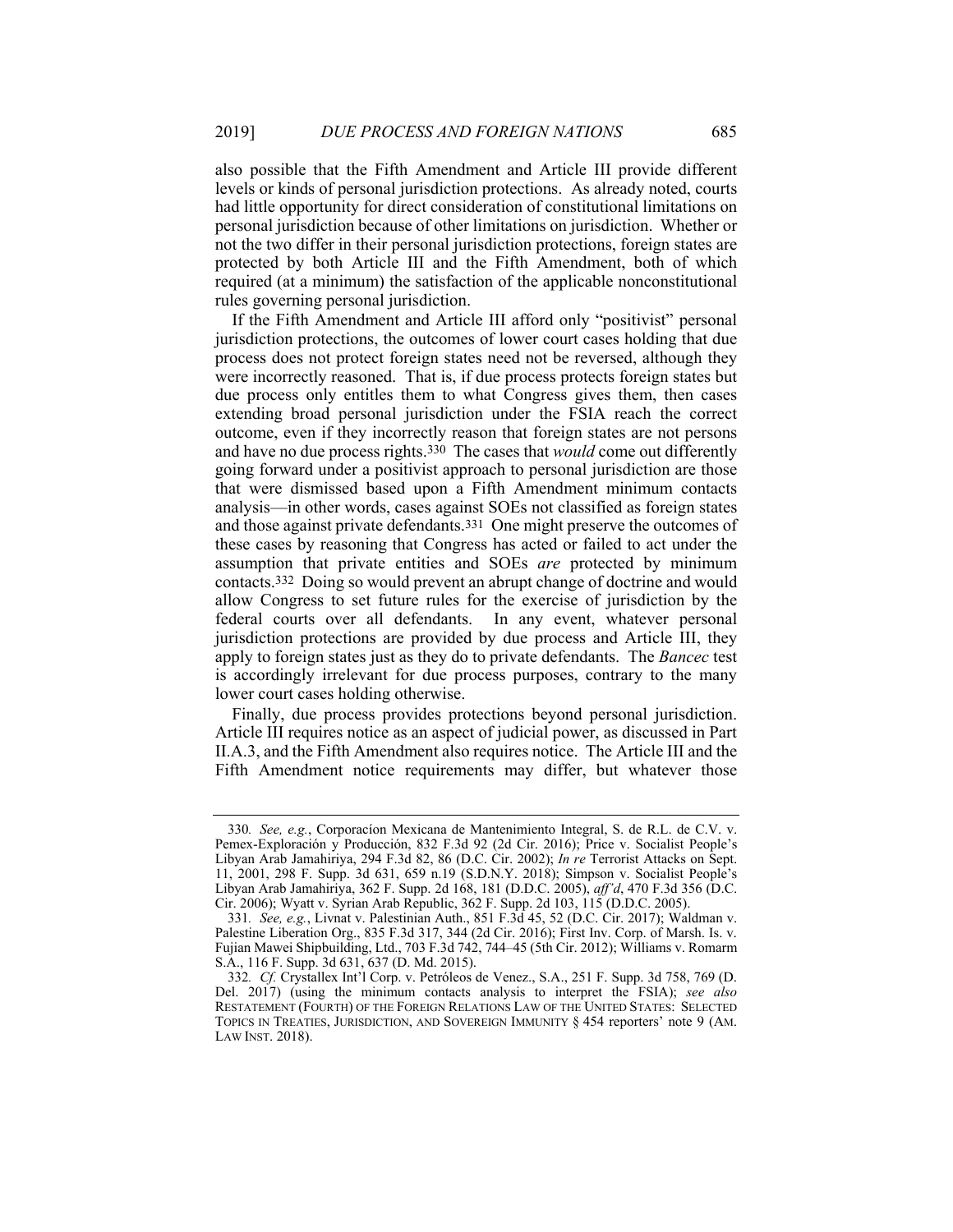requirements are, foreign states are entitled to them. Courts and scholars have worried that affording due process rights to foreign states could hamstring U.S. responses to foreign policy crises because "the power of Congress and the President to freeze the assets of foreign nations, or to impose economic sanctions on them, could be challenged as deprivations of property without due process of law."333 Fifth Amendment due process rights are limited and flexible, however. Some rights protect "natural, not artificial persons," and they are likely inapplicable to foreign states just as they are to corporations.334 Due process rights often do not apply extraterritorially, a limitation with obvious importance for the rights of foreign states.335 Due process is also flexible. In the context of notice, for example, it requires what is "reasonable" "under all the circumstances."336 Beyond notice, due process generally gives courts adequate room to calibrate the protections to which foreign states might be entitled in particular cases.337 After all, the leading formulation of procedural due process protections explicitly *requires* courts to consider the U.S. government's interests in the challenged policy338—interests with great weight if, for example, the nation were facing a foreign policy or national security crisis.

#### *B. Other Constitutional Rights*

Viewing the Constitution from the perspective of foreign states shows that that they have due process rights and that they are protected by separation of powers. It also provides the groundwork for analyzing whether foreign states have additional constitutional rights. That analysis should reject general theories of constitutional exclusion and inclusion, should take a right-byright approach, and should generally provide to foreign states the same litigation-related rights that other defendants enjoy.

Scholars writing on the rights of aliens and the extraterritorial application of the Constitution ask questions with titles such as "Whose Constitution?"339 and *Does the Constitution Follow the Flag?*340 If those are the questions, it is easy to see why courts and commentators have been quick to exclude foreign states. No entity is less like a "citizen"—even an alien can

<sup>333</sup>*. Price*, 294 F.3d at 99; *see also* Damrosch, *supra* note 4, at 485–86, 527–30.

 <sup>334.</sup> Nw. Nat'l Life Ins. Co. v. Riggs, 203 U.S. 243, 255 (1906).

<sup>335</sup>*. See, e.g.*, Zadvydas v. Davis, 533 U.S. 678, 693 (2001). *Compare* Nathan S. Chapman, *Due Process Abroad*, 112 NW. U. L. REV. 377, 377 (2017) (arguing that "the founding generation understood due process to apply to any exercise of federal law enforcement, criminal or civil, against any person anywhere in the world"), *with* Andrew Kent, *Piracy and Due Process*, 39 MICH. J. INT'L L. 385, 391 (2018).

 <sup>336.</sup> Dusenbery v. United States, 534 U.S. 161, 167 (2002); Mullane v. Cent. Hanover Bank & Tr. Co., 339 U.S. 306, 314 (1950).

 <sup>337.</sup> Mathews v. Eldridge, 424 U.S. 319, 334 (1976) ("[D]ue process is flexible and calls for such procedural protections as the particular situation demands." (quoting Morrissey v. Brewer, 408 U.S. 471, 481 (1972))).

<sup>338</sup>*. See id.*; Hamdi v. Rumsfeld, 542 U.S. 507, 531 (2004) (plurality opinion).

 <sup>339.</sup> Neuman, *supra* note 8, at 910.

<sup>340</sup>*. See generally* KAL RAUSTIALA, DOES THE CONSTITUTION FOLLOW THE FLAG?: THE EVOLUTION OF TERRITORIALITY IN AMERICAN LAW (2009).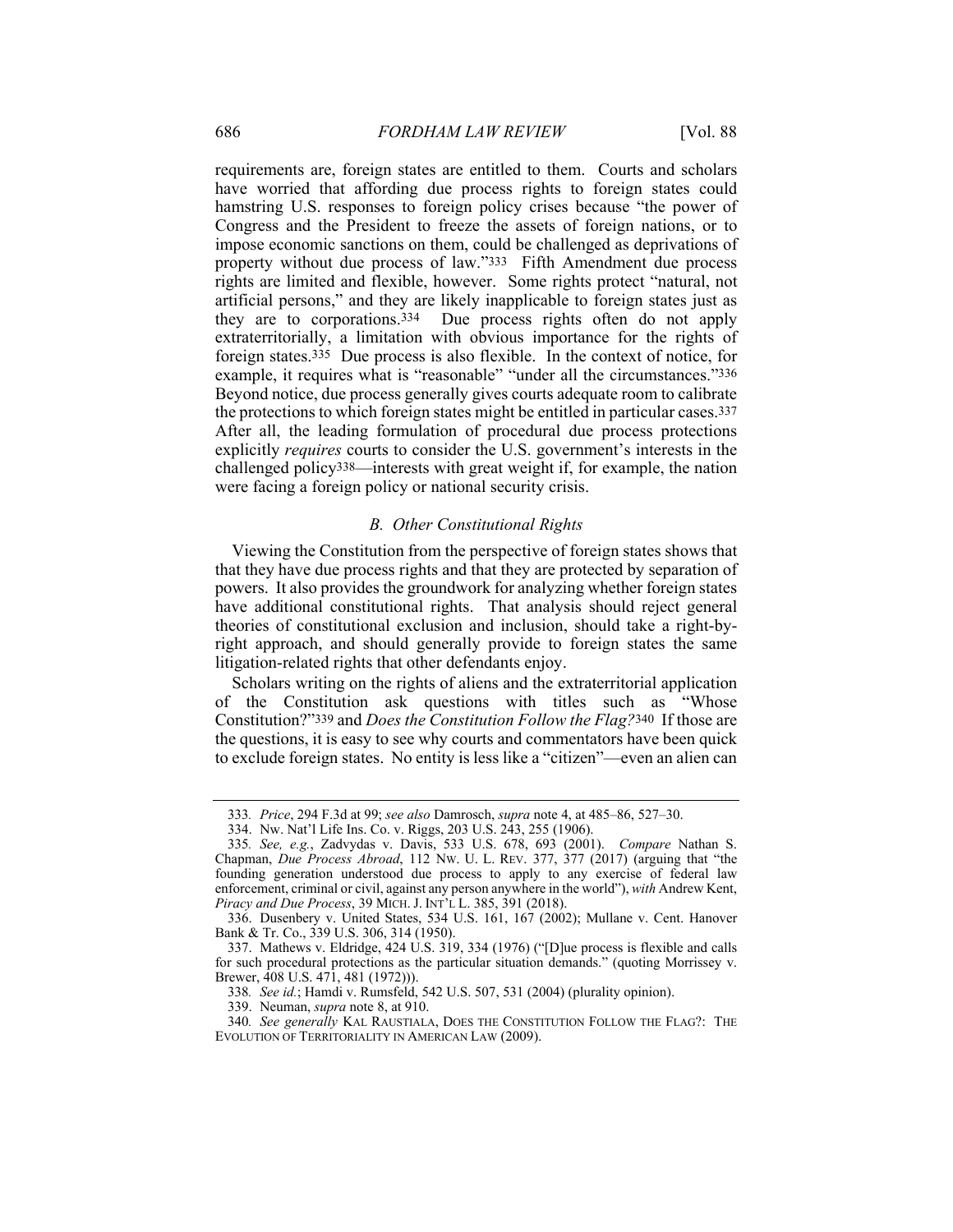give temporary fealty to the United States in a way that a foreign state cannot.341 No entity is so thoroughly "outside" the territory of the United States and outside "we the people" than a foreign sovereign state itself, which is defined in terms of its own territory and its own people. But the Constitution was not drafted as an answer to these abstract questions. It was drafted instead to address particular problems. Article III, for example, was written in part to address problems of state court bias that generated conflict with other countries. Yet by focusing narrowly on the word "person" in the Fifth Amendment and building a theory of exclusion around it, courts have turned federal judicial power (to which the Fifth Amendment applies) entirely on its head. When it comes to issues of inclusion and exclusion, the Constitution did not demarcate—or even assume as fixed background principles—sharp categories of general applicability.342

Consider another constitutional category: corporations. As described above, current doctrine draws a constitutional distinction between foreign corporations and foreign governments. Yet foreign corporations were difficult to separate from foreign nations themselves even in the late eighteenth century, as the East India Company example illustrates. Most corporations at the time were created to serve public purposes such as building infrastructure.<sup>343</sup> Even with respect to purely domestic Even with respect to purely domestic corporations, efforts to draw sharp constitutional lines broke down quickly.344 Today, the Court's approach to the constitutional rights of private corporations starts not with a theory of business entities or of the nature of corporations but instead with a right-by-right analysis, focusing upon the significance and nature of the injury to the corporation.345 A right-by-right approach makes sense for foreign states as well. Without overstating the comparison, some of the Court's reasoning with respect to corporations—for example, that they lack certain rights deemed "personal"—provides strong reasons to deny those same rights to foreign states.346

Foreign states share constitutionally significant attributes not just with corporations but also with U.S. states. As originally understood, "process" protected foreign and U.S. states.347 Both were also afforded special status in Article III. There are, however, important constitutional distinctions. U.S.

<sup>341</sup>*. Cf.* AMANDA L. TYLER, HABEAS CORPUS IN WARTIME: FROM THE TOWER OF LONDON TO GUANTANAMO BAY 55 (2017) (noting that under English law the right of habeas traditionally extended to aliens who had temporary allegiance to the government).

<sup>342</sup>*. Contra* Andrew Kent, *Disappearing Legal Black Holes and Converging Domains: Changing Individual Rights Protection in National Security and Foreign Affairs*, 115 COLUM. L.REV. 1029, 1032 (2015) ("The longstanding form or structure of rights protection was based on categorical rules and boundary-drawing.").

 <sup>343.</sup> ADAM WINKLER, WE THE CORPORATIONS 48 (2018) ("In Blackstone's day . . . corporations more clearly straddled the divide between public and private.").

<sup>344</sup>*. See, e.g.*, Bank of the U.S. v. Deveaux, 9 U.S. (5 Cranch) 61, 88 (1809).

<sup>345</sup>*. See* Brandon L. Garrett, *The Constitutional Standing of Corporations*, 163 U. PA. L. REV. 95, 139–40 (2014).

<sup>346</sup>*. Id.* at 149 (noting that corporations do not have personal rights such as certain privacy rights, the right to marry, serve on juries, or vote).

<sup>347</sup>*. See supra* Part II.B.2.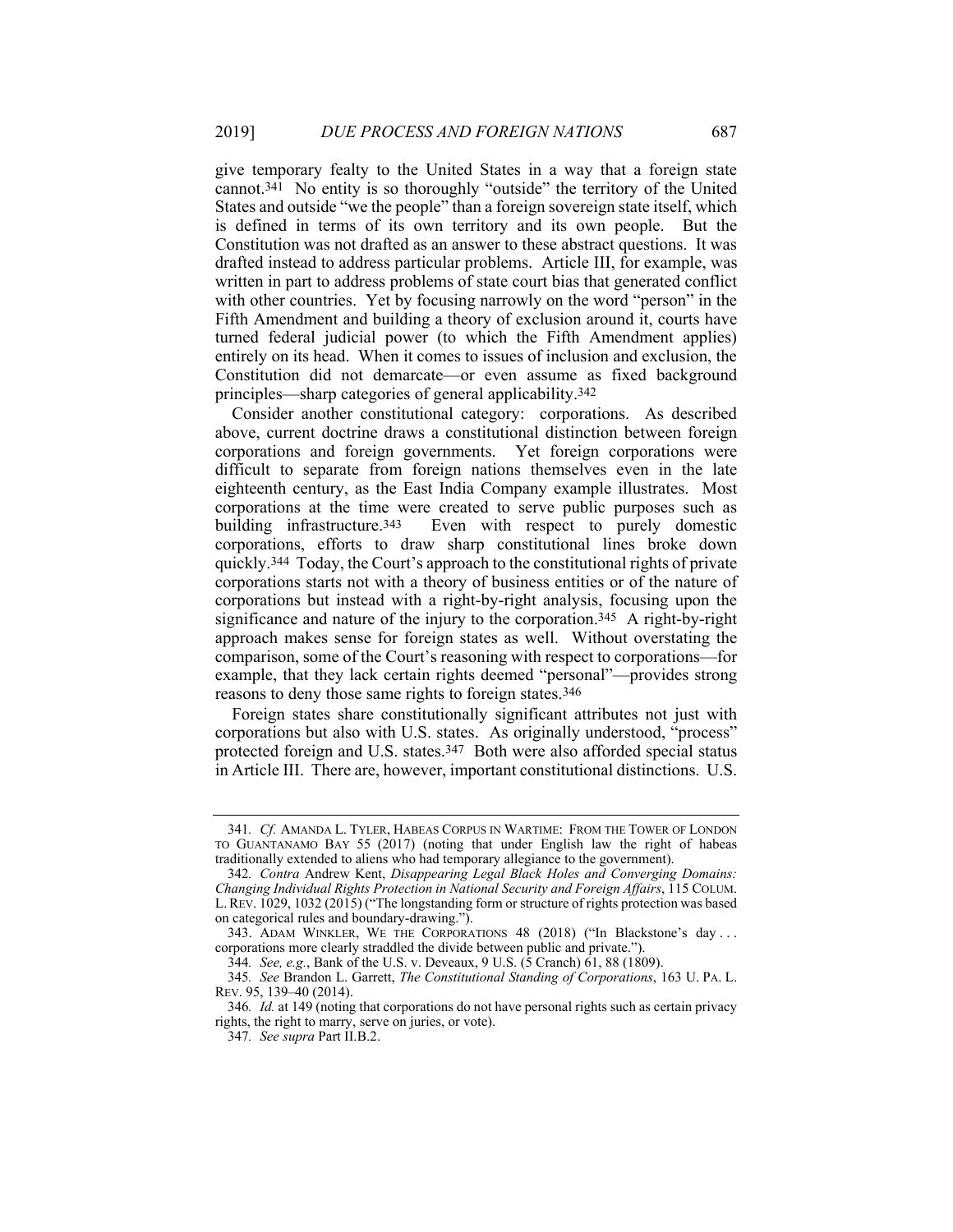states ceded authority to the federal government by ratifying the Constitution, and they are also explicitly protected by it in ways that foreign states are not.348 Although that reasoning does not support the broad conclusion that foreign states are entitled to no constitutional rights, it may support other distinctions. For example, lower courts have held that U.S. states, but not foreign states, are entitled to sue parens patriae on behalf of their residents. Those cases are correct in reasoning that U.S. states are limited in their ability to engage in diplomatic negotiations with other U.S. states in order to protect their citizens, reasoning that does not fully apply to foreign states.349

The constitutional rights of foreign nations are also limited by the constitutional powers of other actors. Consider the right of access to court, a constitutional right with an "unsettled" basis that appears to include the First and Fifth Amendments.350 Foreign states are entitled to bring suit in state and federal courts, an entitlement usually described as an aspect of international comity rather than a constitutional right,351 and one that is limited to recognized foreign governments.352 In practice, the exception for "unrecognized" governments is a narrow one somewhat at odds with the comity rationale, because "recognized" governments with whom the United States has no diplomatic relations are entitled to access courts as plaintiffs.353 Assuming that access to court is a constitutional right enjoyed by foreign nations, the distinction between recognized and unrecognized states might be preserved as an aspect of the president's exclusive power to recognize foreign governments. That power, recently underscored by the Supreme Court,354 could at least arguably include the right to decide which state-like entities are entitled to access the courts in the United States and which are not.355

Generally applicable limitations on constitutional rights and constitutional redress also curtail the protections to which foreign states are entitled. Territorial limits are an important example, as mentioned above.356 Relatedly, the First, Second, and Fourth Amendments extend certain protections to "the people." That phrase, the Court has reasoned, "refers to a class of persons who are part of a national community," a classification

 351. Pfizer Inc. v. Gov't of India, 434 U.S. 308, 318–19 (1978); *see also* William S. Dodge, *International Comity in American Law*, 115 COLUM. L. REV. 2071, 2116 (2015).

<sup>348</sup>*. See* Principality of Monaco v. Mississippi, 292 U.S. 313, 330 (1934).

<sup>349</sup>*. See, e.g.*, Estados Unidos Mexicanos v. DeCoster, 229 F.3d 332, 337 (1st Cir. 2000).

 <sup>350.</sup> Christopher v. Harbury, 536 U.S. 403, 415 (2002).

<sup>352</sup>*. Pfizer*, 434 U.S. at 319–20.

<sup>353</sup>*. See* Hannah L. Buxbaum, *Foreign Governments as Plaintiffs in U.S. Courts and the Case Against "Judicial Imperialism*,*"* 73 WASH. & LEE L. REV. 653, 660–61 (2016).

<sup>354</sup>*. See generally* Zivotofsky *ex rel.* Zivotofsky v. Kerry, 135 S. Ct. 2076 (2015).

<sup>355</sup>*. But see* Wuerth, *supra* note 104, at 1837–38 (distinguishing between recognition itself and legal consequences that follow from recognition).

 <sup>356.</sup> Timothy Zick, *The First Amendment in Trans-Border Perspective: Toward a More Cosmopolitan Orientation*, 52 B.C.L.REV. 941, 943 (2011) ("[I]f the First Amendment speaks at all beyond U.S. borders, it does so with only the faintest voice."); *see also* Ronald J. Krotoszynski, Jr., *Transborder Speech*, 94 NOTRE DAME L. REV. 473, 473 (2018) ("First Amendment law and theory must recognize that the freedom of speech does not end at the water's edge.").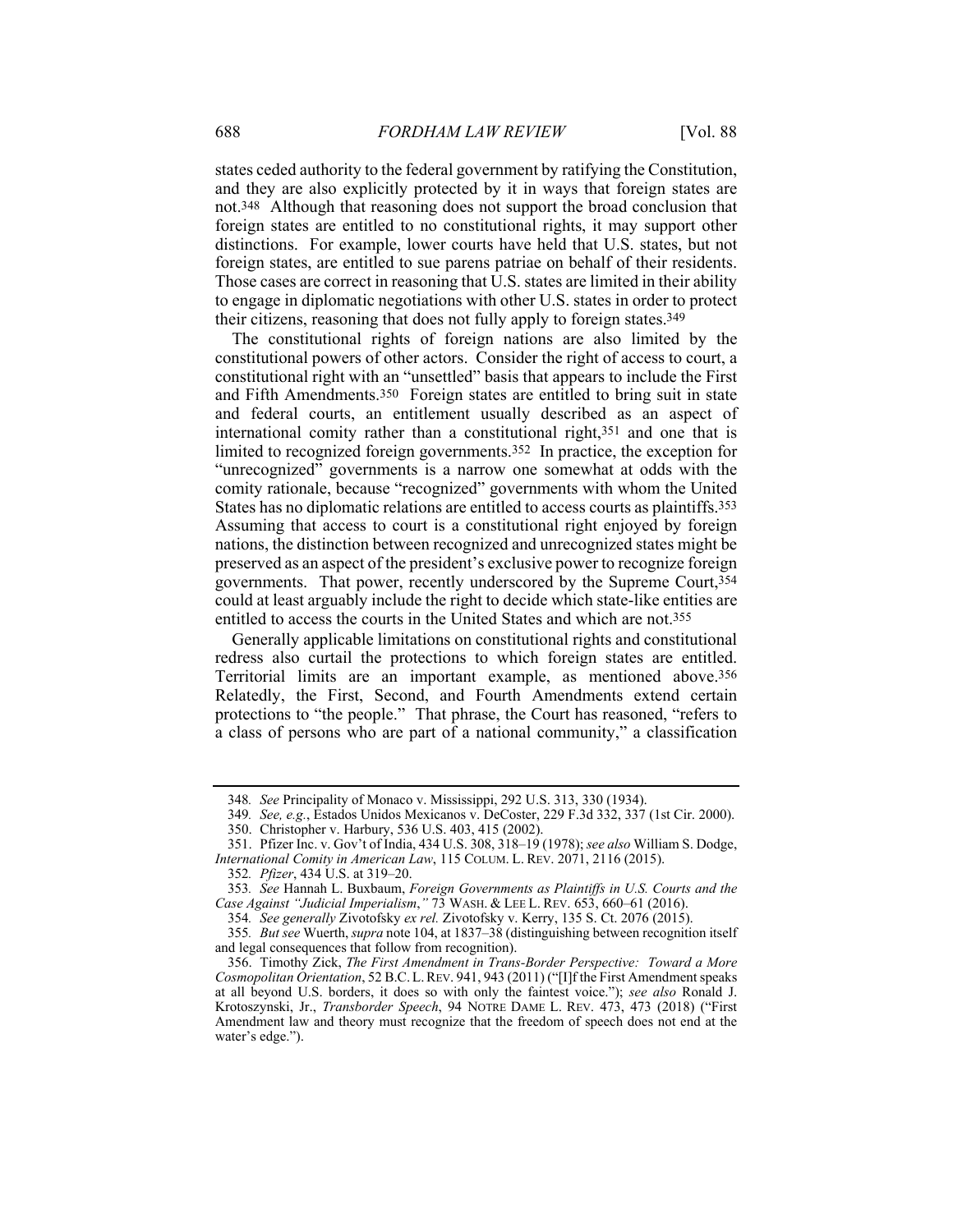which may exclude foreign states as it does some aliens.<sup>357</sup> The government may limit First Amendment and other constitutional rights when it has a compelling reason to do so,358 a standard that may be relatively easy to meet when the government regulates foreign nations to protect national security.359 For example, the Takings Clause was drafted in part to protect those who are vulnerable because they are geographically and, thus politically, excluded from normal legislative decision-making,360 suggesting that foreign states ought to be presumptively included in, not excluded from, protection.361 Nevertheless, claims seeking compensation for war or national-security related takings by the government face significant hurdles when brought by any kind of entity.<sup>362</sup> Justiciability doctrines such as standing and the political question doctrine also limit litigation brought by foreign states.363

But when foreign states and related entities face suit in the United States (whether a criminal action brought by federal prosecutors or a civil case based on an exception to the FSIA) basic litigation-related constitutional protections should generally apply.364 That conclusion is supported by the words "person" and "accused" in the Fifth and Sixth Amendments regulating procedure in civil and criminal cases.365 The term "person" has straightforward application to foreign states, as we have seen, and the word "accused" appears to refer to a person against whom the government brings a criminal action. Foreign states should thus be constitutionally entitled not only to due process protections but also to assistance of counsel, the right to a jury trial, and protection against double jeopardy.366 The wholesale

361*. Cf*. Russian Volunteer Fleet v. United States, 282 U.S. 481, 489 (1931) (reasoning in a Takings Clause case brought by a foreign corporation that the "petitioner was an alien friend, and as such was entitled to the protection of the Fifth Amendment of the Federal Constitution"). For a discussion of whether the Takings Clause applies to a claim held by a U.S. national against a foreign state, see generally Alan E. Brownstein, *The Takings Clause and the Iranian Claims Settlement*, 29 UCLA L. REV. 984 (1982).

362*. See* ROBERT MELTZ, CONG. RESEARCH SERV., RS21040, INTERNATIONAL CONFLICT AND PROPERTY RIGHTS: FIFTH AMENDMENT "TAKINGS" ISSUES 1–6 (2001).

 <sup>357.</sup> United States v. Verdugo-Urquidez, 494 U.S. 259, 265 (1990).

<sup>358</sup>*. See* Citizens United v. FEC, 558 U.S. 310, 340 (2010).

<sup>359</sup>*. Cf.* United States v. Cent. Eureka Mining Co., 357 U.S. 155, 168 (1958) (deferring to the government's interest and rejecting a corporations' regulatory takings claim during wartime).

<sup>360</sup>*. See* William Michael Treanor, *The Original Understanding of the Takings Clause and the Political Process*, 95 COLUM. L. REV. 782, 827–36 (1995).

 <sup>363.</sup> Buxbaum, *supra* note 353, at 661–65.

<sup>364</sup>*. See* Garrett, *supra* note 345, at 134 ("[W]hen a corporation can sue and be sued . . . we can see why the court would then assume that any litigant should receive the same trial protections.").

 <sup>365.</sup> United States v. Verdugo-Urquidez, 494 U.S. 259, 265–66 (1990). The rights against self-incrimination and some Fourth Amendment rights are currently limited to real persons and might not apply. *See* Christopher Slobogin, Citizens United *& Corporate & Human Crime*, 14 GREEN BAG 2D 81, 83 (2010); *see also* Garrett, *supra* note 345, at 122–28 (arguing that corporations have broader Fourth Amendment rights than Slobogin acknowledges).

<sup>366</sup>*. Cf.* Garrett, *supra* note 345, at 97, 158 (arguing that corporations should have the right to assistance of counsel); Matambanadzo, *supra* note 296, at 471–72 (explaining that corporations are entitled to some of these rights).